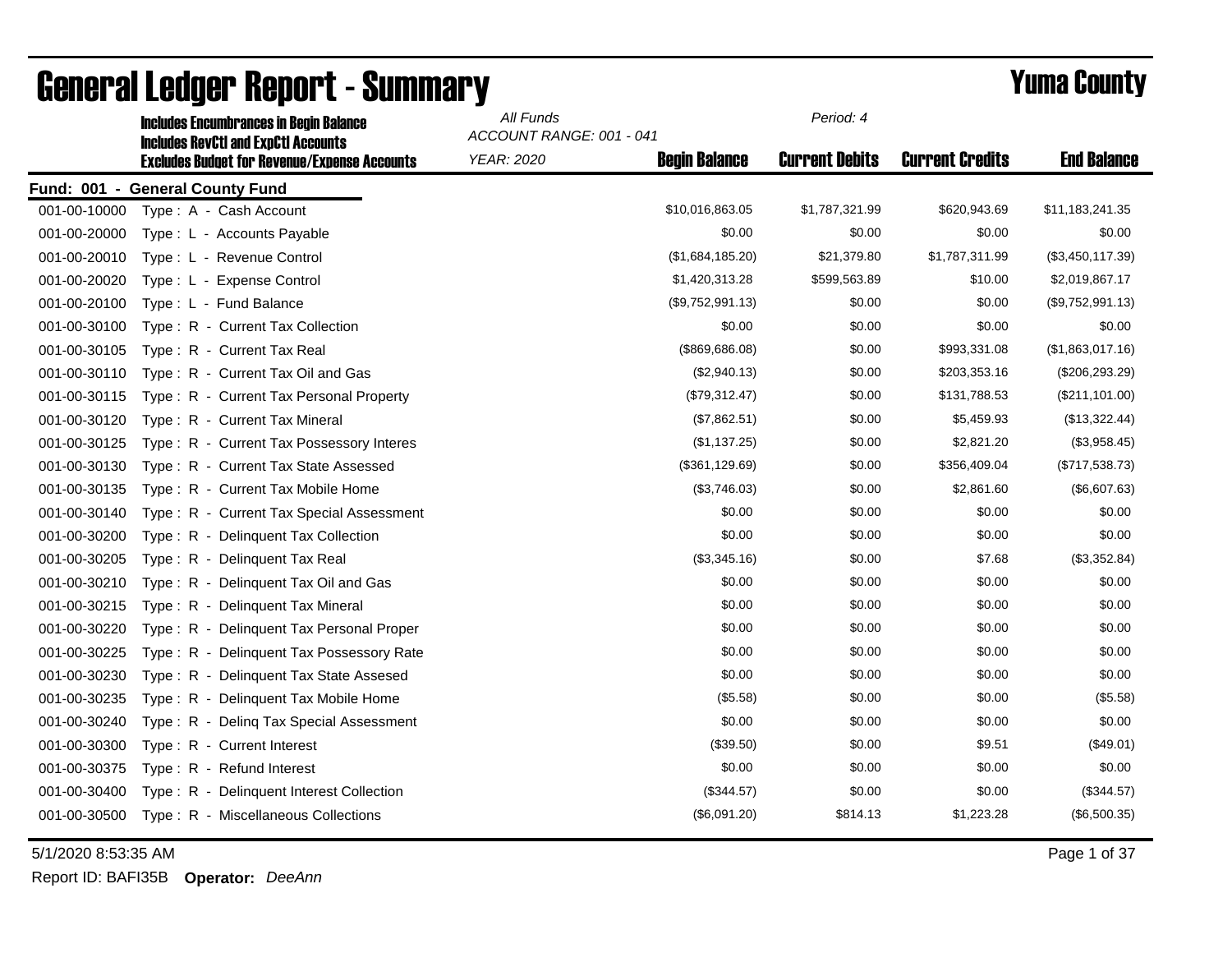|              | <b>Includes Encumbrances in Begin Balance</b><br><b>Includes RevCtI and ExpCtI Accounts</b> | All Funds<br>ACCOUNT RANGE: 001 - 041 | Period: 4            |                       |                        |                    |  |
|--------------|---------------------------------------------------------------------------------------------|---------------------------------------|----------------------|-----------------------|------------------------|--------------------|--|
|              | <b>Excludes Budget for Revenue/Expense Accounts</b>                                         | YEAR: 2020                            | <b>Begin Balance</b> | <b>Current Debits</b> | <b>Current Credits</b> | <b>End Balance</b> |  |
|              | Fund: 001 - General County Fund                                                             |                                       |                      |                       |                        |                    |  |
| 001-00-30501 | Type: R - County Map Monies                                                                 |                                       | (\$630.00)           | \$0.00                | \$80.00                | (\$710.00)         |  |
| 001-00-30502 | Type: R - GIS Mapping                                                                       |                                       | (\$1,212.25)         | \$0.00                | \$673.00               | (\$1,885.25)       |  |
| 001-00-30503 | Type: R - CORA open records request                                                         |                                       | (\$1,664.00)         | \$0.00                | \$0.00                 | (\$1,664.00)       |  |
| 001-00-30504 | Type: R - GIS CONSULTING REVENUE                                                            |                                       | (\$1,053.50)         | \$0.00                | \$1,180.00             | (\$2,233.50)       |  |
| 001-00-30600 | Type: R - Interest Income                                                                   |                                       | (\$185,333.83)       | \$20,441.67           | \$36,333.09            | (\$201, 225.25)    |  |
| 001-00-30700 | Type: R - Cigarette Tax Apportionment                                                       |                                       | (\$892.43)           | \$0.00                | \$224.04               | (\$1,116.47)       |  |
| 001-00-30800 | Type: R - Advertising Costs                                                                 |                                       | (\$105.00)           | \$0.00                | \$0.00                 | (\$105.00)         |  |
| 001-00-30900 | Type: R - Eckley Law Enforcement                                                            |                                       | (\$600.00)           | \$0.00                | \$200.00               | (\$800.00)         |  |
| 001-00-31000 | Type: R - County Clerk                                                                      |                                       | (\$78,927.86)        | \$0.00                | \$24,771.99            | (\$103,699.85)     |  |
| 001-00-31010 | Type: R - Grants                                                                            |                                       | (\$8,700.30)         | \$0.00                | \$220.00               | (\$8,920.30)       |  |
| 001-00-31100 | Type: R - Planning & Zoning                                                                 |                                       | (\$1,275.00)         | \$0.00                | \$40.00                | (\$1,315.00)       |  |
| 001-00-31200 | Type: R - Rent                                                                              |                                       | (\$1,174.00)         | \$124.00              | \$350.00               | (\$1,400.00)       |  |
| 001-00-31201 | Type: R - Reimbursement                                                                     |                                       | (\$8,461.24)         | \$0.00                | \$1,086.30             | (\$9,547.54)       |  |
| 001-00-31300 | Type: R - Cost Allocation Plan                                                              |                                       | (\$6,774.02)         | \$0.00                | \$2,974.25             | (\$9,748.27)       |  |
| 001-00-31305 | Type: R - Wildlife Impact Assistance                                                        |                                       | \$0.00               | \$0.00                | \$0.00                 | \$0.00             |  |
| 001-00-31310 | Type: R - DOI-PILT PAYMENT                                                                  |                                       | \$0.00               | \$0.00                | \$0.00                 | \$0.00             |  |
| 001-00-31500 | Type: R - Liquor Licenses                                                                   |                                       | \$0.00               | \$0.00                | \$0.00                 | \$0.00             |  |
| 001-00-31600 | Type: $R - D.U.I.$                                                                          |                                       | (\$2,586.36)         | \$0.00                | \$30.60                | (\$2,616.96)       |  |
| 001-00-31605 | Type: R - TD 1000 Penalty                                                                   |                                       | (\$212.50)           | \$0.00                | \$175.00               | (\$387.50)         |  |
| 001-00-31800 | Type: R - Capital Outlay/Sale Of Assets                                                     |                                       | \$0.00               | \$0.00                | \$0.00                 | \$0.00             |  |
| 001-00-31900 | Type: R - Fair-507                                                                          |                                       | (\$9,950.00)         | \$0.00                | \$2,105.00             | (\$12,055.00)      |  |
| 001-00-31901 | Type: R - Fair Tickets                                                                      |                                       | \$0.00               | \$0.00                | \$0.00                 | \$0.00             |  |
| 001-00-31902 | Type: $R - FAIR-506$                                                                        |                                       | (\$3,405.00)         | \$0.00                | \$1,120.00             | (\$4,525.00)       |  |
| 001-00-31950 | Type: R - Premium Bids                                                                      |                                       | \$0.00               | \$0.00                | \$0.00                 | \$0.00             |  |
| 001-00-31955 | Type: R - Donations                                                                         |                                       | \$0.00               | \$0.00                | \$0.00                 | \$0.00             |  |
| 001-00-32100 | Type: R - Transfers In                                                                      |                                       | \$0.00               | \$0.00                | \$0.00                 | \$0.00             |  |
| 001-00-32502 | Type: R - Sheriff Restitution                                                               |                                       | (\$412.82)           | \$0.00                | \$218.00               | (\$630.82)         |  |

5/1/2020 8:53:35 AM Page 2 of 37

Report ID: BAFI35B **Operator:** *DeeAnn*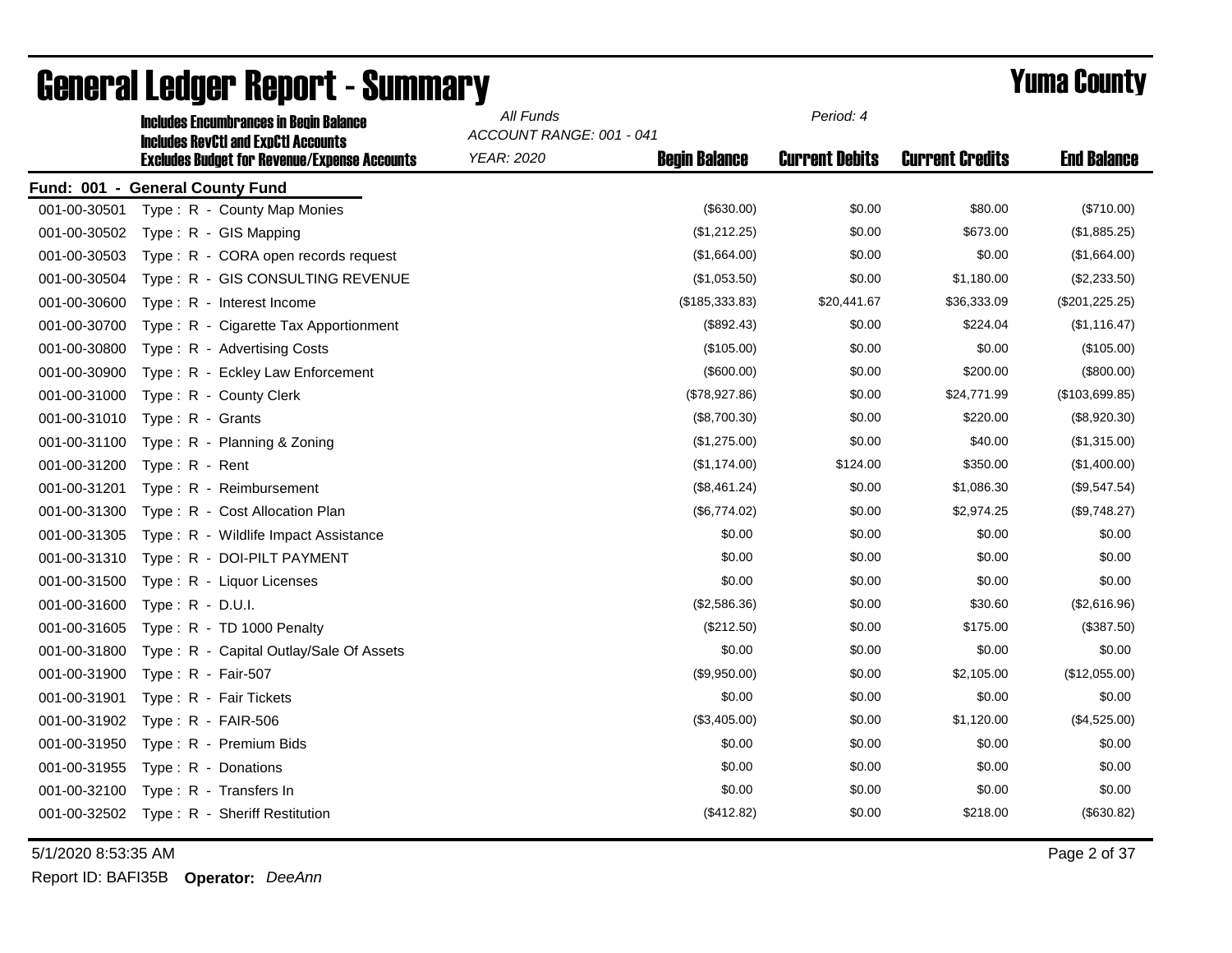|                  | <b>Includes Encumbrances in Begin Balance</b><br><b>Includes RevCtI and ExpCtI Accounts</b> |                                                     | All Funds<br>ACCOUNT RANGE: 001 - 041 |                             |                       |                                  |                    |
|------------------|---------------------------------------------------------------------------------------------|-----------------------------------------------------|---------------------------------------|-----------------------------|-----------------------|----------------------------------|--------------------|
|                  |                                                                                             | <b>Excludes Budget for Revenue/Expense Accounts</b> | YEAR: 2020                            | <b>Begin Balance</b>        | <b>Current Debits</b> | <b>Current Credits</b>           | <b>End Balance</b> |
| <b>Fund: 001</b> | - General County Fund                                                                       |                                                     |                                       |                             |                       |                                  |                    |
| 001-00-32504     | Type: R - Inmate Boarding                                                                   |                                                     |                                       | (\$28,222.70)               | \$0.00                | \$17,049.32                      | (\$45,272.02)      |
| 001-00-32505     | Type: R - Home Detention                                                                    |                                                     |                                       | \$0.00                      | \$0.00                | \$0.00                           | \$0.00             |
| 001-00-32506     | Type: R - Jail Miscelaneous                                                                 |                                                     |                                       | (\$2,947.72)                | \$0.00                | \$166.39                         | (\$3,114.11)       |
| 001-00-32507     | Type: R - Jail Restitution                                                                  |                                                     |                                       | \$0.00                      | \$0.00                | \$0.00                           | \$0.00             |
| 001-00-32508     | Type: R - Sheriff Miscellaneous                                                             |                                                     |                                       | (\$394.50)                  | \$0.00                | \$0.00                           | (\$394.50)         |
| 001-00-32510     | Type: R - Sheriff/Civil Fees                                                                |                                                     |                                       | \$0.00                      | \$0.00                | \$0.00                           | \$0.00             |
| 001-00-32515     | Type: R - Work Release                                                                      |                                                     |                                       | (\$3,610.00)                | \$0.00                | \$1,050.00                       | (\$4,660.00)       |
| 001-00-32520     | Type: R - DOC Log                                                                           |                                                     |                                       | \$0.00                      | \$0.00                | \$0.00                           | \$0.00             |
| 001-00-33000     | Type: R - Auto Tax B Collection                                                             |                                                     |                                       | \$0.00                      | \$0.00                | \$0.00                           | \$0.00             |
| 001-00-33100     | Type: R - Auto Tax A & F Collection                                                         |                                                     |                                       | \$0.00                      | \$0.00                | \$0.00                           | \$0.00             |
| 001-00-38401     | Type: R - Commissioner Fees                                                                 |                                                     |                                       | \$0.00                      | \$0.00                | \$0.00                           | \$0.00             |
| 001-00-49000     | Type: X - Warrants Paid                                                                     |                                                     |                                       | \$1,379,357.51              | \$548,333.51          | \$0.00                           | \$1,927,691.02     |
| 001-00-49100     | Type: X - Treasurer Fees                                                                    |                                                     |                                       | \$40,785.77                 | \$51,180.38           | \$0.00                           | \$91,966.15        |
| 001-00-49300     | Type: X - Bank Fee & Charges                                                                |                                                     |                                       | \$170.00                    | \$50.00               | \$10.00                          | \$210.00           |
| 001-00-49401     | Type: X - Transfer Out                                                                      |                                                     |                                       | \$0.00                      | \$0.00                | \$0.00                           | \$0.00             |
|                  |                                                                                             |                                                     | Fund: 001 - General County Fund       | (\$263,871.92)<br>Totals :  | \$3,029,209.37        | \$4,195,587.67                   | (\$1,430,250.22)   |
|                  |                                                                                             | <b>Total Fund Revenues:</b>                         | \$1,765,932.19                        | <b>Total Fund Expenses:</b> | \$599,553.89          | <b>Net Revenue Over Expense:</b> | \$1,166,378.30     |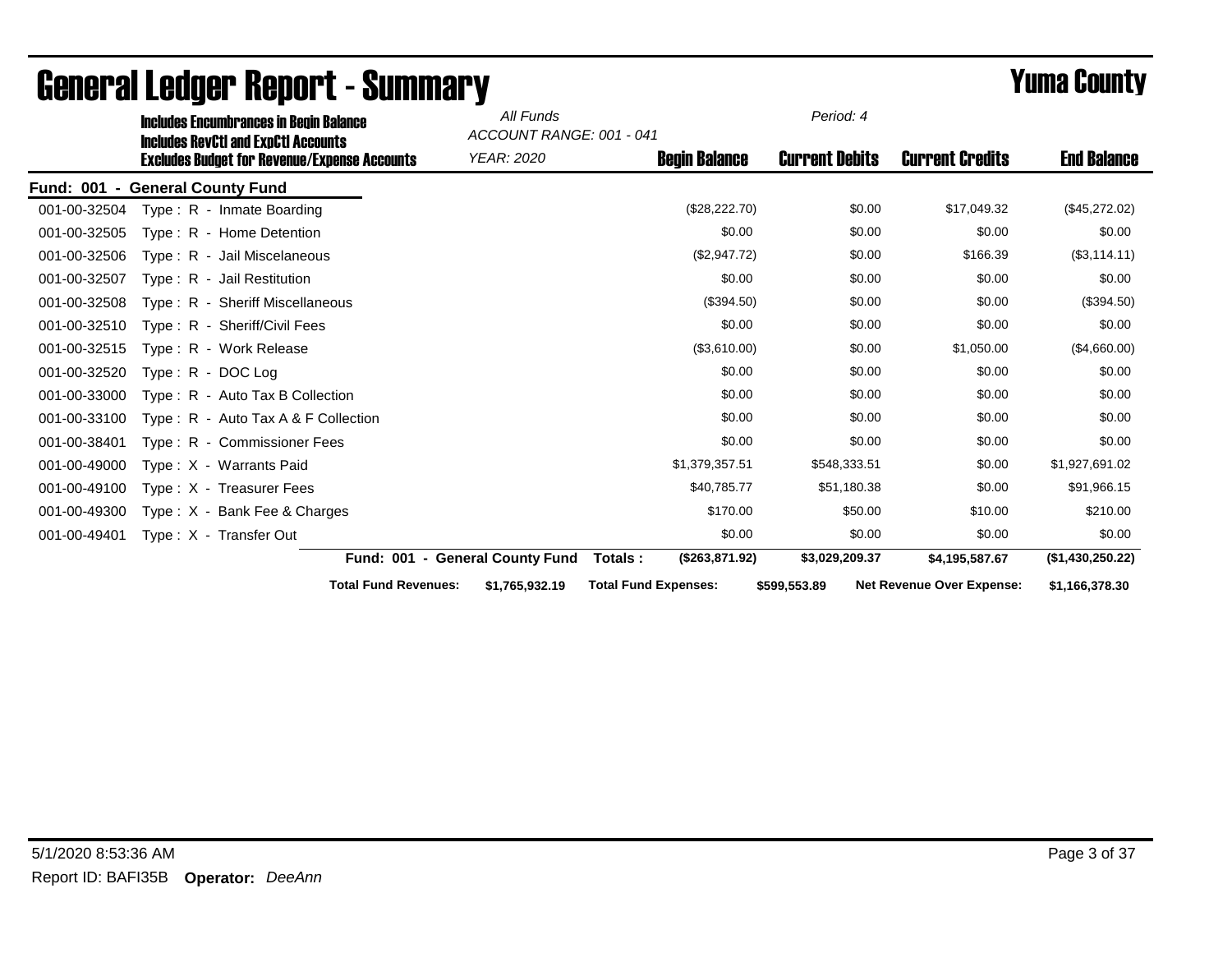|              | <b>Includes Encumbrances in Begin Balance</b><br><b>Includes RevCtI and ExpCtI Accounts</b> | All Funds<br>ACCOUNT RANGE: 001 - 041 | Period: 4            |                       |                        |                    |  |  |
|--------------|---------------------------------------------------------------------------------------------|---------------------------------------|----------------------|-----------------------|------------------------|--------------------|--|--|
|              | <b>Excludes Budget for Revenue/Expense Accounts</b>                                         | <b>YEAR: 2020</b>                     | <b>Begin Balance</b> | <b>Current Debits</b> | <b>Current Credits</b> | <b>End Balance</b> |  |  |
|              | Fund: 002 - Road & Bridge Fund                                                              |                                       |                      |                       |                        |                    |  |  |
| 002-00-10000 | Type: A - Cash Account                                                                      |                                       | \$7,448,520.05       | \$540,415.20          | \$394,983.08           | \$7,593,952.17     |  |  |
| 002-00-20000 | Type: L - Accounts Payable                                                                  |                                       | \$0.00               | \$0.00                | \$0.00                 | \$0.00             |  |  |
| 002-00-20010 | Type: L - Revenue Control                                                                   |                                       | (\$1,091,117.70)     | \$22,957.76           | \$540,415.20           | (\$1,608,575.14)   |  |  |
| 002-00-20020 | Type: L - Expense Control                                                                   |                                       | \$954,959.90         | \$372,025.32          | \$0.00                 | \$1,326,985.22     |  |  |
| 002-00-20100 | Type: L - Fund Balance                                                                      |                                       | (\$7,312,362.25)     | \$0.00                | \$0.00                 | (\$7,312,362.25)   |  |  |
| 002-00-30100 | Type: R - Current Tax Collection                                                            |                                       | \$0.00               | \$0.00                | \$0.00                 | \$0.00             |  |  |
| 002-00-30105 | Type: R - Current Tax Real                                                                  |                                       | (\$131,757.99)       | \$0.00                | \$150,490.29           | (\$282, 248.28)    |  |  |
| 002-00-30110 | Type: R - Current Tax Oil and Gas                                                           |                                       | (\$445.44)           | \$0.00                | \$30,808.11            | (\$31,253.55)      |  |  |
| 002-00-30115 | Type: R - Current Tax Personal Property                                                     |                                       | (\$12,015.91)        | \$0.00                | \$19,966.05            | (\$31,981.96)      |  |  |
| 002-00-30120 | Type: R - Current Tax Mineral                                                               |                                       | (\$1,191.21)         | \$0.00                | \$827.20               | (\$2,018.41)       |  |  |
| 002-00-30125 | Type: R - Current Tax Possessory Interes                                                    |                                       | (\$172.27)           | \$0.00                | \$427.43               | (\$599.70)         |  |  |
| 002-00-30130 | Type: R - Current Tax State Assessed                                                        |                                       | (\$54,711.67)        | \$0.00                | \$53,996.29            | (\$108,707.96)     |  |  |
| 002-00-30135 | Type: R - Current Tax Mobile Home                                                           |                                       | (\$567.58)           | \$0.00                | \$433.58               | (\$1,001.16)       |  |  |
| 002-00-30200 | Type: R - Delinquent Tax Collection                                                         |                                       | \$0.00               | \$0.00                | \$0.00                 | \$0.00             |  |  |
| 002-00-30205 | Type: R - Delinquent Tax Real                                                               |                                       | (\$506.61)           | \$0.00                | \$1.16                 | (\$507.77)         |  |  |
| 002-00-30210 | Type: R - Delinquent Tax Oil and Gas                                                        |                                       | \$0.00               | \$0.00                | \$0.00                 | \$0.00             |  |  |
| 002-00-30215 | Type: R - Delinquent Tax Mineral                                                            |                                       | \$0.00               | \$0.00                | \$0.00                 | \$0.00             |  |  |
| 002-00-30220 | Type: R - Delinquent Tax Personal Proper                                                    |                                       | \$0.00               | \$0.00                | \$0.00                 | \$0.00             |  |  |
| 002-00-30225 | Type: R - Delinquent Tax Possessory Rate                                                    |                                       | \$0.00               | \$0.00                | \$0.00                 | \$0.00             |  |  |
| 002-00-30230 | Type: R - Delinguent Tax State Assesed                                                      |                                       | \$0.00               | \$0.00                | \$0.00                 | \$0.00             |  |  |
| 002-00-30235 | Type: R - Delinquent Tax Mobile Home                                                        |                                       | (\$0.87)             | \$0.00                | \$0.00                 | (\$0.87)           |  |  |
| 002-00-30240 | Type: R - Deling Tax Special Assessment                                                     |                                       | \$0.00               | \$0.00                | \$0.00                 | \$0.00             |  |  |
| 002-00-30300 | Type: R - Current Interest                                                                  |                                       | (\$5.99)             | \$0.00                | \$1.44                 | (\$7.43)           |  |  |
| 002-00-30375 | Type: R - Refund Interest                                                                   |                                       | \$0.00               | \$0.00                | \$0.00                 | \$0.00             |  |  |
| 002-00-30400 | Type: R - Delinquent Interest Collection                                                    |                                       | (\$52.20)            | \$0.00                | \$0.00                 | (\$52.20)          |  |  |
| 002-00-30500 | Type: R - Miscellaneous Collections                                                         |                                       | (\$1,364.82)         | \$0.00                | \$2,507.50             | (\$3,872.32)       |  |  |
| 002-00-30505 | Type: R - Severance Tax                                                                     |                                       | \$0.00               | \$0.00                | \$0.00                 | \$0.00             |  |  |

5/1/2020 8:53:36 AM Page 4 of 37

Report ID: BAFI35B **Operator:** *DeeAnn*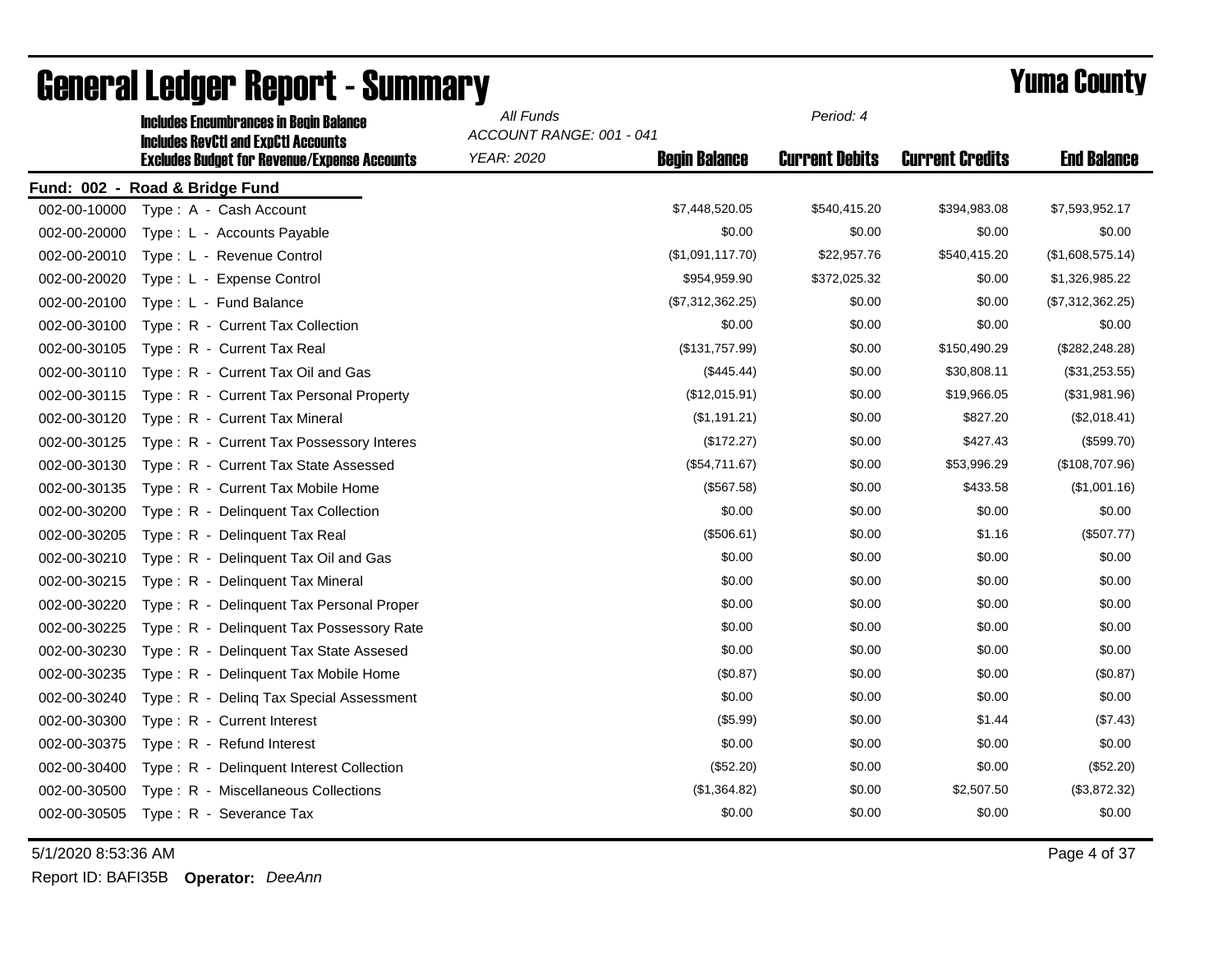|              | <b>Includes Encumbrances in Begin Balance</b><br><b>Includes RevCtI and ExpCtI Accounts</b> | All Funds  | ACCOUNT RANGE: 001 - 041 |                       |                        |                    |
|--------------|---------------------------------------------------------------------------------------------|------------|--------------------------|-----------------------|------------------------|--------------------|
|              | <b>Excludes Budget for Revenue/Expense Accounts</b>                                         | YEAR: 2020 | <b>Begin Balance</b>     | <b>Current Debits</b> | <b>Current Credits</b> | <b>End Balance</b> |
|              | Fund: 002 - Road & Bridge Fund                                                              |            |                          |                       |                        |                    |
| 002-00-31201 | Type: R - Reimbursement                                                                     |            | (\$58.40)                | \$0.00                | \$0.00                 | (\$58.40)          |
| 002-00-31305 | Type: R - Wildlife Impact Assistance                                                        |            | \$0.00                   | \$0.00                | \$0.00                 | \$0.00             |
| 002-00-31310 | Type: R - DOI-PILT PAYMENT                                                                  |            | \$0.00                   | \$0.00                | \$0.00                 | \$0.00             |
| 002-00-32100 | Type: R - Transfers In                                                                      |            | \$17,995.34              | \$22,957.76           | \$0.00                 | \$40,953.10        |
| 002-00-33000 | Type: R - Auto Tax B Collection                                                             |            | (\$127,828.27)           | \$0.00                | \$29,872.50            | (\$157,700.77)     |
| 002-00-33100 | Type: R - Auto Tax A & F Collection                                                         |            | (\$37,201.78)            | \$0.00                | \$13,110.03            | (\$50,311.81)      |
| 002-00-33200 | Type: R - Gas                                                                               |            | \$0.00                   | \$0.00                | \$0.00                 | \$0.00             |
| 002-00-33300 | Type: R - Hiway Use Tax                                                                     |            | (\$726,055.14)           | \$0.00                | \$232,828.25           | (\$958,883.39)     |
| 002-00-33400 | Type: R - M.V. Additional                                                                   |            | (\$11,497.39)            | \$0.00                | \$3,447.37             | (\$14,944.76)      |
| 002-00-33500 | Type: R - Gravel                                                                            |            | \$0.00                   | \$0.00                | \$0.00                 | \$0.00             |
| 002-00-33600 | Type: R - Rental                                                                            |            | (\$372.00)               | \$0.00                | \$248.00               | (\$620.00)         |
| 002-00-33605 | Type: R - Insurance Refund                                                                  |            | \$0.00                   | \$0.00                | \$0.00                 | \$0.00             |
| 002-00-33610 | Type: R - Machine Hire                                                                      |            | \$0.00                   | \$0.00                | \$0.00                 | \$0.00             |
| 002-00-33615 | Type: R - Sale of Surplus Items                                                             |            | (\$3,136.00)             | \$0.00                | \$400.00               | (\$3,536.00)       |
| 002-00-33620 | Type: R - Sale of Fixed Assets                                                              |            | \$0.00                   | \$0.00                | \$0.00                 | \$0.00             |
| 002-00-33625 | Type: R - EIAF Grant                                                                        |            | \$0.00                   | \$0.00                | \$0.00                 | \$0.00             |
| 002-00-33630 | Type: R - Mineral Leasing                                                                   |            | \$0.00                   | \$0.00                | \$0.00                 | \$0.00             |
| 002-00-33650 | Type: R - Road Impact Fees                                                                  |            | \$0.00                   | \$0.00                | \$0.00                 | \$0.00             |
| 002-00-38400 | Type: R - Permits                                                                           |            | (\$171.50)               | \$0.00                | \$1,050.00             | (\$1,221.50)       |
| 002-00-49000 | Type: X - Warrants Paid                                                                     |            | \$941,490.49             | \$361,913.19          | \$0.00                 | \$1,303,403.68     |
| 002-00-49100 | Type: X - Treasurer Fees                                                                    |            | \$13,469.41              | \$10,112.13           | \$0.00                 | \$23,581.54        |
| 002-00-49300 | Type: X - Bank Fee & Charges                                                                |            | \$0.00                   | \$0.00                | \$0.00                 | \$0.00             |
| 002-00-49400 | Type: X - City of Yuma - Transfer Out                                                       |            | \$0.00                   | \$0.00                | \$0.00                 | \$0.00             |
| 002-00-49401 | Type: X - Transfer Out                                                                      |            | \$0.00                   | \$0.00                | \$0.00                 | \$0.00             |
| 002-00-49405 | Type: X - City of Wray-Transfer Out                                                         |            | \$0.00                   | \$0.00                | \$0.00                 | \$0.00             |
| 002-00-49410 | Type: X - City of Eckley-Transfer Out                                                       |            | \$0.00                   | \$0.00                | \$0.00                 | \$0.00             |

5/1/2020 8:53:36 AM Page 5 of 37 Report ID: BAFI35B **Operator:** *DeeAnn*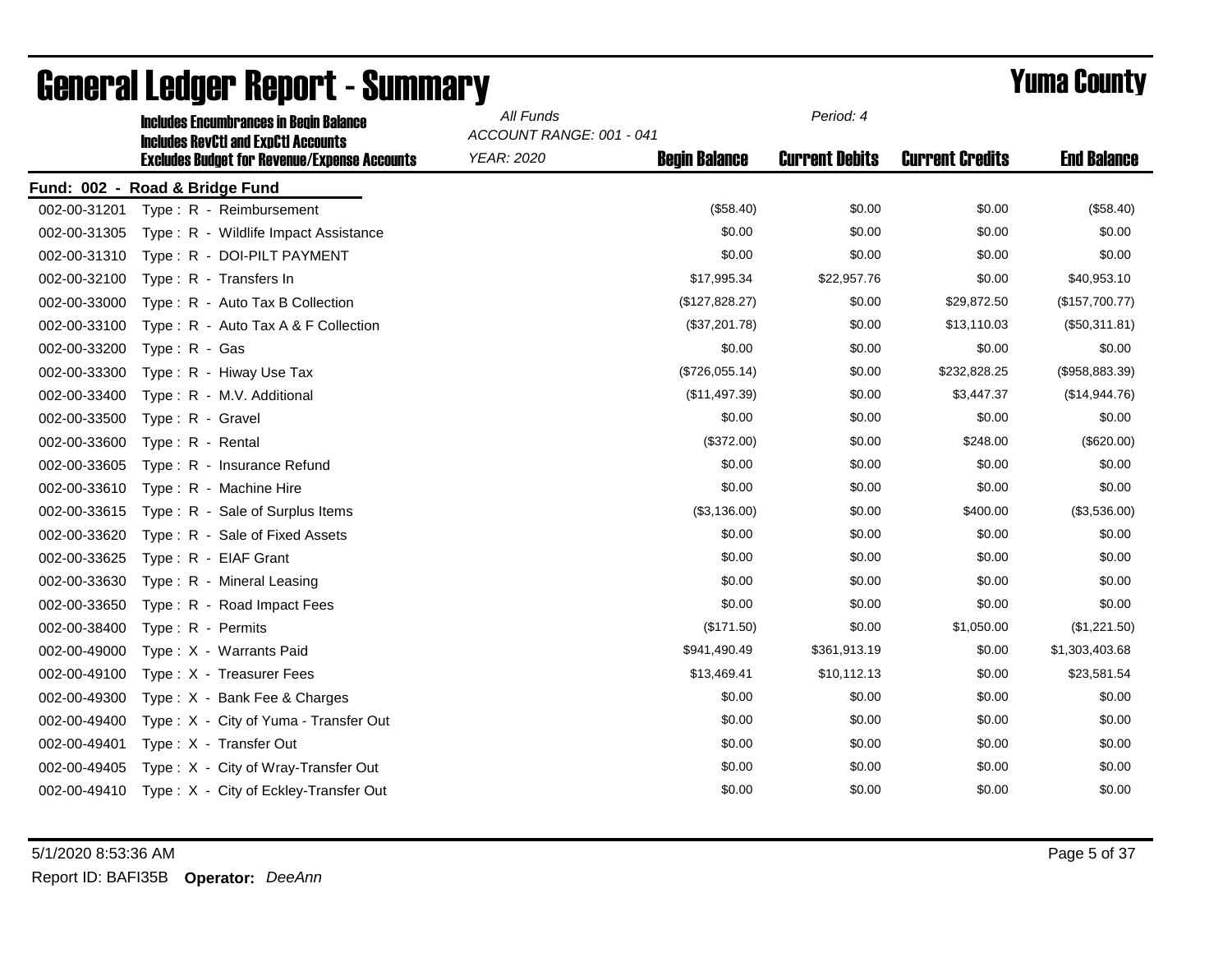| <b>General Ledger Report - Summary</b>                                                      |                                             |                             |                       |                                  | <b>Yuma County</b> |
|---------------------------------------------------------------------------------------------|---------------------------------------------|-----------------------------|-----------------------|----------------------------------|--------------------|
| <b>Includes Encumbrances in Begin Balance</b><br><b>Includes RevCtI and ExpCtI Accounts</b> | All Funds<br>ACCOUNT RANGE: 001 - 041       |                             | Period: 4             |                                  |                    |
| <b>Excludes Budget for Revenue/Expense Accounts</b>                                         | <b>YEAR: 2020</b>                           | <b>Begin Balance</b>        | <b>Current Debits</b> | <b>Current Credits</b>           | <b>End Balance</b> |
| Fund: 002 - Road & Bridge Fund                                                              |                                             |                             |                       |                                  |                    |
|                                                                                             | Fund: 002 - Road & Bridge Fund              | (\$136,157.80)<br>Totals:   | \$1,330,381.36        | \$1,475,813,48                   | (\$281,589.92)     |
|                                                                                             | <b>Total Fund Revenues:</b><br>\$517.457.44 | <b>Total Fund Expenses:</b> | \$372.025.32          | <b>Net Revenue Over Expense:</b> | \$145,432.12       |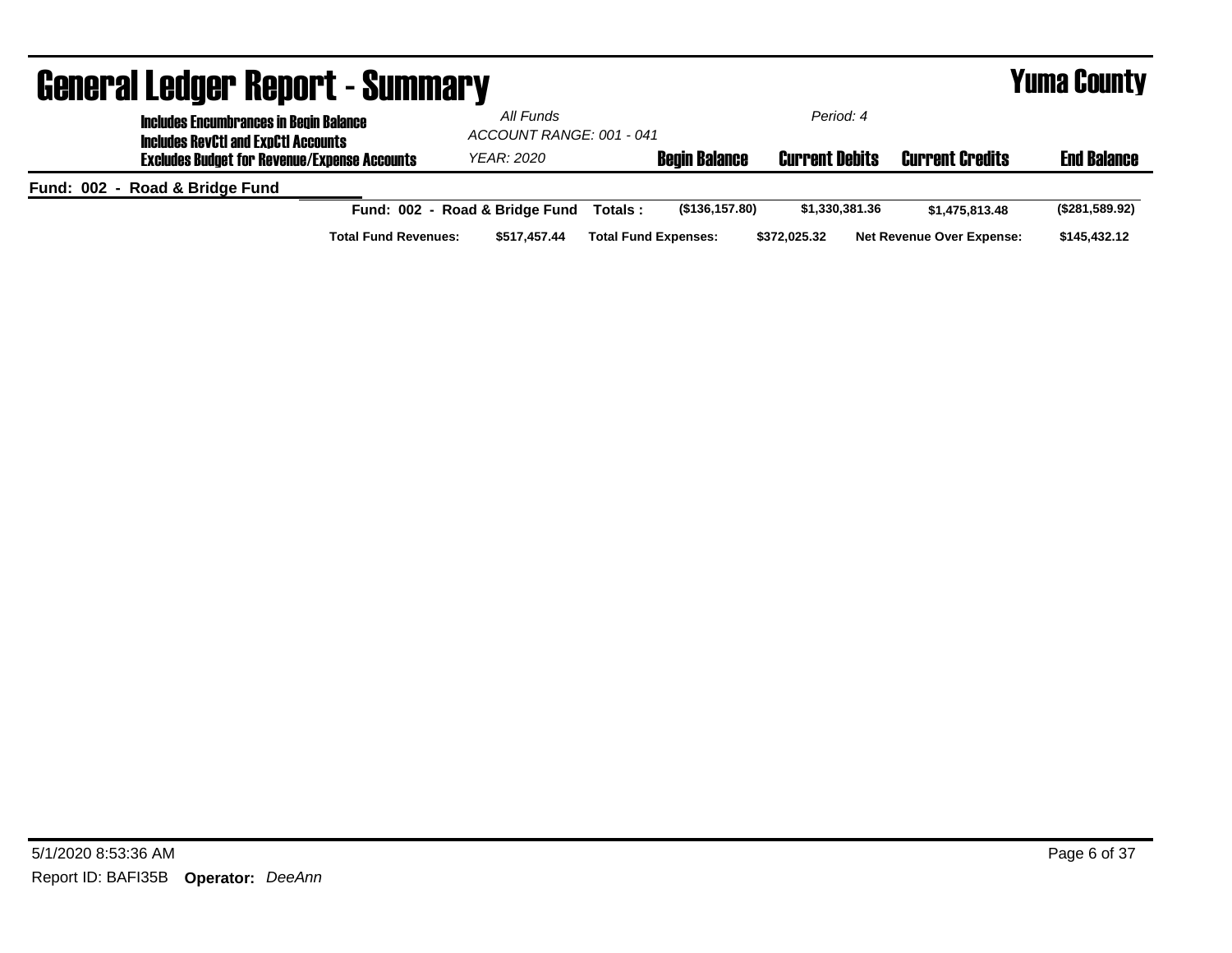|              | <b>Includes Encumbrances in Begin Balance</b><br><b>Includes RevCtI and ExpCtI Accounts</b> | All Funds<br>ACCOUNT RANGE: 001 - 041 |                      | Period: 4             |                        |                    |  |  |
|--------------|---------------------------------------------------------------------------------------------|---------------------------------------|----------------------|-----------------------|------------------------|--------------------|--|--|
|              | <b>Excludes Budget for Revenue/Expense Accounts</b>                                         | <b>YEAR: 2020</b>                     | <b>Begin Balance</b> | <b>Current Debits</b> | <b>Current Credits</b> | <b>End Balance</b> |  |  |
|              | Fund: 003 - Human Services Fund                                                             |                                       |                      |                       |                        |                    |  |  |
| 003-00-10000 | Type: A - Cash Account                                                                      |                                       | \$698,569.88         | \$167,828.46          | \$84,936.84            | \$781,461.50       |  |  |
| 003-00-20000 | Type: L - Accounts Payable                                                                  |                                       | \$0.00               | \$0.00                | \$0.00                 | \$0.00             |  |  |
| 003-00-20010 | Type: L - Revenue Control                                                                   |                                       | (\$292,044.47)       | \$0.00                | \$167,828.46           | (\$459,872.93)     |  |  |
| 003-00-20020 | Type: L - Expense Control                                                                   |                                       | \$282,381.19         | \$84,936.84           | \$0.00                 | \$367,318.03       |  |  |
| 003-00-20100 | Type: L - Fund Balance                                                                      |                                       | (\$688,906.60)       | \$0.00                | \$0.00                 | (\$688,906.60)     |  |  |
| 003-00-30100 | Type: R - Current Tax Collection                                                            |                                       | \$0.00               | \$0.00                | \$0.00                 | \$0.00             |  |  |
| 003-00-30105 | Type: R - Current Tax Real                                                                  |                                       | (\$52,098.80)        | \$0.00                | \$59,505.83            | (\$111,604.63)     |  |  |
| 003-00-30110 | Type: R - Current Tax Oil and Gas                                                           |                                       | (\$176.13)           | \$0.00                | \$12,181.94            | (\$12,358.07)      |  |  |
| 003-00-30115 | Type: R - Current Tax Personal Property                                                     |                                       | (\$4,751.25)         | \$0.00                | \$7,894.83             | (\$12,646.08)      |  |  |
| 003-00-30120 | Type: R - Current Tax Mineral                                                               |                                       | $(\$470.97)$         | \$0.00                | \$327.05               | (\$798.02)         |  |  |
| 003-00-30125 | Type: R - Current Tax Possessory Interes                                                    |                                       | (\$68.13)            | \$0.00                | \$169.00               | (\$237.13)         |  |  |
| 003-00-30130 | Type: R - Current Tax State Assessed                                                        |                                       | (\$21,633.61)        | \$0.00                | \$21,350.80            | (\$42,984.41)      |  |  |
| 003-00-30135 | Type: R - Current Tax Mobile Home                                                           |                                       | (\$224.47)           | \$0.00                | \$171.44               | (\$395.91)         |  |  |
| 003-00-30200 | Type: R - Delinquent Tax Collection                                                         |                                       | \$0.00               | \$0.00                | \$0.00                 | \$0.00             |  |  |
| 003-00-30205 | Type: R - Delinquent Tax Real                                                               |                                       | (\$200.32)           | \$0.00                | \$0.46                 | (\$200.78)         |  |  |
| 003-00-30210 | Type: R - Delinquent Tax Oil and Gas                                                        |                                       | \$0.00               | \$0.00                | \$0.00                 | \$0.00             |  |  |
| 003-00-30215 | Type: R - Delinquent Tax Mineral                                                            |                                       | \$0.00               | \$0.00                | \$0.00                 | \$0.00             |  |  |
| 003-00-30220 | Type: R - Delinguent Tax Personal Proper                                                    |                                       | \$0.00               | \$0.00                | \$0.00                 | \$0.00             |  |  |
| 003-00-30225 | Type: R - Delinquent Tax Possessory Rate                                                    |                                       | \$0.00               | \$0.00                | \$0.00                 | \$0.00             |  |  |
| 003-00-30230 | Type: R - Delinquent Tax State Assesed                                                      |                                       | \$0.00               | \$0.00                | \$0.00                 | \$0.00             |  |  |
| 003-00-30235 | Type: R - Delinquent Tax Mobile Home                                                        |                                       | (\$0.34)             | \$0.00                | \$0.00                 | (\$0.34)           |  |  |
| 003-00-30240 | Type: R - Deling Tax Special Assessment                                                     |                                       | \$0.00               | \$0.00                | \$0.00                 | \$0.00             |  |  |
| 003-00-30300 | Type: R - Current Interest                                                                  |                                       | (\$2.37)             | \$0.00                | \$0.57                 | (\$2.94)           |  |  |
| 003-00-30375 | Type: R - Refund Interest                                                                   |                                       | \$0.00               | \$0.00                | \$0.00                 | \$0.00             |  |  |
| 003-00-30400 | Type: R - Delinquent Interest Collection                                                    |                                       | (\$20.64)            | \$0.00                | \$0.00                 | (\$20.64)          |  |  |
| 003-00-30500 | Type: R - Miscellaneous Collections                                                         |                                       | \$0.00               | \$0.00                | \$0.00                 | \$0.00             |  |  |
| 003-00-31305 | Type: R - Wildlife Impact Assistance                                                        |                                       | \$0.00               | \$0.00                | \$0.00                 | \$0.00             |  |  |

5/1/2020 8:53:36 AM Page 7 of 37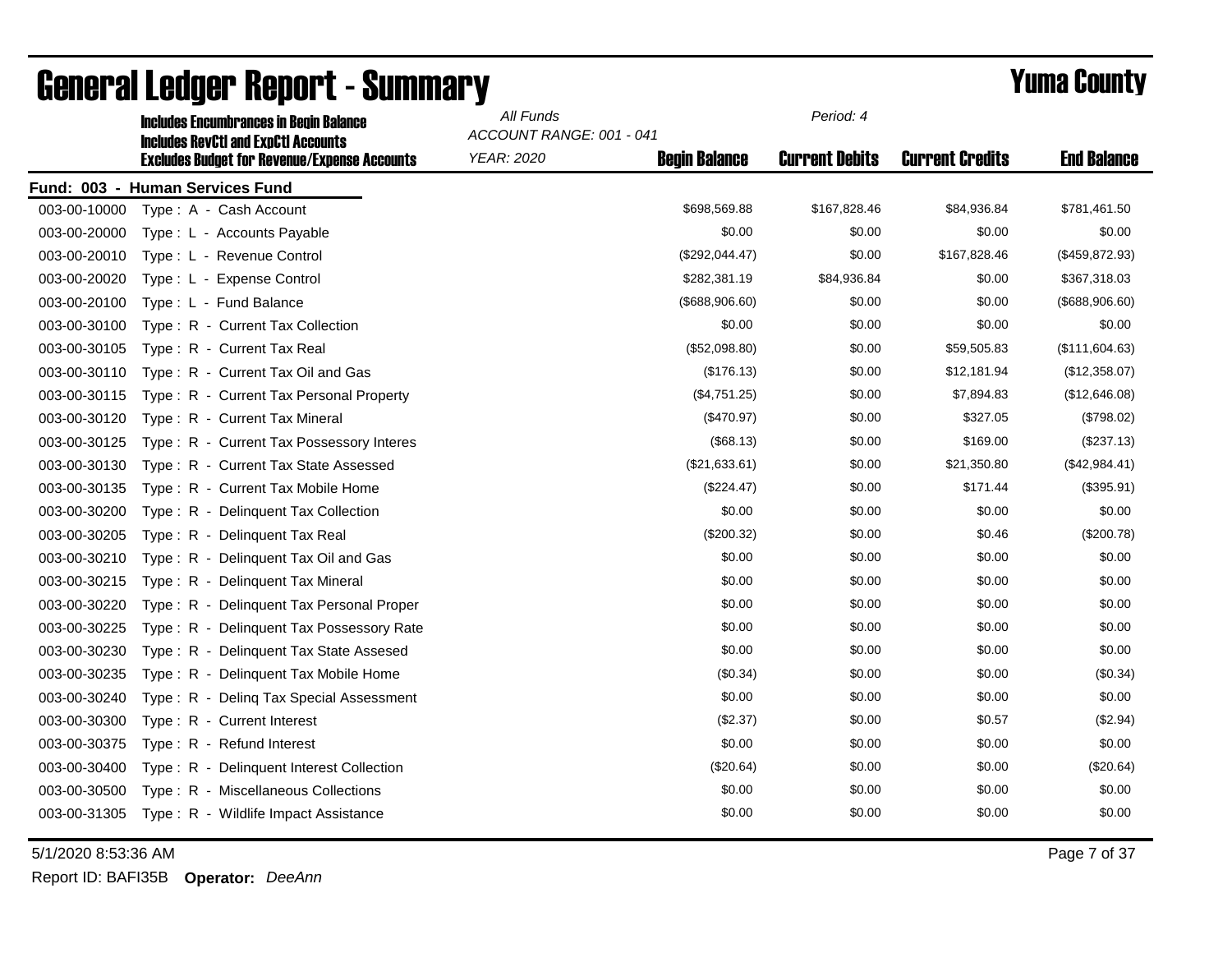| <b>Includes Encumbrances in Begin Balance</b>                                                     | All Funds<br>ACCOUNT RANGE: 001 - 041 |                             | Period: 4             |                                  |                    |
|---------------------------------------------------------------------------------------------------|---------------------------------------|-----------------------------|-----------------------|----------------------------------|--------------------|
| <b>Includes RevCtI and ExpCtI Accounts</b><br><b>Excludes Budget for Revenue/Expense Accounts</b> | YEAR: 2020                            | <b>Begin Balance</b>        | <b>Current Debits</b> | <b>Current Credits</b>           | <b>End Balance</b> |
| - Human Services Fund<br><b>Fund: 003</b>                                                         |                                       |                             |                       |                                  |                    |
| Type: R - DOI-PILT PAYMENT<br>003-00-31310                                                        |                                       | \$0.00                      | \$0.00                | \$0.00                           | \$0.00             |
| 003-00-32100<br>Type: R - Transfers In                                                            |                                       | \$0.00                      | \$0.00                | \$0.00                           | \$0.00             |
| 003-00-33000<br>$Type: R - Auto Tax B Collection$                                                 |                                       | \$0.00                      | \$0.00                | \$0.00                           | \$0.00             |
| Type: $R -$ Auto Tax A & F Collection<br>003-00-33100                                             |                                       | \$0.00                      | \$0.00                | \$0.00                           | \$0.00             |
| Type: R - State Remitted<br>003-00-34300                                                          |                                       | (\$210,332.67)              | \$0.00                | \$65,425.70                      | (\$275,758.37)     |
| 003-00-34400<br>$Type: R - Refunds$                                                               |                                       | (\$2,064.77)                | \$0.00                | \$800.84                         | (\$2,865.61)       |
| Type: X - Warrants Paid<br>003-00-49000                                                           |                                       | \$282,296.99                | \$84,908.94           | \$0.00                           | \$367,205.93       |
| 003-00-49300<br>Type: $X -$ Bank Fee & Charges                                                    |                                       | \$84.20                     | \$27.90               | \$0.00                           | \$112.10           |
| 003-00-49401<br>Type: X - Transfer Out                                                            |                                       | \$0.00                      | \$0.00                | \$0.00                           | \$0.00             |
|                                                                                                   | Fund: 003 - Human Services Fund       | (\$9,663.28)<br>Totals :    | \$337,702.14          | \$420,593.76                     | (\$92,554.90)      |
| <b>Total Fund Revenues:</b>                                                                       | \$167,828.46                          | <b>Total Fund Expenses:</b> | \$84,936.84           | <b>Net Revenue Over Expense:</b> | \$82,891.62        |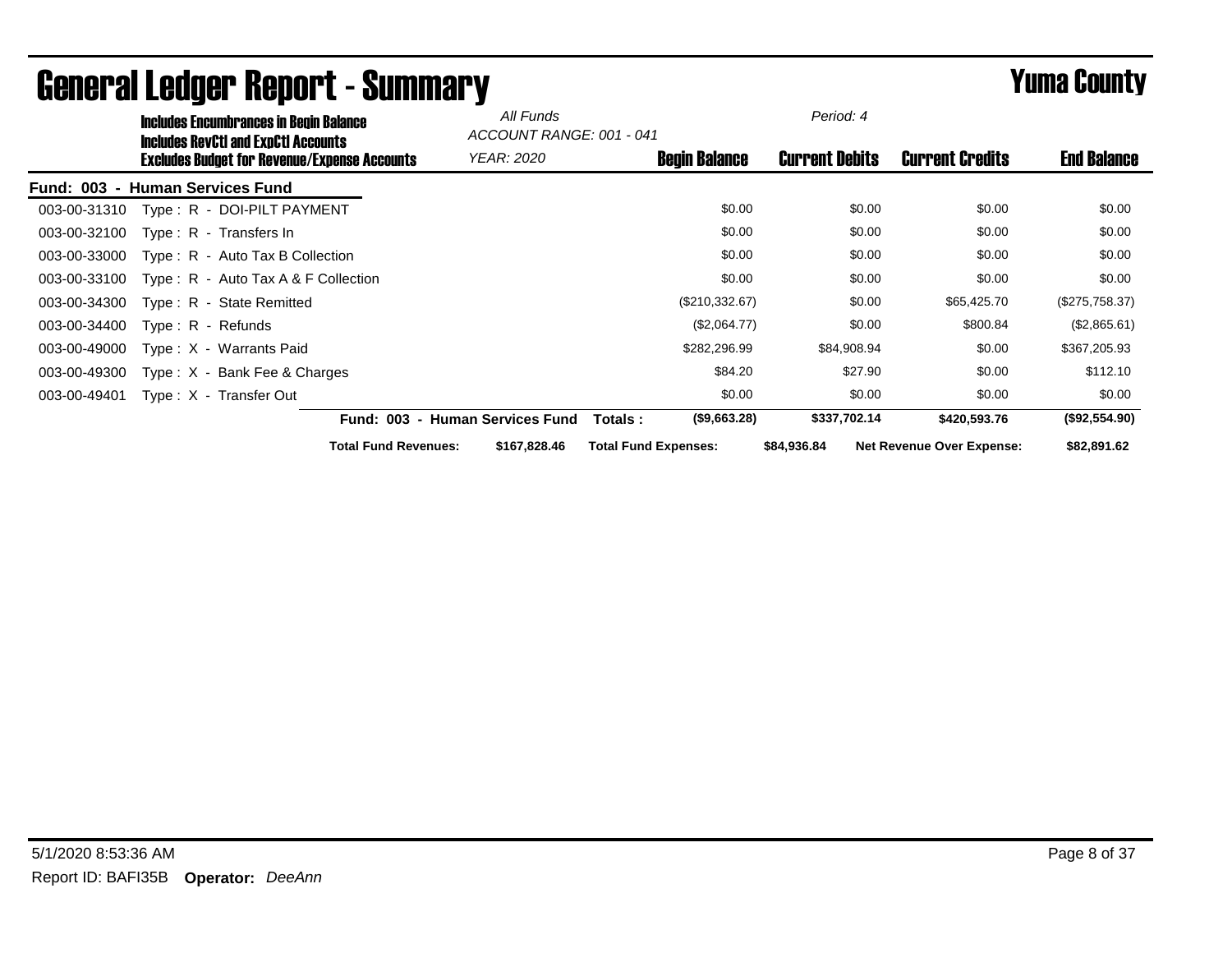|              | <b>Includes Encumbrances in Begin Balance</b><br><b>Includes RevCtI and ExpCtI Accounts</b> | All Funds<br>ACCOUNT RANGE: 001 - 041 | Period: 4            |                       |                        |                    |
|--------------|---------------------------------------------------------------------------------------------|---------------------------------------|----------------------|-----------------------|------------------------|--------------------|
|              | <b>Excludes Budget for Revenue/Expense Accounts</b>                                         | <b>YEAR: 2020</b>                     | <b>Begin Balance</b> | <b>Current Debits</b> | <b>Current Credits</b> | <b>End Balance</b> |
|              | Fund: 004 - Self-Insurance Fund                                                             |                                       |                      |                       |                        |                    |
| 004-00-10000 | Type: A - Cash Account                                                                      |                                       | \$812,173.89         | \$50,801.84           | \$1,524.05             | \$861,451.68       |
| 004-00-20000 | Type: L - Accounts Payable                                                                  |                                       | \$0.00               | \$0.00                | \$0.00                 | \$0.00             |
| 004-00-20010 | Type: L - Revenue Control                                                                   |                                       | (\$66,037.68)        | \$0.00                | \$50,801.84            | (\$116,839.52)     |
| 004-00-20020 | Type: L - Expense Control                                                                   |                                       | \$195,655.85         | \$1,524.05            | \$0.00                 | \$197,179.90       |
| 004-00-20100 | Type: L - Fund Balance                                                                      |                                       | (\$941,792.06)       | \$0.00                | \$0.00                 | (\$941,792.06)     |
| 004-00-30100 | Type: R - Current Tax Collection                                                            |                                       | \$0.00               | \$0.00                | \$0.00                 | \$0.00             |
| 004-00-30105 | Type: R - Current Tax Real                                                                  |                                       | (\$26,049.43)        | \$0.00                | \$29,752.93            | (\$55,802.36)      |
| 004-00-30110 | Type: R - Current Tax Oil and Gas                                                           |                                       | (\$88.08)            | \$0.00                | \$6,090.96             | (\$6,179.04)       |
| 004-00-30115 | Type: R - Current Tax Personal Property                                                     |                                       | (\$2,375.67)         | \$0.00                | \$3,947.46             | (\$6,323.13)       |
| 004-00-30120 | Type: R - Current Tax Mineral                                                               |                                       | (\$235.60)           | \$0.00                | \$163.57               | (\$399.17)         |
| 004-00-30125 | Type: R - Current Tax Possessory Interes                                                    |                                       | (\$34.05)            | \$0.00                | \$84.52                | (\$118.57)         |
| 004-00-30130 | Type: R - Current Tax State Assessed                                                        |                                       | (\$10,817.72)        | \$0.00                | \$10,676.11            | (\$21,493.83)      |
| 004-00-30135 | Type: R - Current Tax Mobile Home                                                           |                                       | (\$112.30)           | \$0.00                | \$85.78                | (\$198.08)         |
| 004-00-30200 | Type: R - Delinquent Tax Collection                                                         |                                       | \$0.00               | \$0.00                | \$0.00                 | \$0.00             |
| 004-00-30205 | Type: R - Delinquent Tax Real                                                               |                                       | (\$100.17)           | \$0.00                | \$0.23                 | (\$100.40)         |
| 004-00-30210 | Type: R - Delinquent Tax Oil and Gas                                                        |                                       | \$0.00               | \$0.00                | \$0.00                 | \$0.00             |
| 004-00-30215 | Type: R - Delinquent Tax Mineral                                                            |                                       | \$0.00               | \$0.00                | \$0.00                 | \$0.00             |
| 004-00-30220 | Type: R - Delinquent Tax Personal Proper                                                    |                                       | \$0.00               | \$0.00                | \$0.00                 | \$0.00             |
| 004-00-30225 | Type: R - Delinguent Tax Possessory Rate                                                    |                                       | \$0.00               | \$0.00                | \$0.00                 | \$0.00             |
| 004-00-30230 | Type: R - Delinquent Tax State Assesed                                                      |                                       | \$0.00               | \$0.00                | \$0.00                 | \$0.00             |
| 004-00-30235 | Type: R - Delinguent Tax Mobile Home                                                        |                                       | (\$0.17)             | \$0.00                | \$0.00                 | (\$0.17)           |
| 004-00-30240 | Type: R - Deling Tax Special Assessment                                                     |                                       | \$0.00               | \$0.00                | \$0.00                 | \$0.00             |
| 004-00-30300 | Type: R - Current Interest                                                                  |                                       | (\$1.17)             | \$0.00                | \$0.28                 | (\$1.45)           |
| 004-00-30375 | Type: R - Refund Interest                                                                   |                                       | \$0.00               | \$0.00                | \$0.00                 | \$0.00             |
| 004-00-30400 | Type: R - Delinquent Interest Collection                                                    |                                       | (\$10.32)            | \$0.00                | \$0.00                 | (\$10.32)          |
| 004-00-30500 | Type: R - Miscellaneous Collections                                                         |                                       | \$0.00               | \$0.00                | \$0.00                 | \$0.00             |
| 004-00-31305 | Type: R - Wildlife Impact Assistance                                                        |                                       | \$0.00               | \$0.00                | \$0.00                 | \$0.00             |

5/1/2020 8:53:36 AM Page 9 of 37

Report ID: BAFI35B **Operator:** *DeeAnn*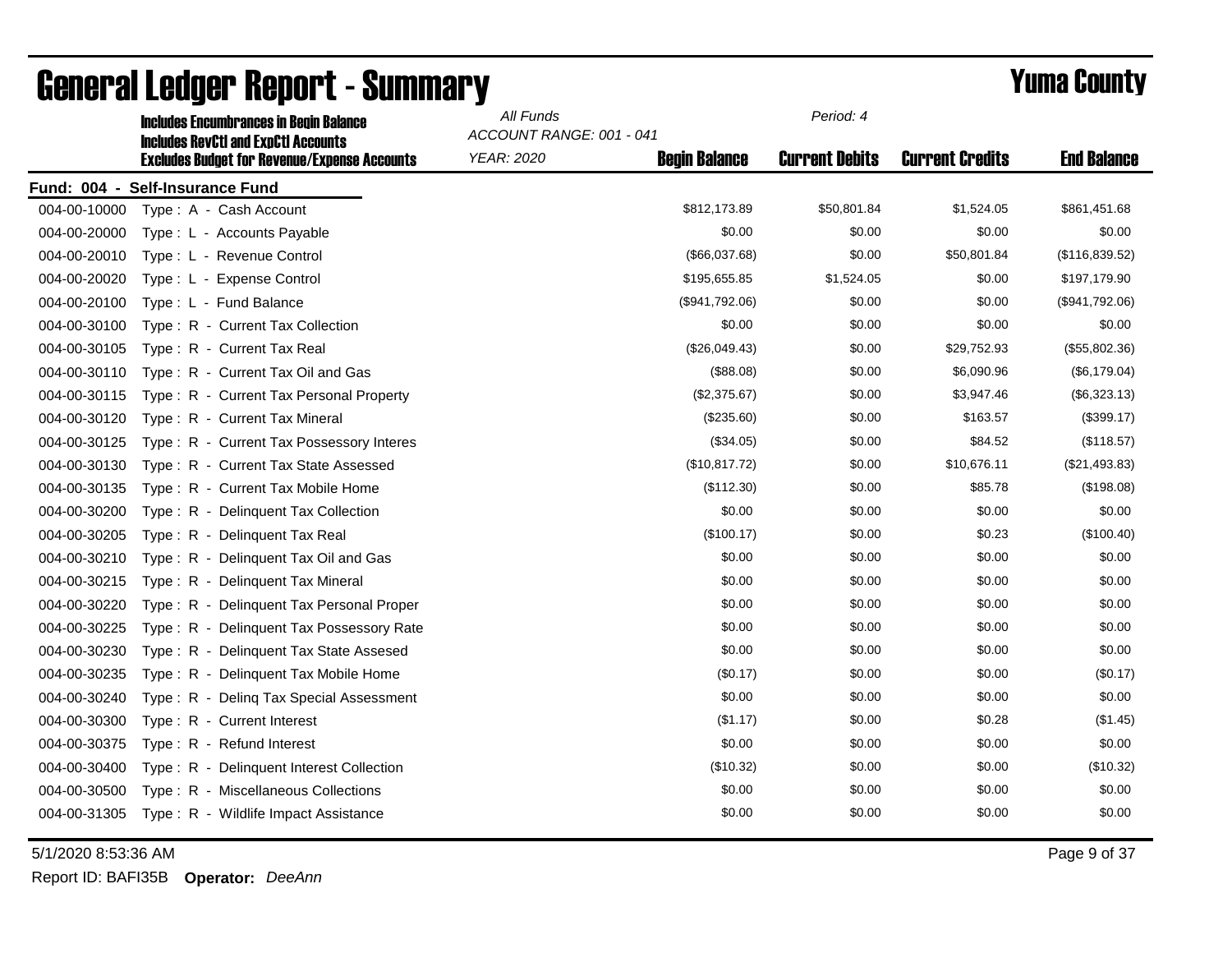|              | <b>Includes Encumbrances in Begin Balance</b><br><b>Includes RevCtI and ExpCtI Accounts</b> |                             | All Funds<br>ACCOUNT RANGE: 001 - 041 |                             | Period: 4             |                                  |                    |
|--------------|---------------------------------------------------------------------------------------------|-----------------------------|---------------------------------------|-----------------------------|-----------------------|----------------------------------|--------------------|
|              | Excludes Budget for Revenue/Expense Accounts                                                |                             | <b>YEAR: 2020</b>                     | <b>Begin Balance</b>        | <b>Current Debits</b> | <b>Current Credits</b>           | <b>End Balance</b> |
|              | Fund: 004 - Self-Insurance Fund                                                             |                             |                                       |                             |                       |                                  |                    |
| 004-00-31310 | Type: R - DOI-PILT PAYMENT                                                                  |                             |                                       | \$0.00                      | \$0.00                | \$0.00                           | \$0.00             |
| 004-00-32100 | Type: R - Transfers In                                                                      |                             |                                       | \$0.00                      | \$0.00                | \$0.00                           | \$0.00             |
| 004-00-33000 | $Type: R - Auto Tax B Collection$                                                           |                             |                                       | \$0.00                      | \$0.00                | \$0.00                           | \$0.00             |
| 004-00-33100 | Type: $R -$ Auto Tax A & F Collection                                                       |                             |                                       | \$0.00                      | \$0.00                | \$0.00                           | \$0.00             |
| 004-00-34600 | Type: R - Insurance Reimbursment                                                            |                             |                                       | (\$26,213.00)               | \$0.00                | \$0.00                           | (\$26,213.00)      |
| 004-00-49000 | Type: X - Warrants Paid                                                                     |                             |                                       | \$194,199.00                | \$0.00                | \$0.00                           | \$194,199.00       |
| 004-00-49100 | Type: X - Treasurer Fees                                                                    |                             |                                       | \$1,456.85                  | \$1,524.05            | \$0.00                           | \$2,980.90         |
| 004-00-49401 | Type: X - Transfer Out                                                                      |                             |                                       | \$0.00                      | \$0.00                | \$0.00                           | \$0.00             |
|              |                                                                                             | <b>Fund: 004 -</b>          | <b>Self-Insurance Fund</b>            | \$129,618.17<br>Totals:     | \$53,849.94           | \$103,127.73                     | \$80,340.38        |
|              |                                                                                             | <b>Total Fund Revenues:</b> | \$50,801.84                           | <b>Total Fund Expenses:</b> | \$1,524.05            | <b>Net Revenue Over Expense:</b> | \$49,277.79        |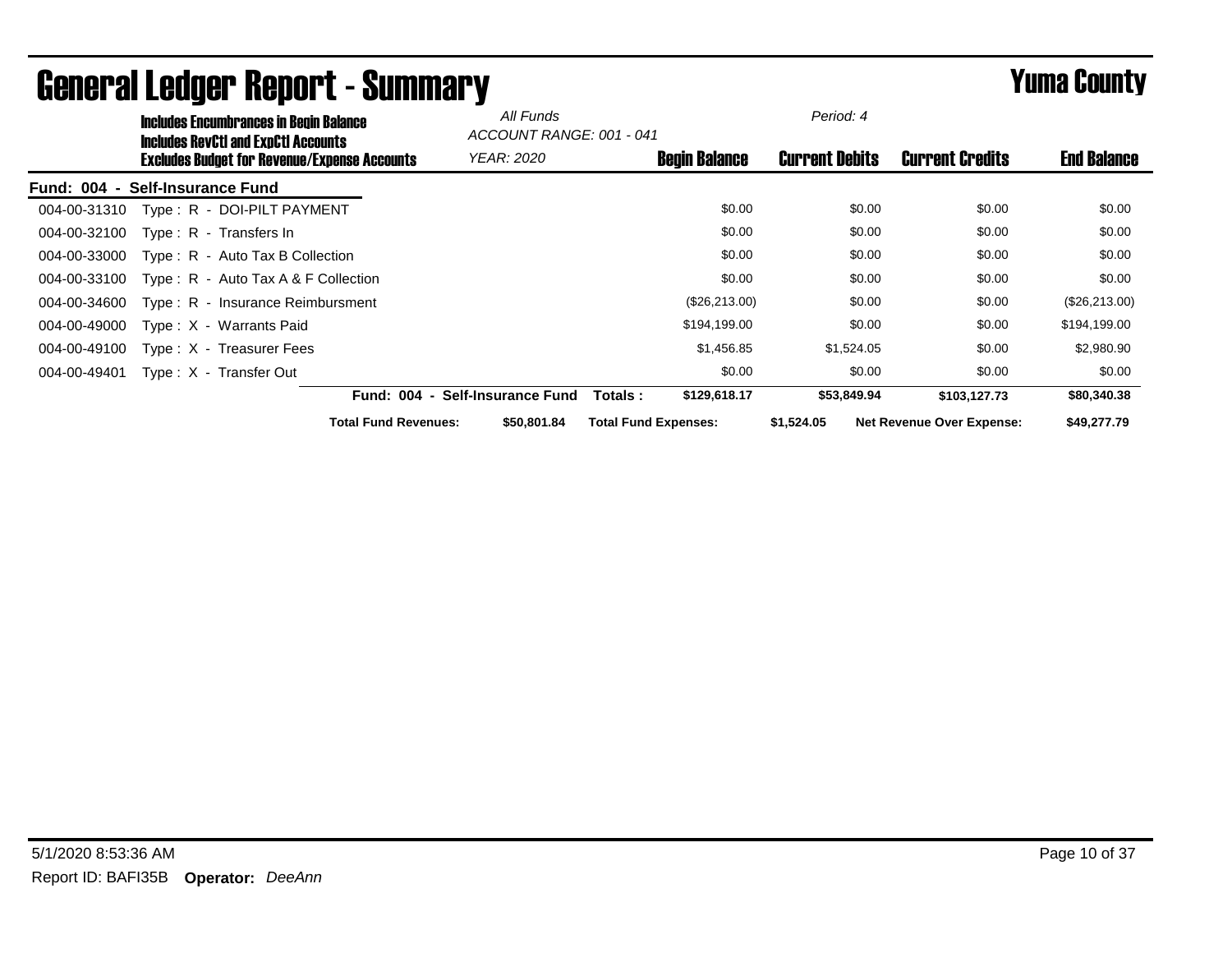|              | <b>Includes Encumbrances in Begin Balance</b><br><b>Includes RevCtI and ExpCtI Accounts</b> | All Funds<br>ACCOUNT RANGE: 001 - 041 | Period: 4            |                       |                        |                    |  |  |
|--------------|---------------------------------------------------------------------------------------------|---------------------------------------|----------------------|-----------------------|------------------------|--------------------|--|--|
|              | <b>Excludes Budget for Revenue/Expense Accounts</b>                                         | <b>YEAR: 2020</b>                     | <b>Begin Balance</b> | <b>Current Debits</b> | <b>Current Credits</b> | <b>End Balance</b> |  |  |
|              | Fund: 005 - Recreation Fund                                                                 |                                       |                      |                       |                        |                    |  |  |
| 005-00-10000 | Type: A - Cash Account                                                                      |                                       | \$826,293.20         | \$101,601.92          | \$9,912.74             | \$917,982.38       |  |  |
| 005-00-20000 | Type: L - Accounts Payable                                                                  |                                       | \$0.00               | \$0.00                | \$0.00                 | \$0.00             |  |  |
| 005-00-20010 | Type: L - Revenue Control                                                                   |                                       | (\$79,647.03)        | \$0.00                | \$101,601.92           | (\$181, 248.95)    |  |  |
| 005-00-20020 | Type: L - Expense Control                                                                   |                                       | \$23,297.12          | \$9,912.74            | \$0.00                 | \$33,209.86        |  |  |
| 005-00-20100 | Type: L - Fund Balance                                                                      |                                       | (\$769, 943.29)      | \$0.00                | \$0.00                 | (\$769,943.29)     |  |  |
| 005-00-30100 | Type: R - Current Tax Collection                                                            |                                       | \$0.00               | \$0.00                | \$0.00                 | \$0.00             |  |  |
| 005-00-30105 | Type: R - Current Tax Real                                                                  |                                       | (\$52,098.80)        | \$0.00                | \$59,505.83            | (\$111,604.63)     |  |  |
| 005-00-30110 | Type: R - Current Tax Oil and Gas                                                           |                                       | (\$176.13)           | \$0.00                | \$12,181.94            | (\$12,358.07)      |  |  |
| 005-00-30115 | Type: R - Current Tax Personal Property                                                     |                                       | (\$4,751.25)         | \$0.00                | \$7,894.83             | (\$12,646.08)      |  |  |
| 005-00-30120 | Type: R - Current Tax Mineral                                                               |                                       | $(\$470.97)$         | \$0.00                | \$327.05               | (\$798.02)         |  |  |
| 005-00-30125 | Type: R - Current Tax Possessory Interes                                                    |                                       | (\$68.13)            | \$0.00                | \$169.00               | (\$237.13)         |  |  |
| 005-00-30130 | Type: R - Current Tax State Assessed                                                        |                                       | (\$21,633.61)        | \$0.00                | \$21,350.80            | (\$42,984.41)      |  |  |
| 005-00-30135 | Type: R - Current Tax Mobile Home                                                           |                                       | (\$224.47)           | \$0.00                | \$171.44               | (\$395.91)         |  |  |
| 005-00-30200 | Type: R - Delinquent Tax Collection                                                         |                                       | \$0.00               | \$0.00                | \$0.00                 | \$0.00             |  |  |
| 005-00-30205 | Type: R - Delinquent Tax Real                                                               |                                       | (\$200.32)           | \$0.00                | \$0.46                 | (\$200.78)         |  |  |
| 005-00-30210 | Type: R - Delinquent Tax Oil and Gas                                                        |                                       | \$0.00               | \$0.00                | \$0.00                 | \$0.00             |  |  |
| 005-00-30215 | Type: R - Delinquent Tax Mineral                                                            |                                       | \$0.00               | \$0.00                | \$0.00                 | \$0.00             |  |  |
| 005-00-30220 | Type: R - Delinguent Tax Personal Proper                                                    |                                       | \$0.00               | \$0.00                | \$0.00                 | \$0.00             |  |  |
| 005-00-30225 | Type: R - Delinquent Tax Possessory Rate                                                    |                                       | \$0.00               | \$0.00                | \$0.00                 | \$0.00             |  |  |
| 005-00-30230 | Type: R - Delinquent Tax State Assesed                                                      |                                       | \$0.00               | \$0.00                | \$0.00                 | \$0.00             |  |  |
| 005-00-30235 | Type: R - Delinquent Tax Mobile Home                                                        |                                       | (\$0.34)             | \$0.00                | \$0.00                 | (\$0.34)           |  |  |
| 005-00-30240 | Type: R - Deling Tax Special Assessment                                                     |                                       | \$0.00               | \$0.00                | \$0.00                 | \$0.00             |  |  |
| 005-00-30300 | Type: R - Current Interest                                                                  |                                       | (\$2.37)             | \$0.00                | \$0.57                 | (\$2.94)           |  |  |
| 005-00-30375 | Type: R - Refund Interest                                                                   |                                       | \$0.00               | \$0.00                | \$0.00                 | \$0.00             |  |  |
| 005-00-30400 | Type: R - Delinquent Interest Collection                                                    |                                       | (\$20.64)            | \$0.00                | \$0.00                 | (\$20.64)          |  |  |
| 005-00-30500 | Type: R - Miscellaneous Collections                                                         |                                       | \$0.00               | \$0.00                | \$0.00                 | \$0.00             |  |  |
| 005-00-31305 | Type: R - Wildlife Impact Assistance                                                        |                                       | \$0.00               | \$0.00                | \$0.00                 | \$0.00             |  |  |

5/1/2020 8:53:36 AM Page 11 of 37

Report ID: BAFI35B **Operator:** *DeeAnn*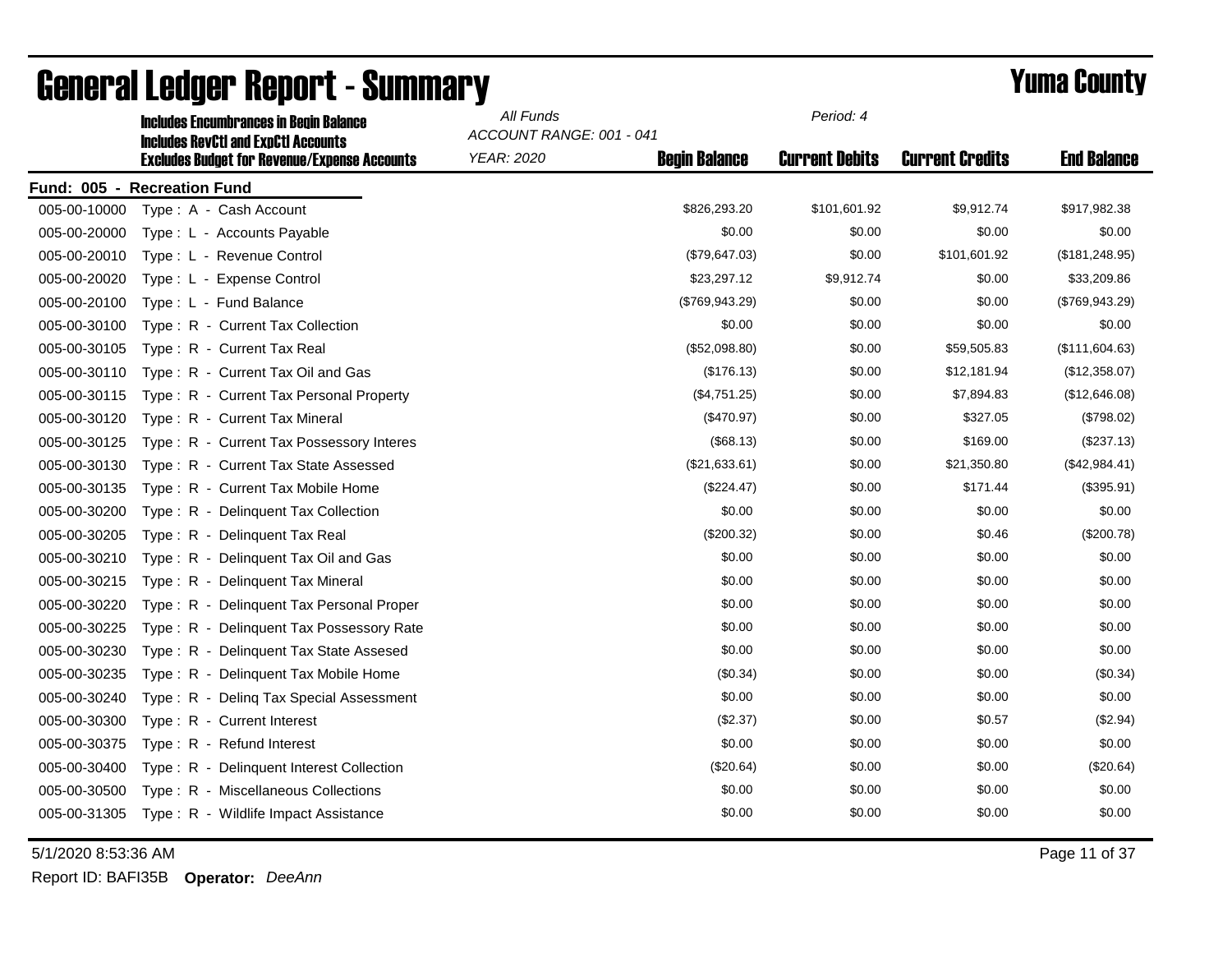|                             | <b>Includes Encumbrances in Begin Balance</b><br><b>Includes RevCtI and ExpCtI Accounts</b> |                                              | All Funds<br>ACCOUNT RANGE: 001 - 041 |                        |                             | Period: 4            |                       |                                  |                    |
|-----------------------------|---------------------------------------------------------------------------------------------|----------------------------------------------|---------------------------------------|------------------------|-----------------------------|----------------------|-----------------------|----------------------------------|--------------------|
|                             |                                                                                             | Excludes Budget for Revenue/Expense Accounts |                                       | <b>YEAR: 2020</b>      |                             | <b>Begin Balance</b> | <b>Current Debits</b> | <b>Current Credits</b>           | <b>End Balance</b> |
| Fund: 005 - Recreation Fund |                                                                                             |                                              |                                       |                        |                             |                      |                       |                                  |                    |
| 005-00-31310                |                                                                                             | Type: R - DOI-PILT PAYMENT                   |                                       |                        |                             | \$0.00               | \$0.00                | \$0.00                           | \$0.00             |
| 005-00-32100                |                                                                                             | Type: R - Transfers In                       |                                       |                        |                             | \$0.00               | \$0.00                | \$0.00                           | \$0.00             |
| 005-00-33000                |                                                                                             | Type: R - Auto Tax B Collection              |                                       |                        |                             | \$0.00               | \$0.00                | \$0.00                           | \$0.00             |
| 005-00-33100                |                                                                                             | Type: $R -$ Auto Tax A & F Collection        |                                       |                        |                             | \$0.00               | \$0.00                | \$0.00                           | \$0.00             |
| 005-00-49000                |                                                                                             | Type: X - Warrants Paid                      |                                       |                        |                             | \$20,907.72          | \$6,864.67            | \$0.00                           | \$27,772.39        |
| 005-00-49100                |                                                                                             | Type: X - Treasurer Fees                     |                                       |                        |                             | \$2,389.40           | \$3,048.07            | \$0.00                           | \$5,437.47         |
| 005-00-49401                |                                                                                             | Type: X - Transfer Out                       |                                       |                        |                             | \$0.00               | \$0.00                | \$0.00                           | \$0.00             |
|                             |                                                                                             |                                              | <b>Fund: 005</b><br>$\blacksquare$    | <b>Recreation Fund</b> | Totals :                    | (\$56,349.91)        | \$121,427.40          | \$213.116.58                     | (\$148,039.09)     |
|                             |                                                                                             |                                              | <b>Total Fund Revenues:</b>           | \$101.601.92           | <b>Total Fund Expenses:</b> |                      | \$9.912.74            | <b>Net Revenue Over Expense:</b> | \$91,689,18        |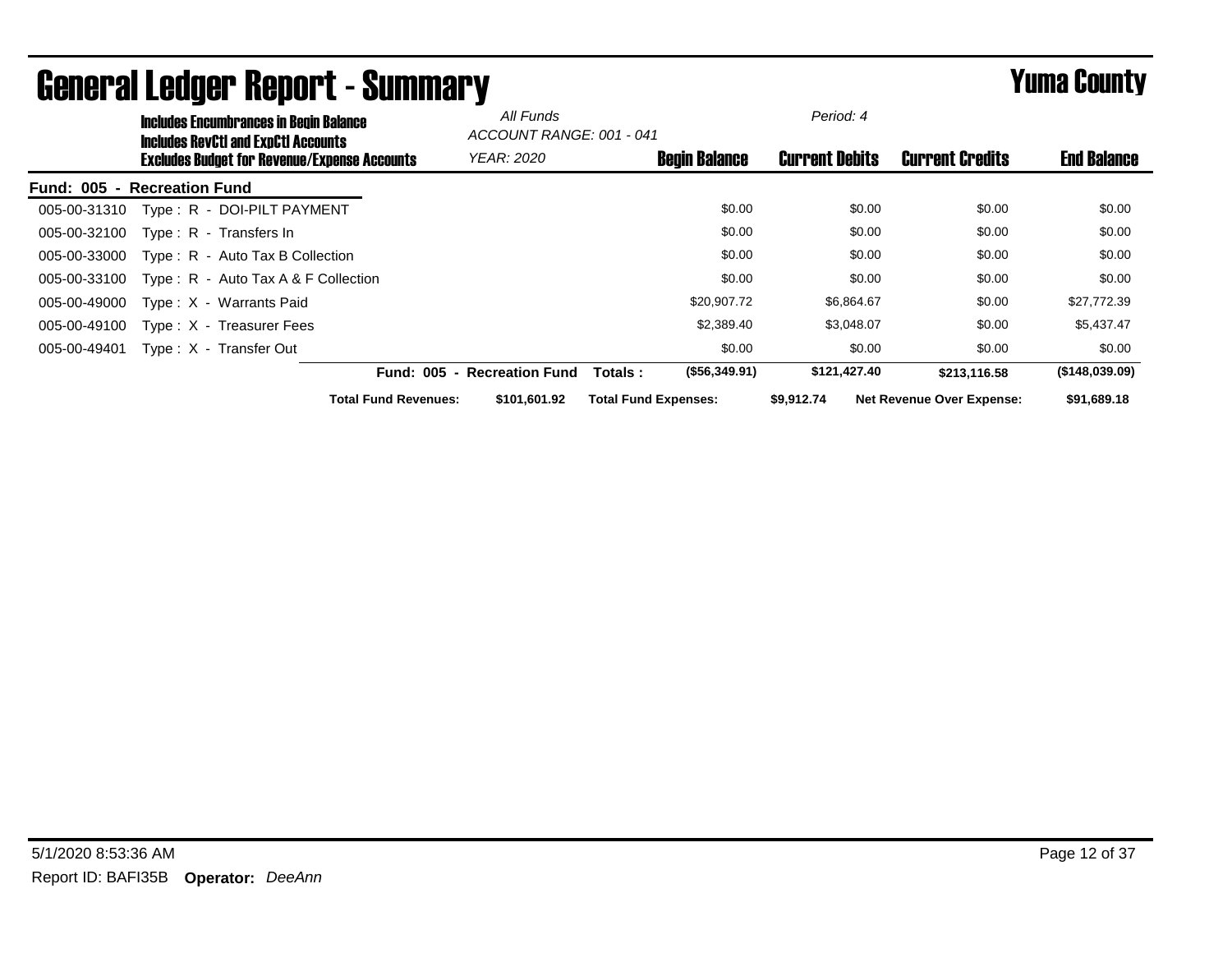|              | <b>Includes Encumbrances in Begin Balance</b>                                                     |                                     | All Funds<br>ACCOUNT RANGE: 001 - 041 |                             | Period: 4             |                                  |                    |
|--------------|---------------------------------------------------------------------------------------------------|-------------------------------------|---------------------------------------|-----------------------------|-----------------------|----------------------------------|--------------------|
|              | <b>Includes RevCtI and ExpCtI Accounts</b><br><b>Excludes Budget for Revenue/Expense Accounts</b> |                                     | <b>YEAR: 2020</b>                     | <b>Begin Balance</b>        | <b>Current Debits</b> | <b>Current Credits</b>           | <b>End Balance</b> |
|              | <b>Fund: 006 - Conservation Trust Fund</b>                                                        |                                     |                                       |                             |                       |                                  |                    |
| 006-00-10000 | Type: A - Cash Account                                                                            |                                     |                                       | \$162,991.48                | \$0.00                | \$0.00                           | \$162,991.48       |
| 006-00-20000 | Type: L - Accounts Payable                                                                        |                                     |                                       | \$0.00                      | \$0.00                | \$0.00                           | \$0.00             |
| 006-00-20010 | Type: L - Revenue Control                                                                         |                                     |                                       | (\$9,621.31)                | \$0.00                | \$0.00                           | (\$9,621.31)       |
| 006-00-20020 | Type: L - Expense Control                                                                         |                                     |                                       | \$10,000.00                 | \$0.00                | \$0.00                           | \$10,000.00        |
| 006-00-20100 | Type: L - Fund Balance                                                                            |                                     |                                       | (\$163,370.17)              | \$0.00                | \$0.00                           | (\$163,370.17)     |
| 006-00-32100 | Type: R - Transfers In                                                                            |                                     |                                       | \$0.00                      | \$0.00                | \$0.00                           | \$0.00             |
| 006-00-34800 | Type: R - Lottery Funds                                                                           |                                     |                                       | (\$9,621.31)                | \$0.00                | \$0.00                           | (\$9,621.31)       |
| 006-00-49000 | Type: X - Warrants Paid                                                                           |                                     |                                       | \$10,000.00                 | \$0.00                | \$0.00                           | \$10,000.00        |
| 006-00-49401 | Type: X - Transfer Out                                                                            |                                     |                                       | \$0.00                      | \$0.00                | \$0.00                           | \$0.00             |
|              |                                                                                                   | Fund: 006 - Conservation Trust Fund |                                       | \$378.69<br>Totals :        | \$0.00                | \$0.00                           | \$378.69           |
|              |                                                                                                   | <b>Total Fund Revenues:</b>         | \$0.00                                | <b>Total Fund Expenses:</b> | \$0.00                | <b>Net Revenue Over Expense:</b> | \$0.00             |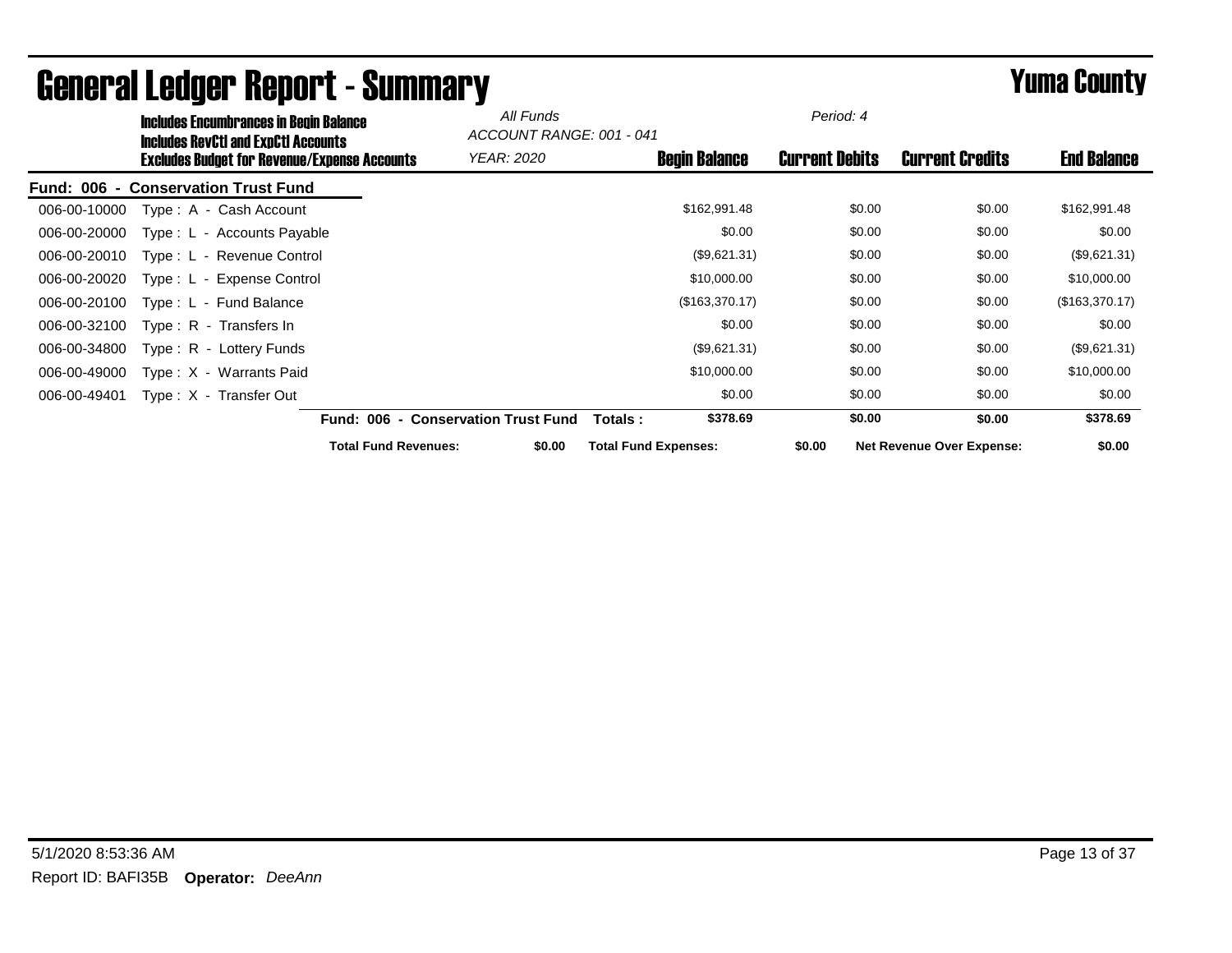|                                    | <b>Includes Encumbrances in Begin Balance</b><br><b>Includes RevCtI and ExpCtI Accounts</b> |                             | All Funds<br>ACCOUNT RANGE: 001 - 041 |                             |                | Period: 4             |                                  |                    |
|------------------------------------|---------------------------------------------------------------------------------------------|-----------------------------|---------------------------------------|-----------------------------|----------------|-----------------------|----------------------------------|--------------------|
|                                    | <b>Excludes Budget for Revenue/Expense Accounts</b>                                         |                             | YEAR: 2020                            | <b>Begin Balance</b>        |                | <b>Current Debits</b> | <b>Current Credits</b>           | <b>End Balance</b> |
| <b>Fund: 007</b><br>$\blacksquare$ | <b>Payroll Clearing #7</b>                                                                  |                             |                                       |                             |                |                       |                                  |                    |
| 007-00-10000                       | Type: A - Cash Account                                                                      |                             |                                       |                             | \$46,470.40    | \$39,589.72           | \$39,589.72                      | \$46,470.40        |
| 007-00-20000                       | Type: L - Accounts Payable                                                                  |                             |                                       |                             | \$0.00         | \$0.00                | \$0.00                           | \$0.00             |
| 007-00-20010                       | Type: L - Revenue Control                                                                   |                             |                                       |                             | (\$127,513.43) | \$0.00                | \$39,589.72                      | (\$167, 103.15)    |
| 007-00-20020                       | Type: L - Expense Control                                                                   |                             |                                       |                             | \$131,240.01   | \$39,589.72           | \$0.00                           | \$170,829.73       |
| 007-00-20100                       | Type: L - Fund Balance                                                                      |                             |                                       |                             | (\$50,196.98)  | \$0.00                | \$0.00                           | (\$50,196.98)      |
| 007-00-35100                       | Type: R - NE Colorado RLF                                                                   |                             |                                       |                             | (\$36,735.73)  | \$0.00                | \$12,245.81                      | (\$48,981.54)      |
| 007-00-35200                       | Type: R - Public Trustee                                                                    |                             |                                       |                             | (\$1,831.90)   | \$0.00                | \$0.00                           | (\$1,831.90)       |
| 007-00-35300                       | Type: R - Weed & Pest Control                                                               |                             |                                       |                             | (\$49,668.58)  | \$0.00                | \$15,135.65                      | (\$64,804.23)      |
| 007-00-35400                       | Type: R - W. Yuma Co. Cemetery                                                              |                             |                                       |                             | (\$12,973.68)  | \$0.00                | \$3,887.99                       | (\$16,861.67)      |
| 007-00-35500                       | Type: R - E. Yuma CO Cemetery                                                               |                             |                                       |                             | (\$13,363.87)  | \$0.00                | \$4,048.04                       | (\$17,411.91)      |
| 007-00-35600                       | Type: R - Economic Development                                                              |                             |                                       |                             | (\$12,939.67)  | \$0.00                | \$4,272.23                       | (\$17,211.90)      |
| 007-00-49000                       | Type: X - Warrants Paid                                                                     |                             |                                       |                             | \$131,240.01   | \$39,589.72           | \$0.00                           | \$170,829.73       |
|                                    |                                                                                             | <b>Fund: 007</b><br>$\sim$  | <b>Payroll Clearing #7</b>            | Totals:                     | \$3,726.58     | \$118,769.16          | \$118,769.16                     | \$3,726.58         |
|                                    |                                                                                             | <b>Total Fund Revenues:</b> | \$39,589.72                           | <b>Total Fund Expenses:</b> |                | \$39,589.72           | <b>Net Revenue Over Expense:</b> | \$0.00             |

## General Ledger Report - Summary **Example 2008** Series 2008 Numa County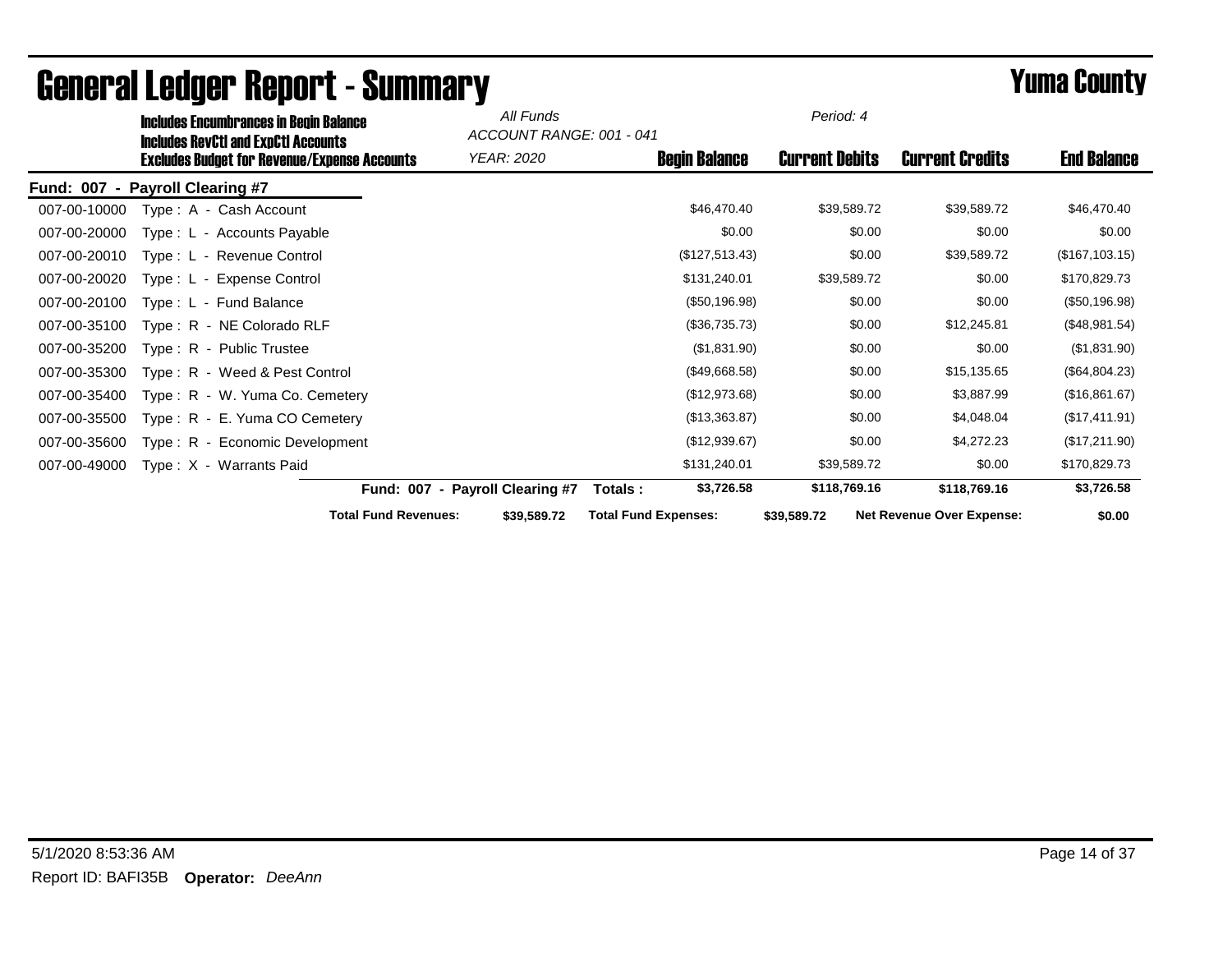|              | <b>Includes Encumbrances in Begin Balance</b>                                              |                                           | All Funds  | ACCOUNT RANGE: 001 - 041    |              | Period: 4             |                                  |                    |
|--------------|--------------------------------------------------------------------------------------------|-------------------------------------------|------------|-----------------------------|--------------|-----------------------|----------------------------------|--------------------|
|              | Includes RevCtI and ExpCtI Accounts<br><b>Excludes Budget for Revenue/Expense Accounts</b> |                                           | YEAR: 2020 | <b>Begin Balance</b>        |              | <b>Current Debits</b> | <b>Current Credits</b>           | <b>End Balance</b> |
| Fund: 008 -  | <b>Useful Public Service Fund #8</b>                                                       |                                           |            |                             |              |                       |                                  |                    |
| 008-00-10000 | Type: A - Cash Account                                                                     |                                           |            |                             | \$6,595.60   | \$194.00              | \$883.98                         | \$5,905.62         |
| 008-00-20000 | Type : L - Accounts Payable                                                                |                                           |            |                             | \$0.00       | \$0.00                | \$0.00                           | \$0.00             |
| 008-00-20010 | Type: L - Revenue Control                                                                  |                                           |            |                             | (\$1,181.34) | \$0.00                | \$194.00                         | (\$1,375.34)       |
| 008-00-20020 | Type: L - Expense Control                                                                  |                                           |            |                             | \$2,811.49   | \$883.98              | \$0.00                           | \$3,695.47         |
| 008-00-20100 | Type: L - Fund Balance                                                                     |                                           |            |                             | (\$8,225.75) | \$0.00                | \$0.00                           | (\$8,225.75)       |
| 008-00-32100 | Type: R - Transfers In                                                                     |                                           |            |                             | \$0.00       | \$0.00                | \$0.00                           | \$0.00             |
| 008-00-32550 | Type: R - Court Fees                                                                       |                                           |            |                             | (\$1,181.34) | \$0.00                | \$194.00                         | (\$1,375.34)       |
| 008-00-32555 | Type: R - UPS Buyout                                                                       |                                           |            |                             | \$0.00       | \$0.00                | \$0.00                           | \$0.00             |
| 008-00-35000 | Type: R - Fees Collected                                                                   |                                           |            |                             | \$0.00       | \$0.00                | \$0.00                           | \$0.00             |
| 008-00-49000 | Type: X - Warrants Paid                                                                    |                                           |            |                             | \$2,811.49   | \$883.98              | \$0.00                           | \$3,695.47         |
| 008-00-49401 | Type: X - Transfer Out                                                                     |                                           |            |                             | \$0.00       | \$0.00                | \$0.00                           | \$0.00             |
|              |                                                                                            | Fund: 008 - Useful Public Service Fund #8 |            | Totals :                    | \$1,630.15   | \$1,961.96            | \$1,271.98                       | \$2,320.13         |
|              |                                                                                            | <b>Total Fund Revenues:</b>               | \$194.00   | <b>Total Fund Expenses:</b> |              | \$883.98              | <b>Net Revenue Over Expense:</b> | (\$689.98)         |

## General Ledger Report - Summary **Experience Systems** Yuma County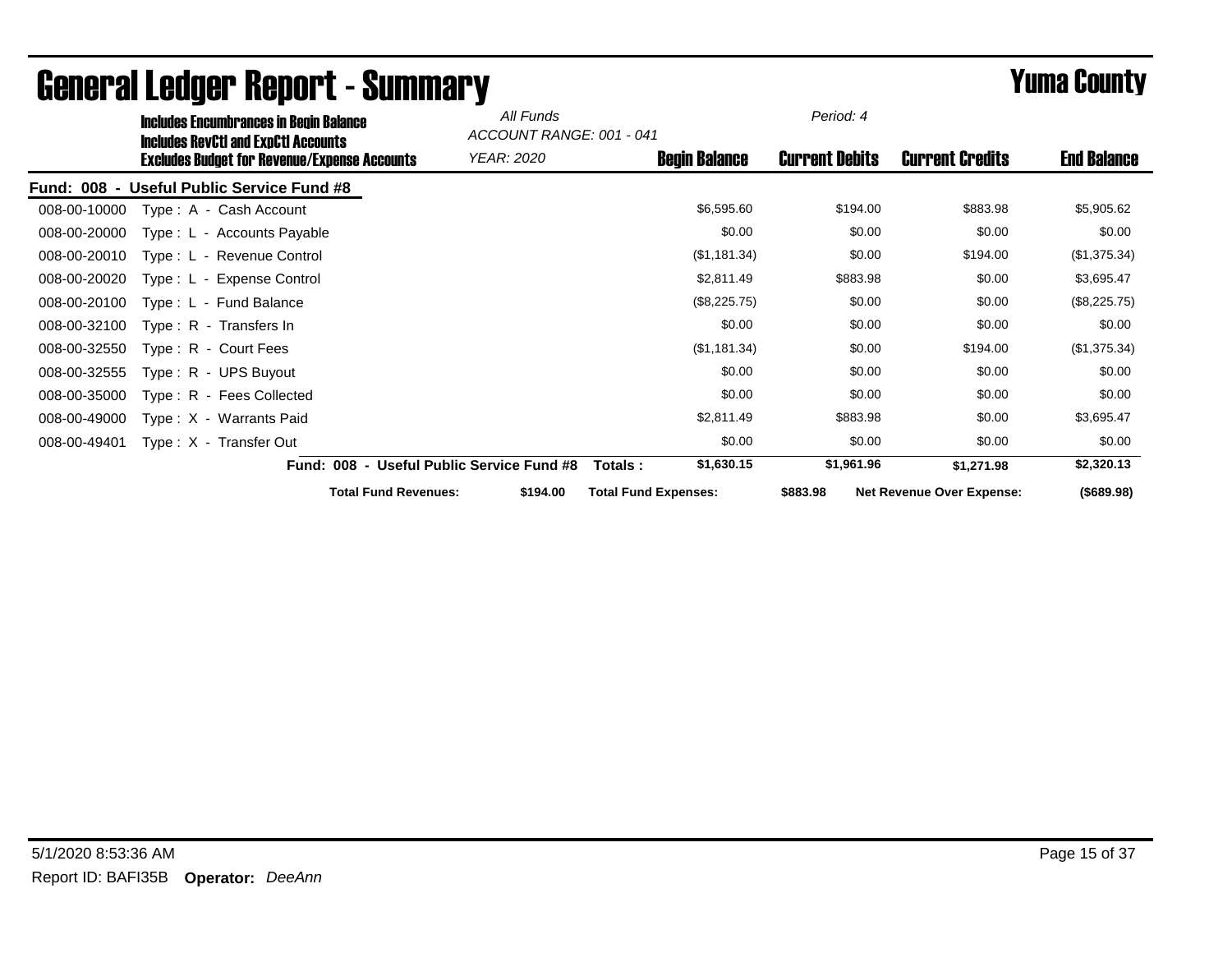|                                    | <b>Includes Encumbrances in Begin Balance</b>                                                     |                                    | All Funds                                     |                             | Period: 4             |                                  |                    |
|------------------------------------|---------------------------------------------------------------------------------------------------|------------------------------------|-----------------------------------------------|-----------------------------|-----------------------|----------------------------------|--------------------|
|                                    | <b>Includes RevCtI and ExpCtI Accounts</b><br><b>Excludes Budget for Revenue/Expense Accounts</b> |                                    | ACCOUNT RANGE: 001 - 041<br><b>YEAR: 2020</b> | <b>Begin Balance</b>        | <b>Current Debits</b> | <b>Current Credits</b>           | <b>End Balance</b> |
| <b>Fund: 009</b><br>$\blacksquare$ | <b>Grant Fund #9</b>                                                                              |                                    |                                               |                             |                       |                                  |                    |
| 009-00-10000                       | Type: A - Cash Account                                                                            |                                    |                                               | \$78,584.59                 | \$461.45              | \$24,153.75                      | \$54,892.29        |
| 009-00-20000                       | Type: L - Accounts Payable                                                                        |                                    |                                               | \$0.00                      | \$0.00                | \$0.00                           | \$0.00             |
| 009-00-20010                       | Type: L - Revenue Control                                                                         |                                    |                                               | (\$41,684.71)               | \$0.00                | \$461.45                         | (\$42,146.16)      |
| 009-00-20020                       | Type: L - Expense Control                                                                         |                                    |                                               | \$21,828.51                 | \$24,153.75           | \$0.00                           | \$45,982.26        |
| 009-00-20100                       | Type: L - Fund Balance                                                                            |                                    |                                               | (\$58,728.39)               | \$0.00                | \$0.00                           | (\$58,728.39)      |
| 009-00-31001                       | Type: R - County Clerk Tech Grant                                                                 |                                    |                                               | (\$6,643.30)                | \$0.00                | \$461.45                         | (\$7,104.75)       |
| 009-00-31002                       | Type: R - Co Clerk State Tech Fee                                                                 |                                    |                                               | \$0.00                      | \$0.00                | \$0.00                           | \$0.00             |
| 009-00-32100                       | Type: R - Transfers In                                                                            |                                    |                                               | (\$2,071.41)                | \$0.00                | \$0.00                           | (\$2,071.41)       |
| 009-00-38500                       | Type: R - CDBG Grants                                                                             |                                    |                                               | \$0.00                      | \$0.00                | \$0.00                           | \$0.00             |
| 009-00-38900                       | Type: R - Federal Grant Monies                                                                    |                                    |                                               | (\$28,970.00)               | \$0.00                | \$0.00                           | (\$28,970.00)      |
| 009-00-38905                       | Type: R - OTHER GRANT FUNDS                                                                       |                                    |                                               | (\$4,000.00)                | \$0.00                | \$0.00                           | (\$4,000.00)       |
| 009-00-38910                       | Type: R - GO CO Grant                                                                             |                                    |                                               | \$0.00                      | \$0.00                | \$0.00                           | \$0.00             |
| 009-00-38915                       | Type: R - HAVA Fed Grant/Co Clerk                                                                 |                                    |                                               | \$0.00                      | \$0.00                | \$0.00                           | \$0.00             |
| 009-00-49000                       | Type: X - Warrants Paid                                                                           |                                    |                                               | \$21,828.51                 | \$24,153.75           | \$0.00                           | \$45,982.26        |
| 009-00-49100                       | Type: X - Treasurer Fees                                                                          |                                    |                                               | \$0.00                      | \$0.00                | \$0.00                           | \$0.00             |
| 009-00-49401                       | Type: X - Transfer Out                                                                            |                                    |                                               | \$0.00                      | \$0.00                | \$0.00                           | \$0.00             |
| 009-00-49500                       | Type: X - Checks Written / ACH Transfer                                                           |                                    |                                               | \$0.00                      | \$0.00                | \$0.00                           | \$0.00             |
|                                    |                                                                                                   | <b>Fund: 009</b><br>$\blacksquare$ | <b>Grant Fund #9</b>                          | (\$19,856.20)<br>Totals:    | \$48,768.95           | \$25,076.65                      | \$3,836.10         |
|                                    |                                                                                                   | <b>Total Fund Revenues:</b>        | \$461.45                                      | <b>Total Fund Expenses:</b> | \$24,153.75           | <b>Net Revenue Over Expense:</b> | (\$23,692.30)      |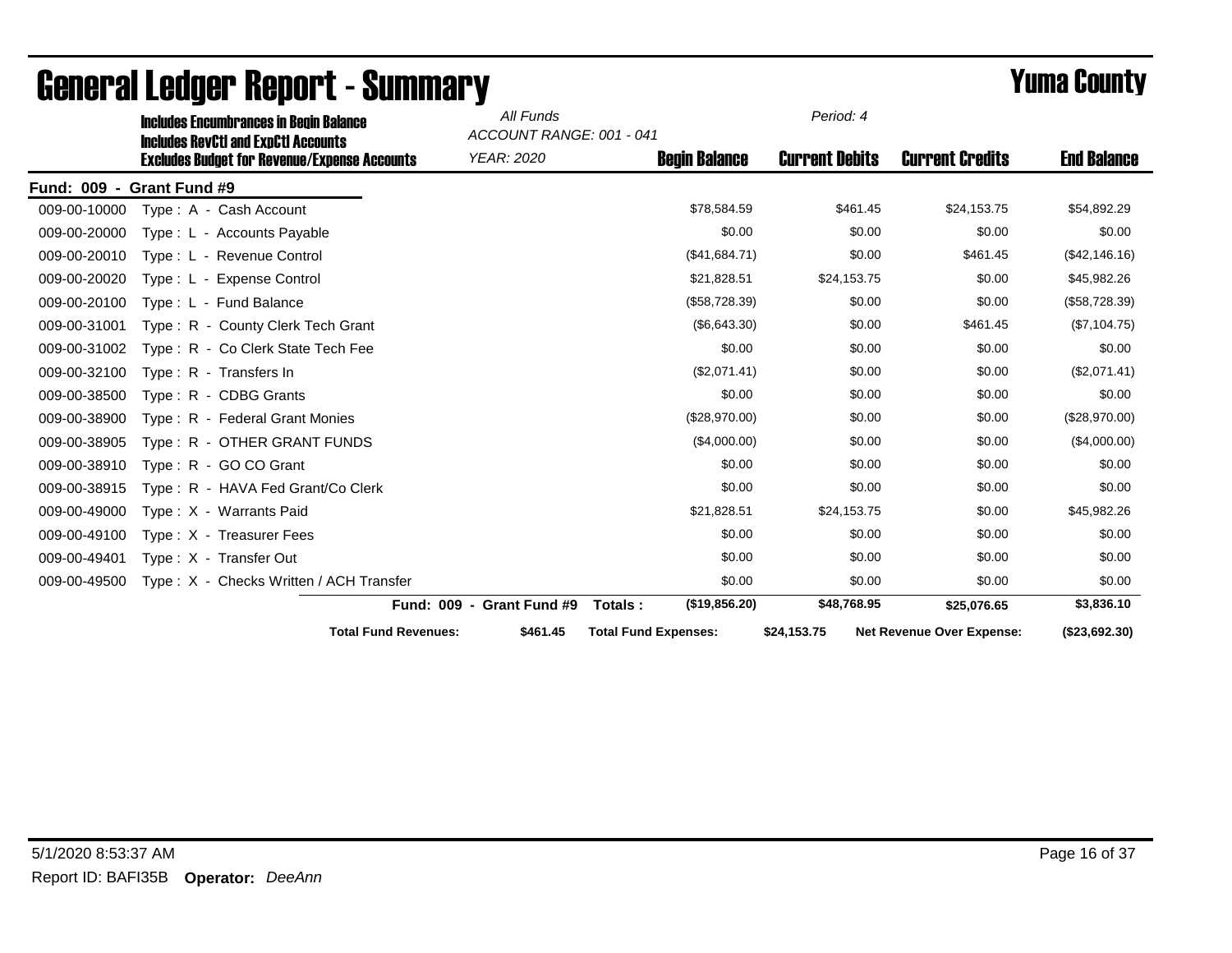|              | <b>Includes Encumbrances in Begin Balance</b>                                                     | All Funds<br>ACCOUNT RANGE: 001 - 041   |                             | Period: 4             |                                  |                    |
|--------------|---------------------------------------------------------------------------------------------------|-----------------------------------------|-----------------------------|-----------------------|----------------------------------|--------------------|
|              | <b>Includes RevCtI and ExpCtI Accounts</b><br><b>Excludes Budget for Revenue/Expense Accounts</b> | YEAR: 2020                              | <b>Begin Balance</b>        | <b>Current Debits</b> | <b>Current Credits</b>           | <b>End Balance</b> |
|              | Fund: 010 - Yuma County Water Authority                                                           |                                         |                             |                       |                                  |                    |
| 010-00-10000 | Type: A - Cash Account                                                                            |                                         | \$355,560.39                | \$0.00                | \$3,443.43                       | \$352,116.96       |
| 010-00-20000 | Type: L - Accounts Payable                                                                        |                                         | \$0.00                      | \$0.00                | \$0.00                           | \$0.00             |
| 010-00-20010 | Type: L - Revenue Control                                                                         |                                         | \$0.00                      | \$0.00                | \$0.00                           | \$0.00             |
| 010-00-20020 | Type: L - Expense Control                                                                         |                                         | \$17,406.98                 | \$3,443.43            | \$0.00                           | \$20,850.41        |
| 010-00-20100 | Type: L - Fund Balance                                                                            |                                         | (\$372,967.37)              | \$0.00                | \$0.00                           | (\$372,967.37)     |
| 010-00-30140 | Type: R - Current Tax Special Assessment                                                          |                                         | \$0.00                      | \$0.00                | \$0.00                           | \$0.00             |
| 010-00-31200 | $Type: R - Rent$                                                                                  |                                         | \$0.00                      | \$0.00                | \$0.00                           | \$0.00             |
| 010-00-32100 | Type: R - Transfers In                                                                            |                                         | \$0.00                      | \$0.00                | \$0.00                           | \$0.00             |
| 010-00-35000 | Type: R - Fees Collected                                                                          |                                         | \$0.00                      | \$0.00                | \$0.00                           | \$0.00             |
| 010-00-49000 | Type: X - Warrants Paid                                                                           |                                         | \$17,406.98                 | \$3,443.43            | \$0.00                           | \$20,850.41        |
| 010-00-49401 | Type: X - Transfer Out                                                                            |                                         | \$0.00                      | \$0.00                | \$0.00                           | \$0.00             |
|              |                                                                                                   | Fund: 010 - Yuma County Water Authority | \$17,406.98<br>Totals :     | \$6,886.86            | \$3,443.43                       | \$20,850.41        |
|              | <b>Total Fund Revenues:</b>                                                                       | \$0.00                                  | <b>Total Fund Expenses:</b> | \$3,443.43            | <b>Net Revenue Over Expense:</b> | (\$3,443.43)       |

## General Ledger Report - Summary **Experience Systems** Yuma County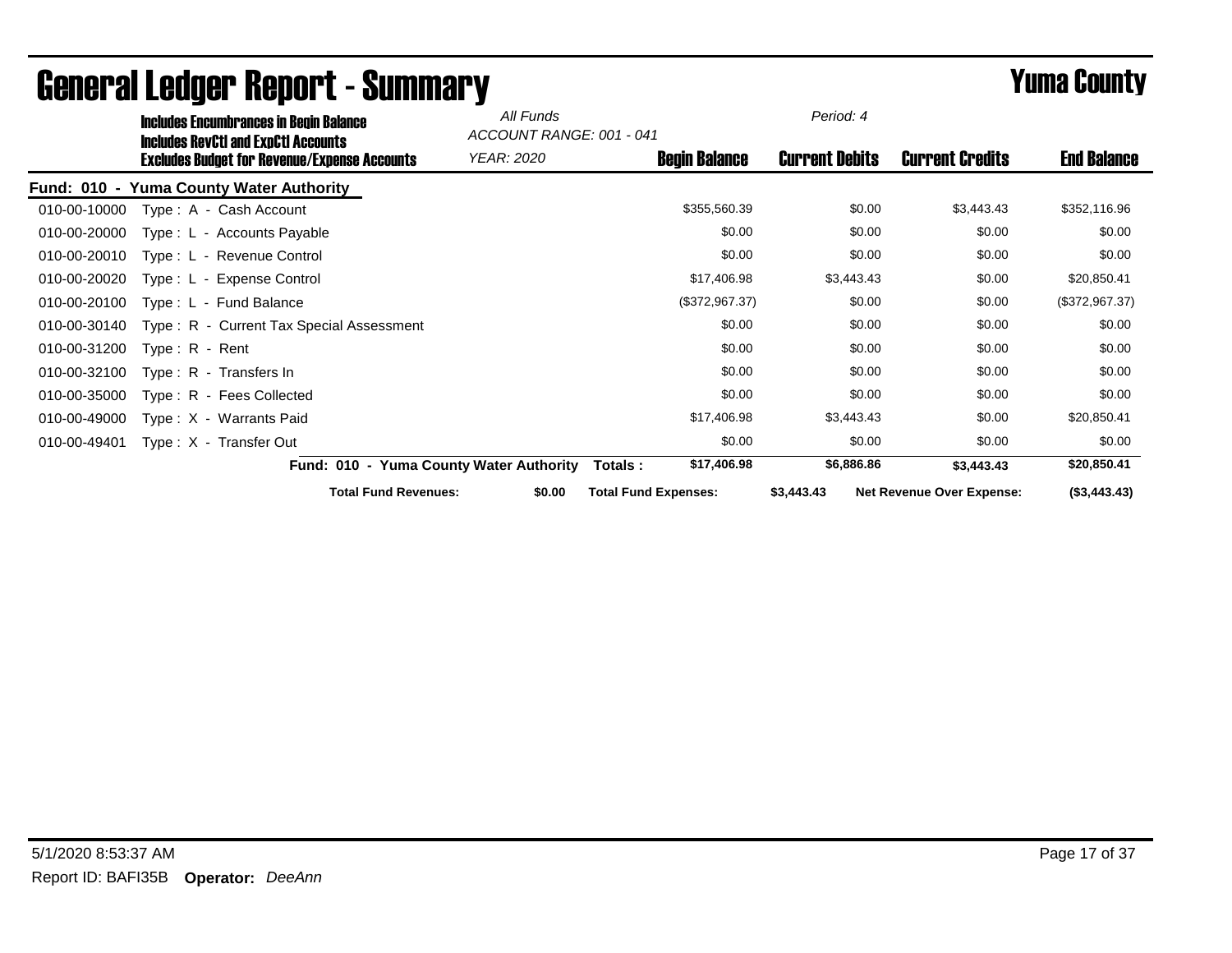|                    | <b>Includes Encumbrances in Begin Balance</b>                                                     | All Funds<br>ACCOUNT RANGE: 001 - 041 |                             | Period: 4             |                                  |                    |
|--------------------|---------------------------------------------------------------------------------------------------|---------------------------------------|-----------------------------|-----------------------|----------------------------------|--------------------|
|                    | <b>Includes RevCtI and ExpCtI Accounts</b><br><b>Excludes Budget for Revenue/Expense Accounts</b> | <b>YEAR: 2020</b>                     | <b>Begin Balance</b>        | <b>Current Debits</b> | <b>Current Credits</b>           | <b>End Balance</b> |
| <b>Fund: 011 -</b> | <b>Yuma County Sanitary Landfill</b>                                                              |                                       |                             |                       |                                  |                    |
| 011-00-10000       | Type: A - Cash Account                                                                            |                                       | \$268,202.59                | \$44,700.62           | \$28,296.69                      | \$284,606.52       |
| 011-00-20000       | Type: L - Accounts Payable                                                                        |                                       | \$0.00                      | \$0.00                | \$0.00                           | \$0.00             |
| 011-00-20010       | Type: L - Revenue Control                                                                         |                                       | (\$113,443.14)              | \$0.00                | \$44,700.62                      | (\$158, 143.76)    |
| 011-00-20020       | Type: L - Expense Control                                                                         |                                       | \$168,415.19                | \$28,296.69           | \$0.00                           | \$196,711.88       |
| 011-00-20100       | Type: L - Fund Balance                                                                            |                                       | (\$323, 174.64)             | \$0.00                | \$0.00                           | (\$323, 174.64)    |
| 011-00-30500       | Type: R - Miscellaneous Collections                                                               |                                       | \$0.00                      | \$0.00                | \$194.12                         | (\$194.12)         |
| 011-00-32100       | Type: R - Transfers In                                                                            |                                       | \$0.00                      | \$0.00                | \$0.00                           | \$0.00             |
| 011-00-36100       | Type: R - City of Wray - Landfill Fee                                                             |                                       | (\$14,412.51)               | \$0.00                | \$4,804.17                       | (\$19,216.68)      |
| 011-00-36200       | Type: R - City of Yuma - Landfill Fee                                                             |                                       | (\$19,581.99)               | \$0.00                | \$6,527.33                       | (\$26,109.32)      |
| 011-00-36300       | Type: R - Town of Eckley - Landfill Fee                                                           |                                       | (\$866.49)                  | \$0.00                | \$0.00                           | (\$866.49)         |
| 011-00-36400       | Type: R - Yuma County - Landfill Fee                                                              |                                       | (\$29,524.97)               | \$0.00                | \$9,841.67                       | (\$39,366.64)      |
| 011-00-36450       | Type: R - Hazardous Response Fees Reimb.                                                          |                                       | (\$1,234.61)                | \$0.00                | \$1,352.63                       | (\$2,587.24)       |
| 011-00-36500       | Type: R - Gate & Dump Fees                                                                        |                                       | (\$44,556.57)               | \$0.00                | \$20,986.00                      | (\$65,542.57)      |
| 011-00-36600       | Type: R - Waste Tire Fees                                                                         |                                       | (\$117.00)                  | \$0.00                | \$131.00                         | (\$248.00)         |
| 011-00-36700       | Type: R - Recycle Monies                                                                          |                                       | (\$2,754.00)                | \$0.00                | \$668.70                         | (\$3,422.70)       |
| 011-00-36701       | Type: R - ELECTRONIC RECYCLING                                                                    |                                       | (\$135.00)                  | \$0.00                | \$75.00                          | (\$210.00)         |
| 011-00-36702       | Type: R - CARDBOARD TRAILER FEE                                                                   |                                       | (\$260.00)                  | \$0.00                | \$120.00                         | (\$380.00)         |
| 011-00-49000       | Type: X - Warrants Paid                                                                           |                                       | \$167,280.75                | \$27,849.68           | \$0.00                           | \$195,130.43       |
| 011-00-49100       | Type: X - Treasurer Fees                                                                          |                                       | \$1,134.44                  | \$447.01              | \$0.00                           | \$1,581.45         |
| 011-00-49401       | Type: X - Transfer Out                                                                            |                                       | \$0.00                      | \$0.00                | \$0.00                           | \$0.00             |
|                    | Fund: 011 - Yuma County Sanitary Landfill                                                         |                                       | \$54,972.05<br>Totals:      | \$101,294.00          | \$117,697.93                     | \$38,568.12        |
|                    | <b>Total Fund Revenues:</b>                                                                       | \$44,700.62                           | <b>Total Fund Expenses:</b> | \$28,296.69           | <b>Net Revenue Over Expense:</b> | \$16,403.93        |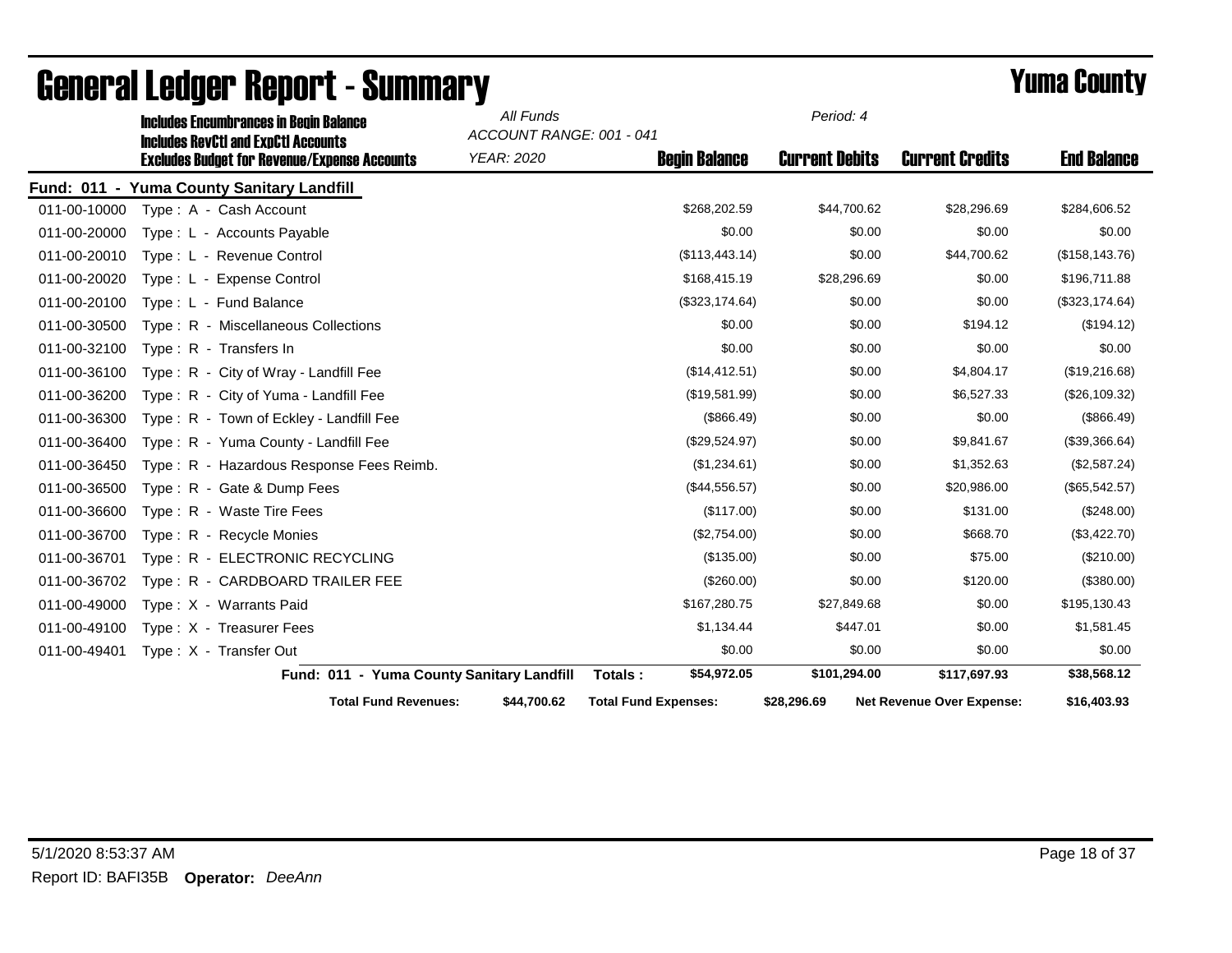|              | <b>Includes Encumbrances in Begin Balance</b>                                                     |                             | All Funds<br>ACCOUNT RANGE: 001 - 041 |                             | Period: 4             |                                  |                    |
|--------------|---------------------------------------------------------------------------------------------------|-----------------------------|---------------------------------------|-----------------------------|-----------------------|----------------------------------|--------------------|
|              | <b>Includes RevCtI and ExpCtI Accounts</b><br><b>Excludes Budget for Revenue/Expense Accounts</b> |                             | <b>YEAR: 2020</b>                     | <b>Begin Balance</b>        | <b>Current Debits</b> | <b>Current Credits</b>           | <b>End Balance</b> |
| Fund: 012 -  | <b>Sheriff's Trust Fund #12</b>                                                                   |                             |                                       |                             |                       |                                  |                    |
| 012-00-10000 | Type: A - Cash Account                                                                            |                             |                                       | \$69,396.15                 | \$9,140.40            | \$7,540.57                       | \$70,995.98        |
| 012-00-20000 | Type: L - Accounts Payable                                                                        |                             |                                       | \$0.00                      | \$0.00                | \$0.00                           | \$0.00             |
| 012-00-20010 | Type: L - Revenue Control                                                                         |                             |                                       | (\$23,836.86)               | \$0.00                | \$9,140.40                       | (\$32,977.26)      |
| 012-00-20020 | Type: L - Expense Control                                                                         |                             |                                       | \$26,408.62                 | \$7,540.57            | \$0.00                           | \$33,949.19        |
| 012-00-20100 | Type: L - Fund Balance                                                                            |                             |                                       | (\$71,967.91)               | \$0.00                | \$0.00                           | (\$71,967.91)      |
| 012-00-30500 | Type: R - Miscellaneous Collections                                                               |                             |                                       | \$0.00                      | \$0.00                | \$908.13                         | (\$908.13)         |
| 012-00-31010 | Type: R - Grants                                                                                  |                             |                                       | \$0.00                      | \$0.00                | \$445.84                         | (\$445.84)         |
| 012-00-31955 | Type: R - Donations                                                                               |                             |                                       | (\$5,500.00)                | \$0.00                | \$0.00                           | (\$5,500.00)       |
| 012-00-32100 | Type: R - Transfers In                                                                            |                             |                                       | \$0.00                      | \$0.00                | \$0.00                           | \$0.00             |
| 012-00-32500 | Type: R - Fingerprints & CWP                                                                      |                             |                                       | (\$3,642.00)                | \$0.00                | \$524.00                         | (\$4,166.00)       |
| 012-00-32501 | Type: R - Certified VIN Fees                                                                      |                             |                                       | (\$100.00)                  | \$0.00                | \$0.00                           | (\$100.00)         |
| 012-00-32503 | Type: R - TOWING REVENUE                                                                          |                             |                                       | \$0.00                      | \$0.00                | \$0.00                           | \$0.00             |
| 012-00-36800 | Type: R - VOCA Grant                                                                              |                             |                                       | (\$9,344.86)                | \$0.00                | \$7,262.43                       | (\$16,607.29)      |
| 012-00-36850 | Type: R - VALE Grant                                                                              |                             |                                       | (\$5,250.00)                | \$0.00                | \$0.00                           | (\$5,250.00)       |
| 012-00-49000 | Type: X - Warrants Paid                                                                           |                             |                                       | \$26,316.19                 | \$7,534.39            | \$0.00                           | \$33,850.58        |
| 012-00-49100 | Type: X - Treasurer Fees                                                                          |                             |                                       | \$92.43                     | \$6.18                | \$0.00                           | \$98.61            |
| 012-00-49401 | Type: X - Transfer Out                                                                            |                             |                                       | \$0.00                      | \$0.00                | \$0.00                           | \$0.00             |
|              |                                                                                                   |                             | Fund: 012 - Sheriff's Trust Fund #12  | \$2,571.76<br>Totals:       | \$24,221.54           | \$25,821.37                      | \$971.93           |
|              |                                                                                                   | <b>Total Fund Revenues:</b> | \$9,140.40                            | <b>Total Fund Expenses:</b> | \$7,540.57            | <b>Net Revenue Over Expense:</b> | \$1,599.83         |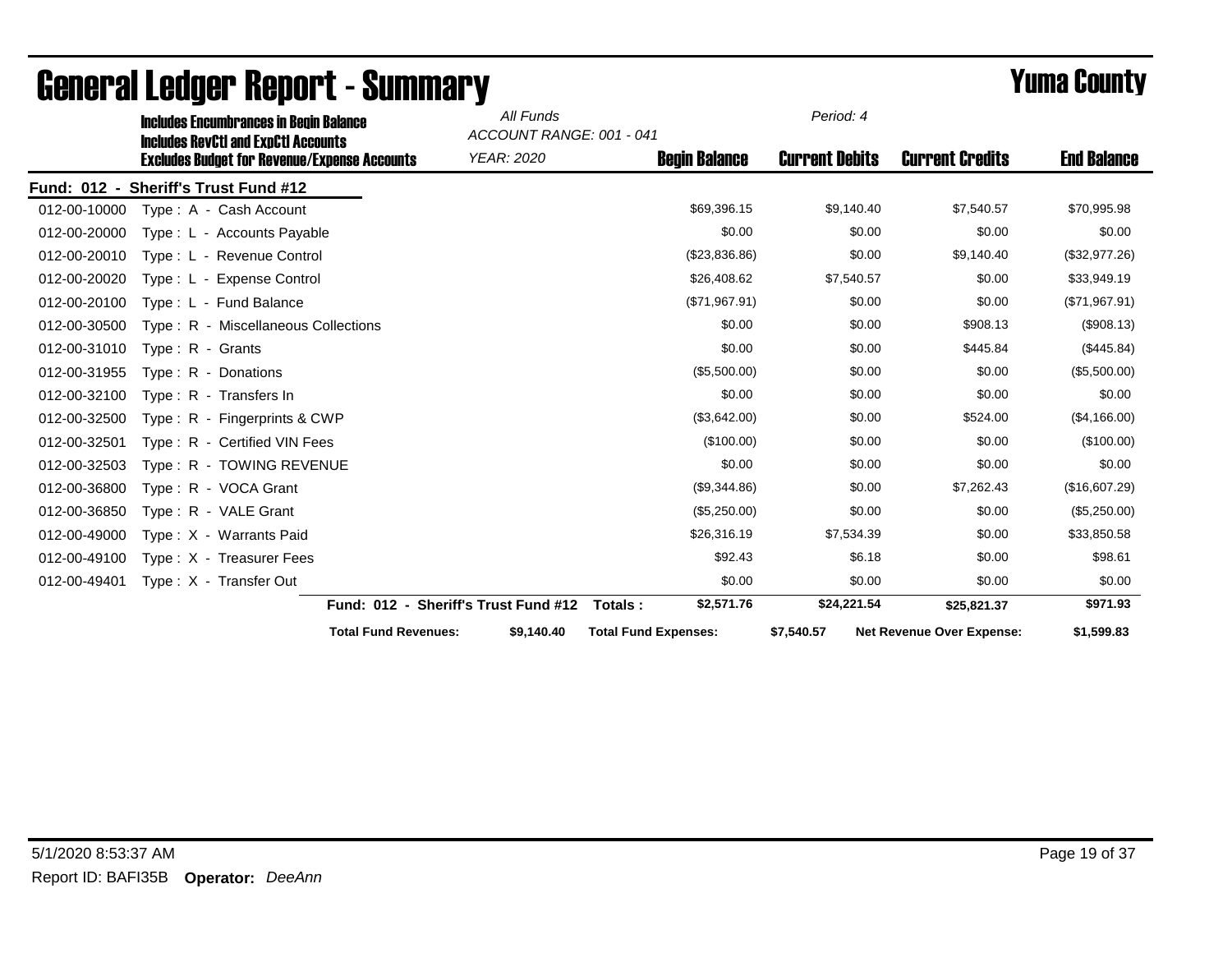|                    | <b>Includes Encumbrances in Begin Balance</b>                                                     | All Funds                             | ACCOUNT RANGE: 001 - 041    |        | Period: 4             |                                  |                    |
|--------------------|---------------------------------------------------------------------------------------------------|---------------------------------------|-----------------------------|--------|-----------------------|----------------------------------|--------------------|
|                    | <b>Includes RevCtI and ExpCtI Accounts</b><br><b>Excludes Budget for Revenue/Expense Accounts</b> | YEAR: 2020                            | <b>Begin Balance</b>        |        | <b>Current Debits</b> | <b>Current Credits</b>           | <b>End Balance</b> |
| <b>Fund: 013 -</b> | <b>Drug Task Force Fund</b>                                                                       |                                       |                             |        |                       |                                  |                    |
| 013-00-10000       | Type: A - Cash Account                                                                            |                                       |                             | \$0.00 | \$0.00                | \$0.00                           | \$0.00             |
| 013-00-20000       | Type: L - Accounts Payable                                                                        |                                       |                             | \$0.00 | \$0.00                | \$0.00                           | \$0.00             |
| 013-00-20010       | Type: L - Revenue Control                                                                         |                                       |                             | \$0.00 | \$0.00                | \$0.00                           | \$0.00             |
| 013-00-20020       | Type: L - Expense Control                                                                         |                                       |                             | \$0.00 | \$0.00                | \$0.00                           | \$0.00             |
| 013-00-20100       | Type: L - Fund Balance                                                                            |                                       |                             | \$0.00 | \$0.00                | \$0.00                           | \$0.00             |
| 013-00-30500       | Type: R - Miscellaneous Collections                                                               |                                       |                             | \$0.00 | \$0.00                | \$0.00                           | \$0.00             |
| 013-00-32100       | Type: R - Transfers In                                                                            |                                       |                             | \$0.00 | \$0.00                | \$0.00                           | \$0.00             |
| 013-00-38900       | Type: R - Federal Grant Monies                                                                    |                                       |                             | \$0.00 | \$0.00                | \$0.00                           | \$0.00             |
| 013-00-38920       | Type: R - Match Funds                                                                             |                                       |                             | \$0.00 | \$0.00                | \$0.00                           | \$0.00             |
| 013-00-49000       | Type: X - Warrants Paid                                                                           |                                       |                             | \$0.00 | \$0.00                | \$0.00                           | \$0.00             |
| 013-00-49401       | Type: X - Transfer Out                                                                            |                                       |                             | \$0.00 | \$0.00                | \$0.00                           | \$0.00             |
|                    |                                                                                                   | Fund: 013 - Drug Task Force Fund      | Totals :                    | \$0.00 | \$0.00                | \$0.00                           | \$0.00             |
|                    |                                                                                                   | <b>Total Fund Revenues:</b><br>\$0.00 | <b>Total Fund Expenses:</b> |        | \$0.00                | <b>Net Revenue Over Expense:</b> | \$0.00             |

## General Ledger Report - Summary **Example 2008** Series 2008 Numa County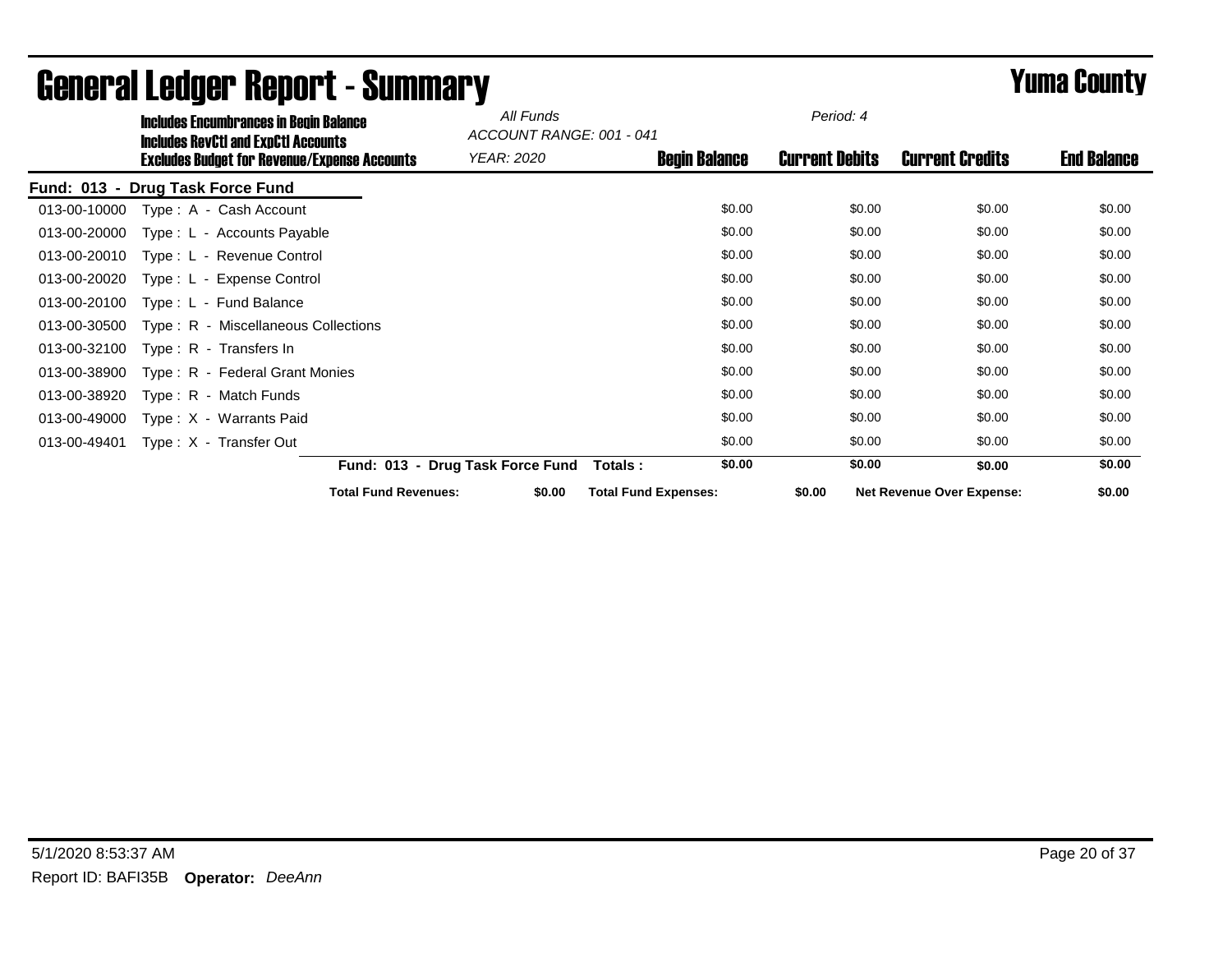|              | <b>Includes Encumbrances in Begin Balance</b><br><b>Includes RevCtI and ExpCtI Accounts</b> | All Funds<br>ACCOUNT RANGE: 001 - 041 |                             | Period: 4             |                                  |                    |
|--------------|---------------------------------------------------------------------------------------------|---------------------------------------|-----------------------------|-----------------------|----------------------------------|--------------------|
|              | <b>Excludes Budget for Revenue/Expense Accounts</b>                                         | YEAR: 2020                            | <b>Begin Balance</b>        | <b>Current Debits</b> | <b>Current Credits</b>           | <b>End Balance</b> |
|              | Fund: 016 - W-Y Combined Comm. Fund #16                                                     |                                       |                             |                       |                                  |                    |
| 016-00-10000 | Type: A - Cash Account                                                                      |                                       | \$144,439.37                | \$142,555.07          | \$74,727.41                      | \$212,267.03       |
| 016-00-20000 | Type: L - Accounts Payable                                                                  |                                       | \$0.00                      | \$0.00                | \$0.00                           | \$0.00             |
| 016-00-20010 | Type: L - Revenue Control                                                                   |                                       | (\$209, 149.54)             | \$10,000.00           | \$152,555.07                     | (\$351,704.61)     |
| 016-00-20020 | Type: L - Expense Control                                                                   |                                       | \$255,961.69                | \$74,727.41           | \$0.00                           | \$330,689.10       |
| 016-00-20100 | Type: L - Fund Balance                                                                      |                                       | (\$191, 251.52)             | \$0.00                | \$0.00                           | (\$191, 251.52)    |
| 016-00-30500 | Type: R - Miscellaneous Collections                                                         |                                       | (\$1,508.10)                | \$0.00                | \$0.00                           | (\$1,508.10)       |
| 016-00-30600 | Type: R - Interest Income                                                                   |                                       | (\$22.10)                   | \$0.00                | \$5.66                           | (\$27.76)          |
| 016-00-32100 | Type: R - Transfers In                                                                      |                                       | (\$261.07)                  | \$0.00                | \$87.12                          | (\$348.19)         |
| 016-00-37000 | Type: R - Retac Reimbursement                                                               |                                       | (\$26,108.27)               | \$0.00                | \$8,712.29                       | (\$34,820.56)      |
| 016-00-37100 | Type: R - Yuma County                                                                       |                                       | (\$115,000.00)              | \$0.00                | \$115,000.00                     | (\$230,000.00)     |
| 016-00-37200 | Type: R - Washington County                                                                 |                                       | (\$66,250.00)               | \$10,000.00           | \$18,750.00                      | (\$75,000.00)      |
| 016-00-37300 | Type: R - W-Y - 911 AUTHORITY BOARD                                                         |                                       | \$0.00                      | \$0.00                | \$10,000.00                      | (\$10,000.00)      |
| 016-00-49000 | Type: X - Warrants Paid                                                                     |                                       | \$254,978.04                | \$74,437.79           | \$0.00                           | \$329,415.83       |
| 016-00-49100 | Type: X - Treasurer Fees                                                                    |                                       | \$938.65                    | \$274.62              | \$0.00                           | \$1,213.27         |
| 016-00-49300 | Type: $X -$ Bank Fee & Charges                                                              |                                       | \$45.00                     | \$15.00               | \$0.00                           | \$60.00            |
| 016-00-49401 | Type: X - Transfer Out                                                                      |                                       | \$0.00                      | \$0.00                | \$0.00                           | \$0.00             |
|              | Fund: 016 - W-Y Combined Comm. Fund #16                                                     |                                       | \$46,812.15<br>Totals :     | \$312,009.89          | \$379.837.55                     | (\$21,015.51)      |
|              | <b>Total Fund Revenues:</b>                                                                 | \$142,555.07                          | <b>Total Fund Expenses:</b> | \$74,727.41           | <b>Net Revenue Over Expense:</b> | \$67,827.66        |

## General Ledger Report - Summary **Example 2008** Series 2008 Numa County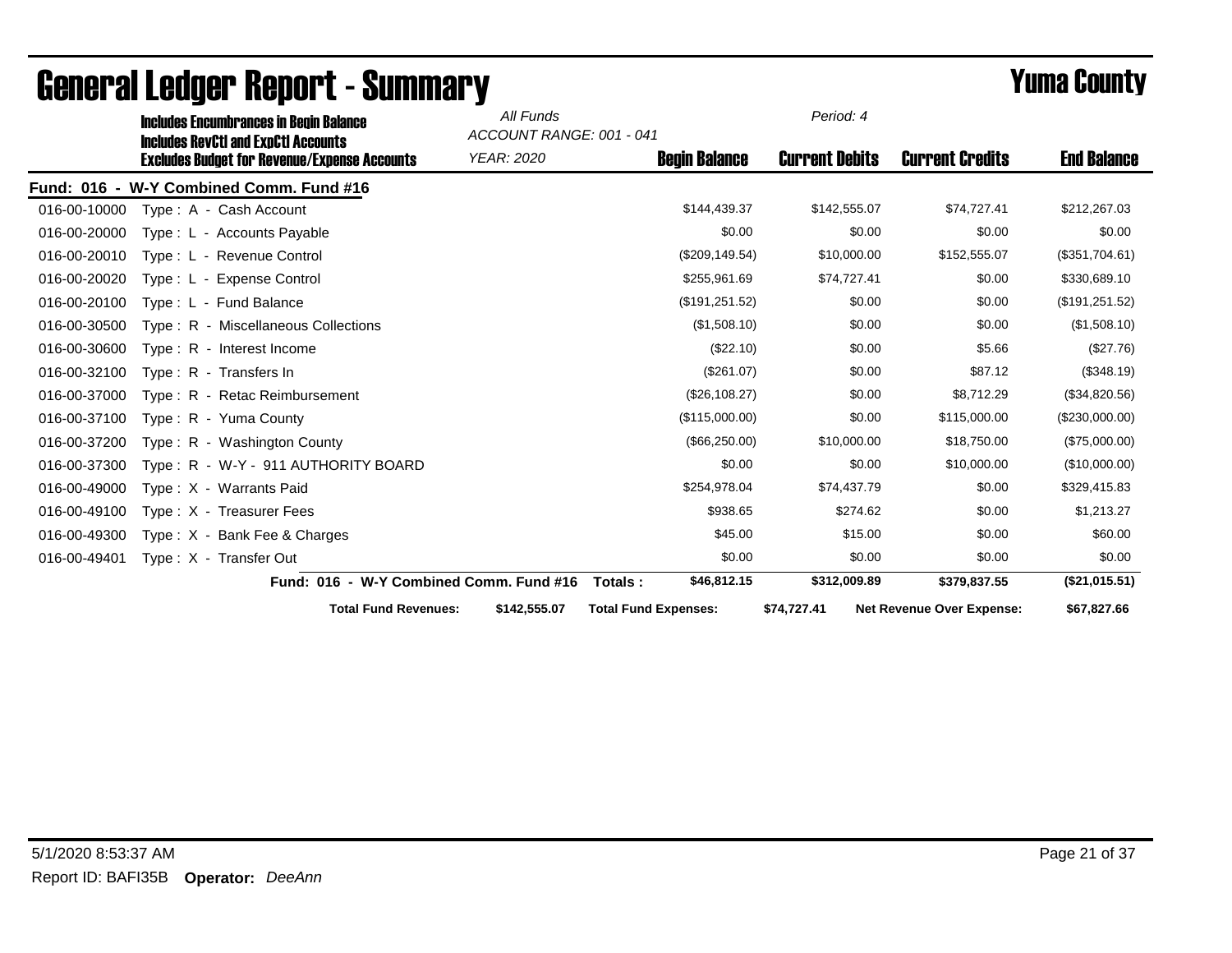|              | <b>Includes Encumbrances in Begin Balance</b><br><b>Includes RevCtI and ExpCtI Accounts</b> |                                         | All Funds         | ACCOUNT RANGE: 001 - 041    | Period: 4             |                                  |                    |
|--------------|---------------------------------------------------------------------------------------------|-----------------------------------------|-------------------|-----------------------------|-----------------------|----------------------------------|--------------------|
|              | <b>Excludes Budget for Revenue/Expense Accounts</b>                                         |                                         | <i>YEAR: 2020</i> | <b>Begin Balance</b>        | <b>Current Debits</b> | <b>Current Credits</b>           | <b>End Balance</b> |
|              | Fund: 020 - Capital Aquisition Fund #20                                                     |                                         |                   |                             |                       |                                  |                    |
| 020-00-10000 | Type: A - Cash Account                                                                      |                                         |                   | \$1,147,051.09              | \$0.00                | \$100.00                         | \$1,146,951.09     |
| 020-00-20000 | Type: L - Accounts Payable                                                                  |                                         |                   | \$0.00                      | \$0.00                | \$0.00                           | \$0.00             |
| 020-00-20010 | Type: L - Revenue Control                                                                   |                                         |                   | \$0.00                      | \$0.00                | \$0.00                           | \$0.00             |
| 020-00-20020 | Type: L - Expense Control                                                                   |                                         |                   | \$115,920.96                | \$100.00              | \$0.00                           | \$116,020.96       |
| 020-00-20100 | Type: L - Fund Balance                                                                      |                                         |                   | (\$1,262,972.05)            | \$0.00                | \$0.00                           | (\$1,262,972.05)   |
| 020-00-30500 | Type: R - Miscellaneous Collections                                                         |                                         |                   | \$0.00                      | \$0.00                | \$0.00                           | \$0.00             |
| 020-00-31010 | $Type: R - Grants$                                                                          |                                         |                   | \$0.00                      | \$0.00                | \$0.00                           | \$0.00             |
| 020-00-31805 | $Type: R - Capital Collections$                                                             |                                         |                   | \$0.00                      | \$0.00                | \$0.00                           | \$0.00             |
| 020-00-32100 | Type: R - Transfers In                                                                      |                                         |                   | \$0.00                      | \$0.00                | \$0.00                           | \$0.00             |
| 020-00-34900 | Type: R - CAPP Insurance Reimbursement                                                      |                                         |                   | \$0.00                      | \$0.00                | \$0.00                           | \$0.00             |
| 020-00-49000 | Type: X - Warrants Paid                                                                     |                                         |                   | \$115,920.96                | \$100.00              | \$0.00                           | \$116,020.96       |
|              |                                                                                             | Fund: 020 - Capital Aquisition Fund #20 |                   | \$115,920.96<br>Totals :    | \$200.00              | \$100.00                         | \$116,020.96       |
|              |                                                                                             | <b>Total Fund Revenues:</b>             | \$0.00            | <b>Total Fund Expenses:</b> | \$100.00              | <b>Net Revenue Over Expense:</b> | (\$100.00)         |

## General Ledger Report - Summary **Example 2008** Summary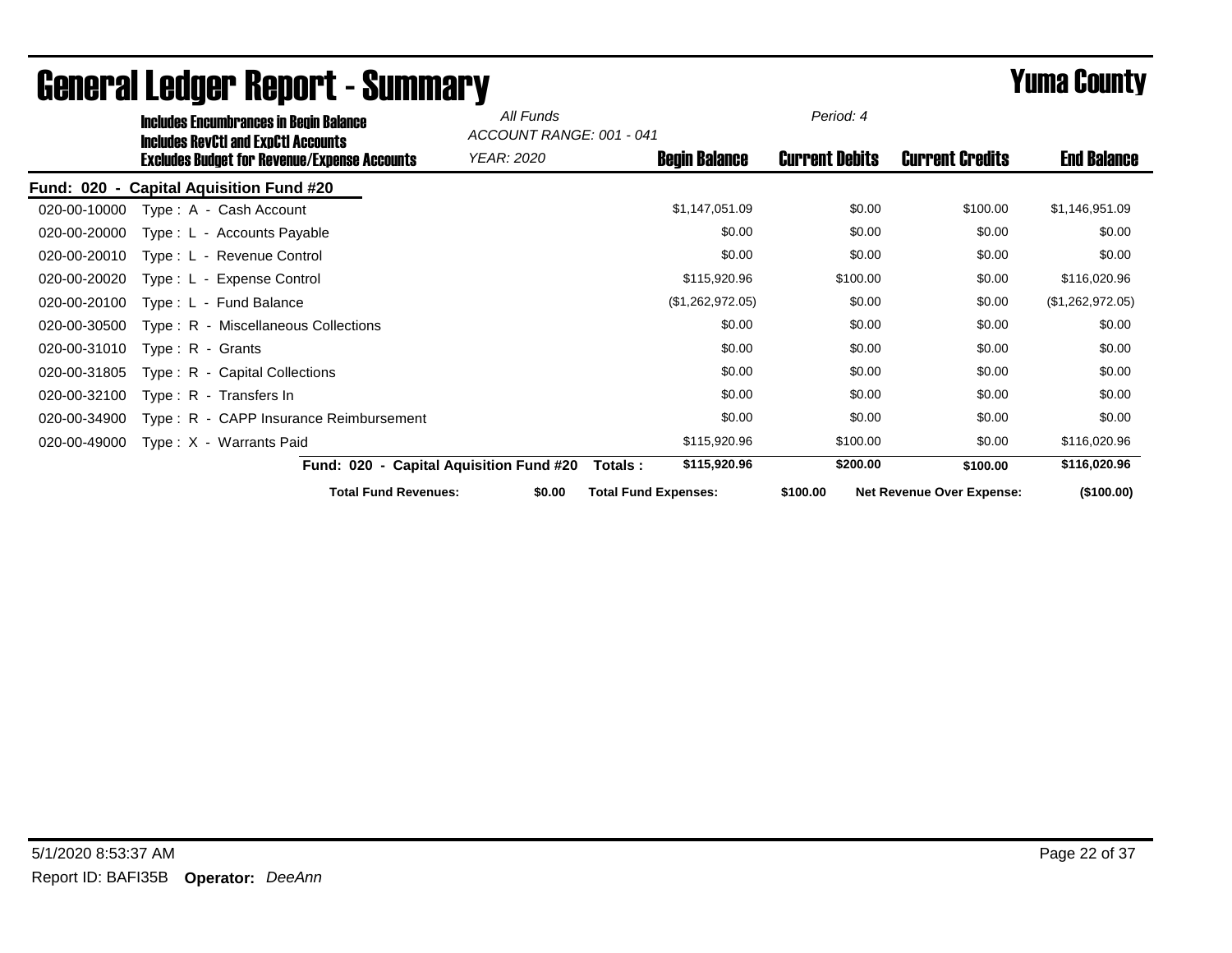|                                    | <b>Includes Encumbrances in Begin Balance</b><br><b>Includes RevCtI and ExpCtI Accounts</b> |                                       | All Funds         | ACCOUNT RANGE: 001 - 041    | Period: 4             |                                  |                    |
|------------------------------------|---------------------------------------------------------------------------------------------|---------------------------------------|-------------------|-----------------------------|-----------------------|----------------------------------|--------------------|
|                                    | <b>Excludes Budget for Revenue/Expense Accounts</b>                                         |                                       | <b>YEAR: 2020</b> | <b>Begin Balance</b>        | <b>Current Debits</b> | <b>Current Credits</b>           | <b>End Balance</b> |
| <b>Fund: 021</b><br>$\blacksquare$ | <b>Closure/Post Closure Fund</b>                                                            |                                       |                   |                             |                       |                                  |                    |
| 021-00-10000                       | Type: A - Cash Account                                                                      |                                       |                   | \$126,306.23                | \$0.00                | \$0.00                           | \$126,306.23       |
| 021-00-20000                       | Type: L - Accounts Payable                                                                  |                                       |                   | \$0.00                      | \$0.00                | \$0.00                           | \$0.00             |
| 021-00-20010                       | Type: L - Revenue Control                                                                   |                                       |                   | \$0.00                      | \$0.00                | \$0.00                           | \$0.00             |
| 021-00-20020                       | Type: L - Expense Control                                                                   |                                       |                   | \$0.00                      | \$0.00                | \$0.00                           | \$0.00             |
| 021-00-20100                       | Type: L - Fund Balance                                                                      |                                       |                   | (\$126,306.23)              | \$0.00                | \$0.00                           | (\$126,306.23)     |
| 021-00-30600                       | Type: R - Interest Income                                                                   |                                       |                   | \$0.00                      | \$0.00                | \$0.00                           | \$0.00             |
| 021-00-32100                       | Type: $R -$ Transfers In                                                                    |                                       |                   | \$0.00                      | \$0.00                | \$0.00                           | \$0.00             |
| 021-00-35000                       | Type: R - Fees Collected                                                                    |                                       |                   | \$0.00                      | \$0.00                | \$0.00                           | \$0.00             |
| 021-00-49401                       | Type: R - Transfer Out                                                                      |                                       |                   | \$0.00                      | \$0.00                | \$0.00                           | \$0.00             |
|                                    |                                                                                             | Fund: 021 - Closure/Post Closure Fund |                   | \$0.00<br>Totals :          | \$0.00                | \$0.00                           | \$0.00             |
|                                    |                                                                                             | <b>Total Fund Revenues:</b>           | \$0.00            | <b>Total Fund Expenses:</b> | \$0.00                | <b>Net Revenue Over Expense:</b> | \$0.00             |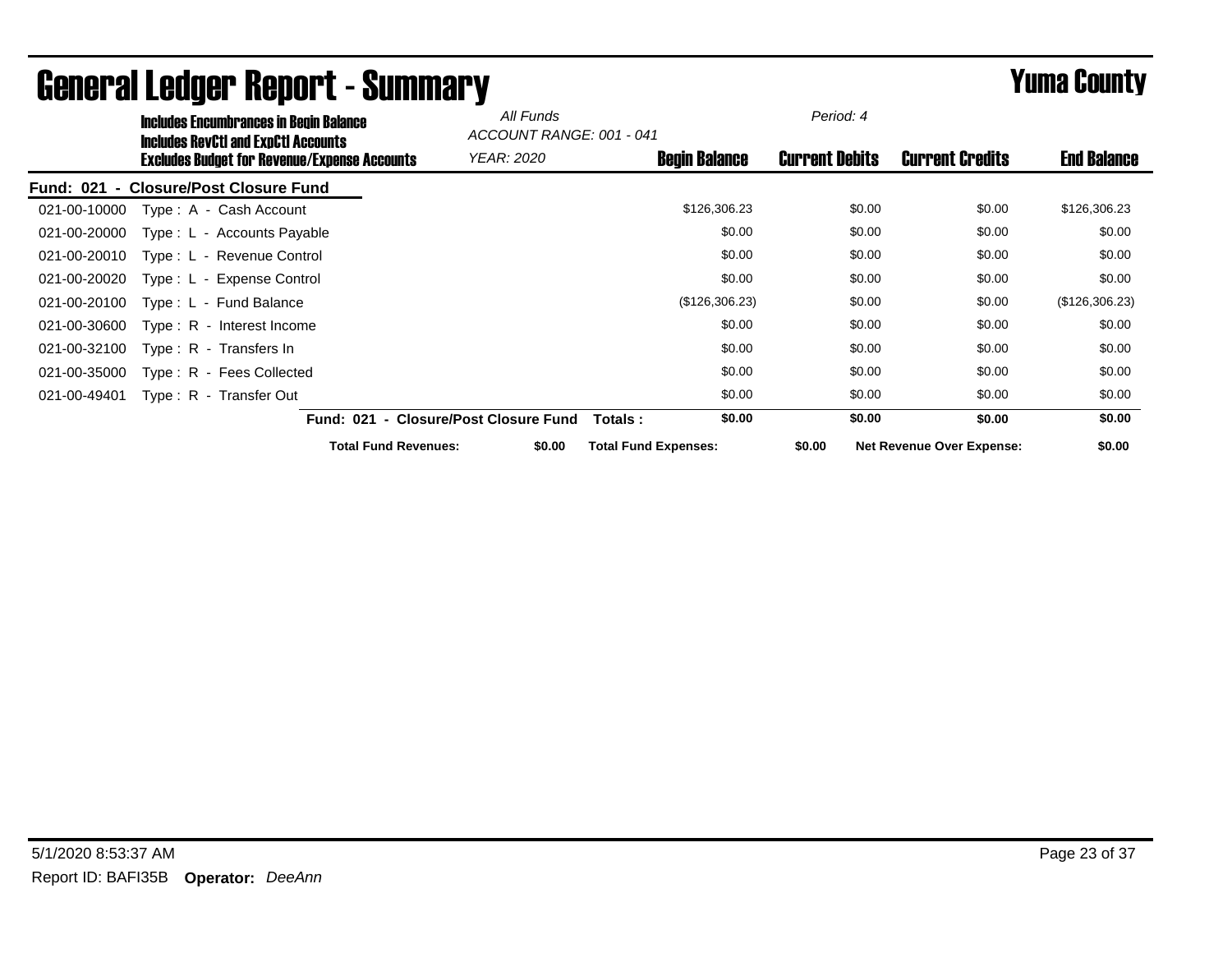|              | <b>Includes Encumbrances in Begin Balance</b><br><b>Includes RevCtI and ExpCtI Accounts</b> |                                          | All Funds         | ACCOUNT RANGE: 001 - 041    | Period: 4             |                                  |                    |
|--------------|---------------------------------------------------------------------------------------------|------------------------------------------|-------------------|-----------------------------|-----------------------|----------------------------------|--------------------|
|              | <b>Excludes Budget for Revenue/Expense Accounts</b>                                         |                                          | <b>YEAR: 2020</b> | <b>Begin Balance</b>        | <b>Current Debits</b> | <b>Current Credits</b>           | <b>End Balance</b> |
| Fund: 022 -  | <b>Separation Of Employment #22</b>                                                         |                                          |                   |                             |                       |                                  |                    |
| 022-00-10000 | Type: A - Cash Account                                                                      |                                          |                   | \$72,530.87                 | \$0.00                | \$7,250.21                       | \$65,280.66        |
| 022-00-20000 | Type: L - Accounts Payable                                                                  |                                          |                   | \$0.00                      | \$0.00                | \$0.00                           | \$0.00             |
| 022-00-20010 | Type: L - Revenue Control                                                                   |                                          |                   | \$0.00                      | \$0.00                | \$0.00                           | \$0.00             |
| 022-00-20020 | Type: L - Expense Control                                                                   |                                          |                   | \$3,397.64                  | \$7,250.21            | \$0.00                           | \$10,647.85        |
| 022-00-20100 | Type: L - Fund Balance                                                                      |                                          |                   | (\$75,928.51)               | \$0.00                | \$0.00                           | (\$75,928.51)      |
| 022-00-32100 | Type: R - Transfers In                                                                      |                                          |                   | \$0.00                      | \$0.00                | \$0.00                           | \$0.00             |
| 022-00-49000 | Type: X - Warrants Paid                                                                     |                                          |                   | \$3,397.64                  | \$7,250.21            | \$0.00                           | \$10,647.85        |
| 022-00-49401 | Type: X - Transfer Out                                                                      |                                          |                   | \$0.00                      | \$0.00                | \$0.00                           | \$0.00             |
|              |                                                                                             | Fund: 022 - Separation Of Employment #22 |                   | \$3,397.64<br>Totals :      | \$14,500.42           | \$7,250.21                       | \$10,647.85        |
|              |                                                                                             | <b>Total Fund Revenues:</b>              | \$0.00            | <b>Total Fund Expenses:</b> | \$7,250.21            | <b>Net Revenue Over Expense:</b> | (\$7,250.21)       |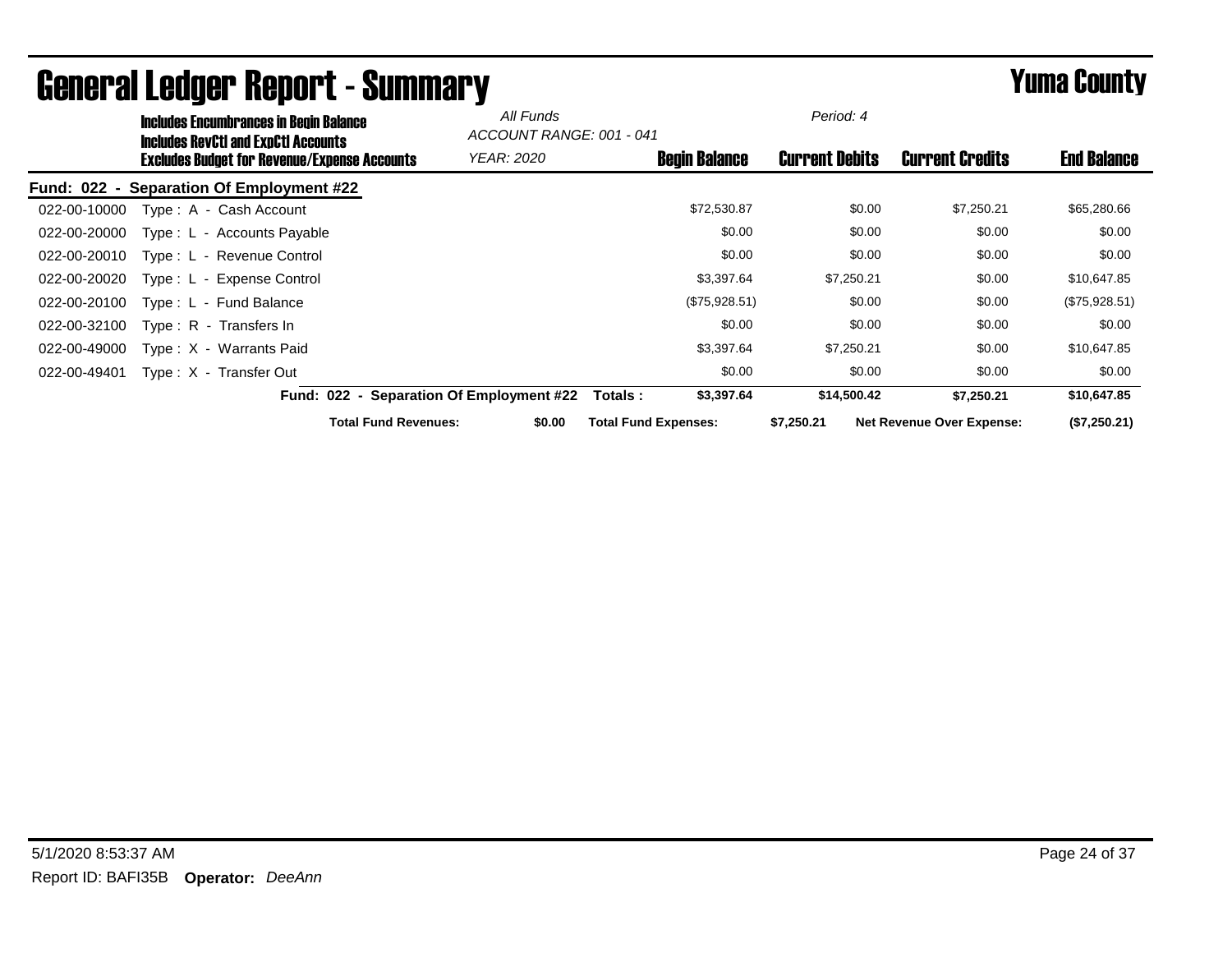|                                    | Includes Encumbrances in Begin Balance<br><b>Includes RevCtI and ExpCtI Accounts</b> |                                        | All Funds<br>ACCOUNT RANGE: 001 - 041 |                             |                      | Period: 4             |                                  |                    |
|------------------------------------|--------------------------------------------------------------------------------------|----------------------------------------|---------------------------------------|-----------------------------|----------------------|-----------------------|----------------------------------|--------------------|
|                                    | <b>Excludes Budget for Revenue/Expense Accounts</b>                                  |                                        | <b>YEAR: 2020</b>                     |                             | <b>Begin Balance</b> | <b>Current Debits</b> | <b>Current Credits</b>           | <b>End Balance</b> |
| <b>Fund: 025</b><br>$\blacksquare$ | <b>Emergency Reserve Fund #25</b>                                                    |                                        |                                       |                             |                      |                       |                                  |                    |
| 025-00-10000                       | Type: A - Cash Account                                                               |                                        |                                       |                             | \$462,000.13         | \$0.00                | \$0.00                           | \$462,000.13       |
| 025-00-20000                       | Type: L - Accounts Payable                                                           |                                        |                                       |                             | \$0.00               | \$0.00                | \$0.00                           | \$0.00             |
| 025-00-20010                       | Type: L - Revenue Control                                                            |                                        |                                       |                             | \$0.00               | \$0.00                | \$0.00                           | \$0.00             |
| 025-00-20020                       | Type: L - Expense Control                                                            |                                        |                                       |                             | \$0.00               | \$0.00                | \$0.00                           | \$0.00             |
| 025-00-20100                       | Type: L - Fund Balance                                                               |                                        |                                       |                             | (\$462,000.13)       | \$0.00                | \$0.00                           | (\$462,000.13)     |
| 025-00-32100                       | Type: R - Transfers In                                                               |                                        |                                       |                             | \$0.00               | \$0.00                | \$0.00                           | \$0.00             |
| 025-00-49401                       | Type: X - Transfer Out                                                               |                                        |                                       |                             | \$0.00               | \$0.00                | \$0.00                           | \$0.00             |
|                                    |                                                                                      | Fund: 025 - Emergency Reserve Fund #25 |                                       | Totals :                    | \$0.00               | \$0.00                | \$0.00                           | \$0.00             |
|                                    |                                                                                      | <b>Total Fund Revenues:</b>            | \$0.00                                | <b>Total Fund Expenses:</b> |                      | \$0.00                | <b>Net Revenue Over Expense:</b> | \$0.00             |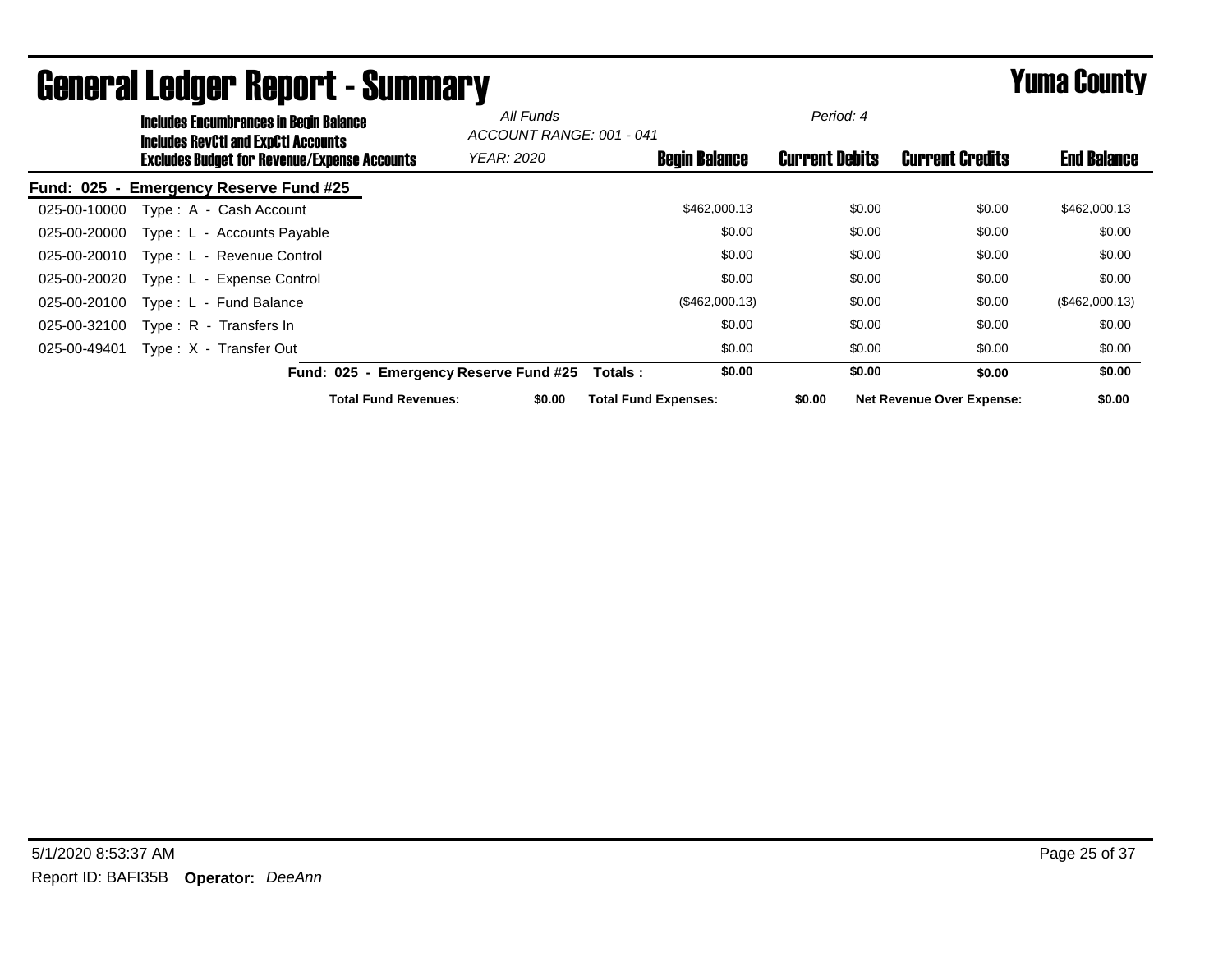| <b>Includes Encumbrances in Begin Balance</b><br><b>Includes RevCtI and ExpCtI Accounts</b> | All Funds<br>ACCOUNT RANGE: 001 - 041         |                             | Period: 4             |                                  |                    |
|---------------------------------------------------------------------------------------------|-----------------------------------------------|-----------------------------|-----------------------|----------------------------------|--------------------|
| <b>Excludes Budget for Revenue/Expense Accounts</b>                                         | <i>YEAR: 2020</i>                             | <b>Begin Balance</b>        | <b>Current Debits</b> | <b>Current Credits</b>           | <b>End Balance</b> |
| Fund: 030 - County Warrant Clearing Fund                                                    |                                               |                             |                       |                                  |                    |
| Type: A - Cash Account<br>030-00-10000                                                      |                                               | \$0.00                      | \$1,027,916.53        | \$1,027,916.53                   | \$0.00             |
| 030-00-20000<br>Type: L - Accounts Payable                                                  |                                               | \$0.00                      | \$0.00                | \$0.00                           | \$0.00             |
| Type: L - Revenue Control<br>030-00-20010                                                   |                                               | (\$3,029,547.67)            | \$0.00                | \$1,027,916.53                   | (\$4,057,464.20)   |
| 030-00-20020<br>Type: L - Expense Control                                                   |                                               | \$3,029,547.67              | \$1,027,916.53        | \$0.00                           | \$4,057,464.20     |
| 030-00-20100<br>Type: L - Fund Balance                                                      |                                               | \$0.00                      | \$0.00                | \$0.00                           | \$0.00             |
| 030-00-32100<br>Type: R - Transfers In                                                      |                                               | (\$3,029,547.67)            | \$0.00                | \$1,027,916.53                   | (\$4,057,464.20)   |
| 030-00-49000<br>Type: X - Warrants Paid                                                     |                                               | \$3,029,547.67              | \$1,027,916.53        | \$0.00                           | \$4,057,464.20     |
| 030-00-49401<br>Type: X - Transfer Out                                                      |                                               | \$0.00                      | \$0.00                | \$0.00                           | \$0.00             |
|                                                                                             | Fund: 030 - County Warrant Clearing Fund      | \$0.00<br>Totals :          | \$3,083,749.59        | \$3,083,749.59                   | \$0.00             |
|                                                                                             | <b>Total Fund Revenues:</b><br>\$1,027,916.53 | <b>Total Fund Expenses:</b> | \$1,027,916.53        | <b>Net Revenue Over Expense:</b> | \$0.00             |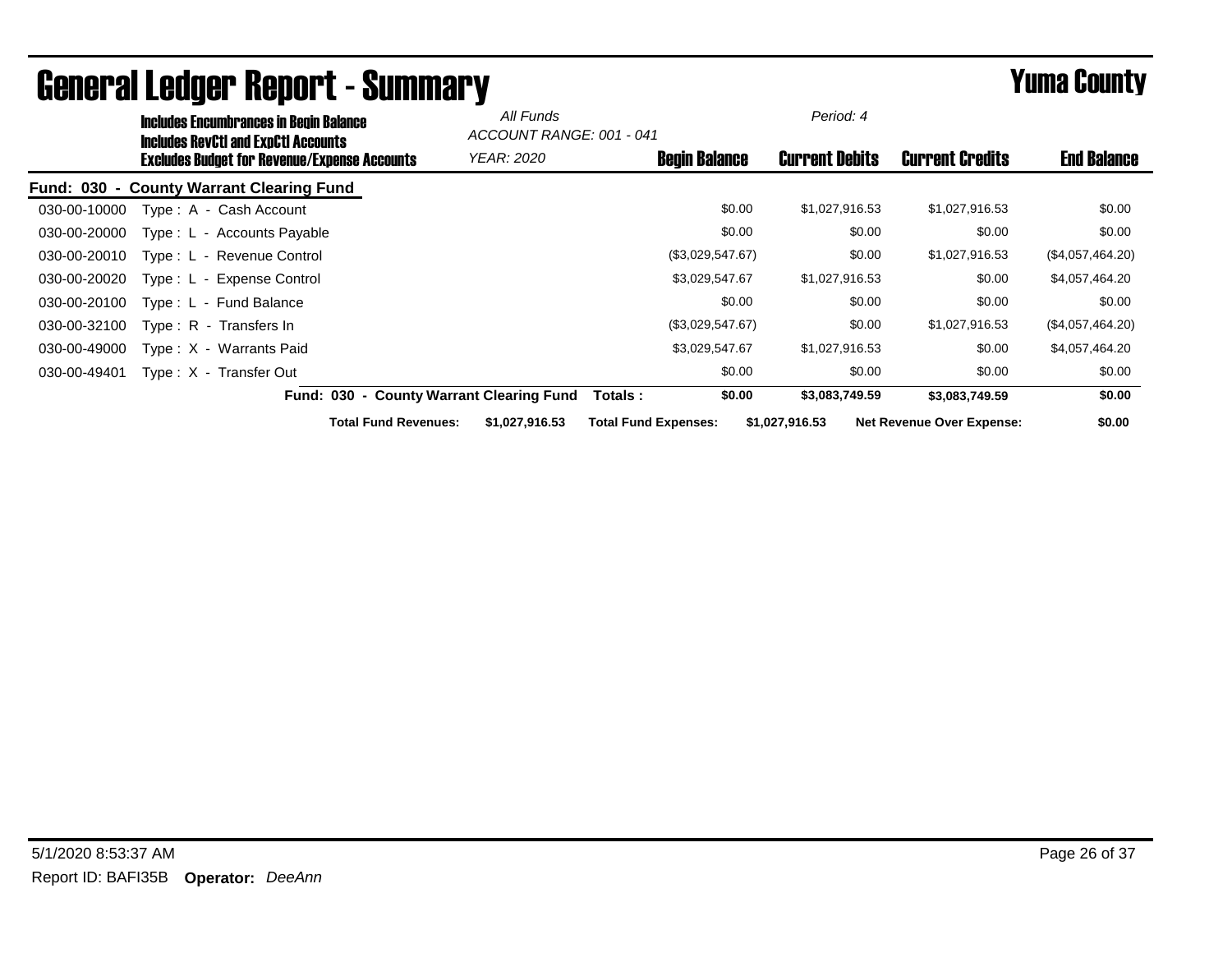|              | <b>Includes Encumbrances in Begin Balance</b><br><b>Includes RevCtI and ExpCtI Accounts</b> |                                          | All Funds<br>ACCOUNT RANGE: 001 - 041 |                             | Period: 4             |                                  |                    |
|--------------|---------------------------------------------------------------------------------------------|------------------------------------------|---------------------------------------|-----------------------------|-----------------------|----------------------------------|--------------------|
|              | <b>Excludes Budget for Revenue/Expense Accounts</b>                                         |                                          | YEAR: 2020                            | <b>Begin Balance</b>        | <b>Current Debits</b> | <b>Current Credits</b>           | <b>End Balance</b> |
|              | Fund: 031 - County Clerk's Clearing Fund                                                    |                                          |                                       |                             |                       |                                  |                    |
| 031-00-10000 | Type: A - Cash Account                                                                      |                                          |                                       | \$288,448.66                | \$330,996.96          | \$337,357.42                     | \$282,088.20       |
| 031-00-20000 | Type: L - Accounts Payable                                                                  |                                          |                                       | \$0.00                      | \$0.00                | \$0.00                           | \$0.00             |
| 031-00-20010 | Type: L - Revenue Control                                                                   |                                          |                                       | (\$1,157,457.65)            | \$15.78               | \$330,996.96                     | (\$1,488,438.83)   |
| 031-00-20020 | Type: L - Expense Control                                                                   |                                          |                                       | \$1,220,524.97              | \$337,341.64          | \$0.00                           | \$1,557,866.61     |
| 031-00-20100 | Type: L - Fund Balance                                                                      |                                          |                                       | (\$351,515.98)              | \$0.00                | \$0.00                           | (\$351,515.98)     |
| 031-00-20110 | Type: L - Clerk MV Fee                                                                      |                                          |                                       | \$0.00                      | \$0.00                | \$0.00                           | \$0.00             |
| 031-00-32100 | Type: R - Transfers In                                                                      |                                          |                                       | \$0.00                      | \$0.00                | \$0.00                           | \$0.00             |
| 031-00-35000 | Type: R - Fees Collected                                                                    |                                          |                                       | (\$1,136,303.01)            | \$15.78               | \$330,847.96                     | (\$1,467,135.19)   |
| 031-00-35002 | Type: R - MV Insurance Fee                                                                  |                                          |                                       | (\$3,538.89)                | \$0.00                | \$149.00                         | (\$3,687.89)       |
| 031-00-35108 | Type: R - CoClerk Election Reimbursement                                                    |                                          |                                       | (\$17,615.75)               | \$0.00                | \$0.00                           | (\$17,615.75)      |
| 031-00-49000 | Type: X - Warrants Paid                                                                     |                                          |                                       | \$1,212,282.51              | \$332,827,38          | \$0.00                           | \$1,545,109.89     |
| 031-00-49401 | Type: X - Transfer Out                                                                      |                                          |                                       | \$0.00                      | \$0.00                | \$0.00                           | \$0.00             |
| 031-00-49500 | Type: X - Checks Written / ACH Transfer                                                     |                                          |                                       | \$8,242.46                  | \$4,514.26            | \$0.00                           | \$12,756.72        |
|              |                                                                                             | Fund: 031 - County Clerk's Clearing Fund |                                       | \$63,067.32<br>Totals:      | \$1,005,711.80        | \$999,351.34                     | \$69,427.78        |
|              |                                                                                             | <b>Total Fund Revenues:</b>              | \$330,981.18                          | <b>Total Fund Expenses:</b> | \$337,341.64          | <b>Net Revenue Over Expense:</b> | (\$6,360.46)       |

## General Ledger Report - Summary **Example 2008** Summary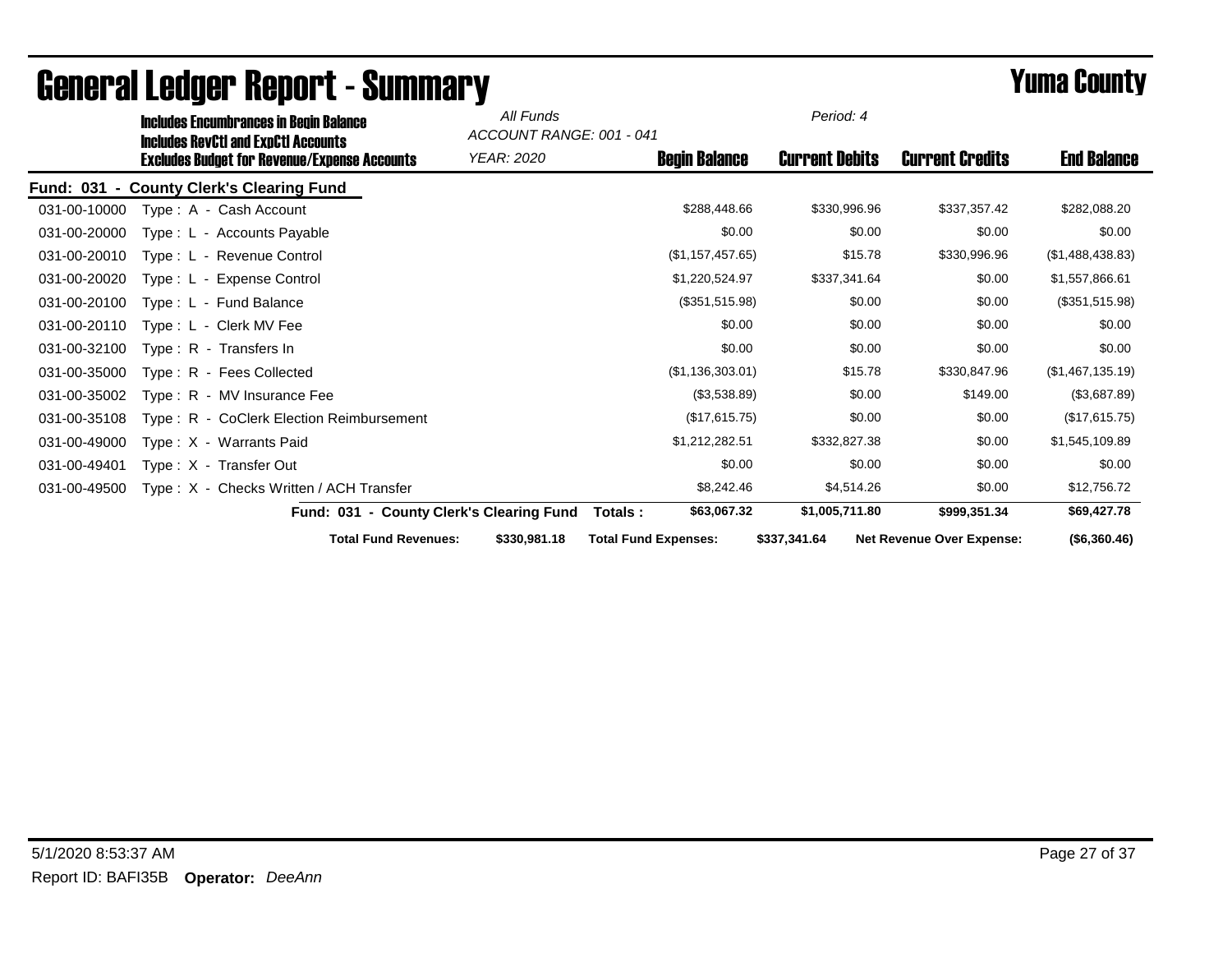|              | <b>Includes Encumbrances in Begin Balance</b><br><b>Includes RevCtI and ExpCtI Accounts</b> |                                    | All Funds<br>ACCOUNT RANGE: 001 - 041 |                             |                      | Period: 4             |                                  |                    |
|--------------|---------------------------------------------------------------------------------------------|------------------------------------|---------------------------------------|-----------------------------|----------------------|-----------------------|----------------------------------|--------------------|
|              | Excludes Budget for Revenue/Expense Accounts                                                |                                    | <b>YEAR: 2020</b>                     |                             | <b>Begin Balance</b> | <b>Current Debits</b> | <b>Current Credits</b>           | <b>End Balance</b> |
|              | Fund: 032 - Sheriff's Account Fund                                                          |                                    |                                       |                             |                      |                       |                                  |                    |
| 032-00-10000 | Type: A - Cash Account                                                                      |                                    |                                       |                             | \$1,860.00           | \$172.00              | \$0.00                           | \$2,032.00         |
| 032-00-20000 | Type: L - Accounts Payable                                                                  |                                    |                                       |                             | \$0.00               | \$0.00                | \$0.00                           | \$0.00             |
| 032-00-20010 | Type: L - Revenue Control                                                                   |                                    |                                       |                             | (\$1,860.00)         | \$0.00                | \$172.00                         | (\$2,032.00)       |
| 032-00-20020 | Type: L - Expense Control                                                                   |                                    |                                       |                             | \$0.00               | \$0.00                | \$0.00                           | \$0.00             |
| 032-00-20100 | Type: L - Fund Balance                                                                      |                                    |                                       |                             | \$0.00               | \$0.00                | \$0.00                           | \$0.00             |
| 032-00-35900 | Type: R - Miscellaneous Civil Fees                                                          |                                    |                                       |                             | (\$1,860.00)         | \$0.00                | \$172.00                         | (\$2,032.00)       |
| 032-00-49401 | Type: X - Transfer Out                                                                      |                                    |                                       |                             | \$0.00               | \$0.00                | \$0.00                           | \$0.00             |
|              |                                                                                             | Fund: 032 - Sheriff's Account Fund |                                       | Totals :                    | (\$1,860.00)         | \$172.00              | \$344.00                         | (\$2,032.00)       |
|              |                                                                                             | <b>Total Fund Revenues:</b>        | \$172.00                              | <b>Total Fund Expenses:</b> |                      | \$0.00                | <b>Net Revenue Over Expense:</b> | \$172.00           |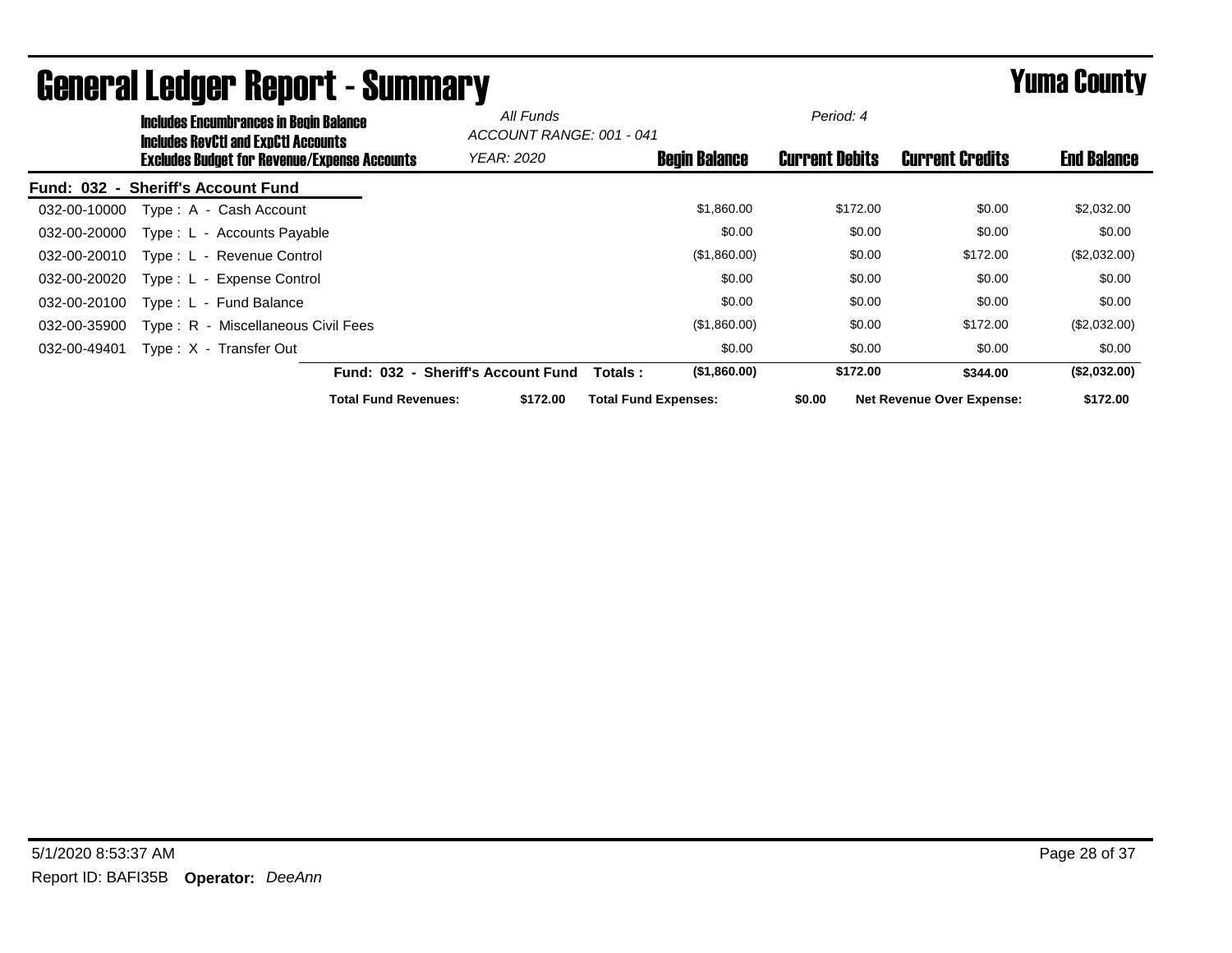|                           | <b>Includes Encumbrances in Begin Balance</b><br><b>Includes RevCtI and ExpCtI Accounts</b> | All Funds<br>ACCOUNT RANGE: 001 - 041 |                      | Period: 4             |                        |                    |
|---------------------------|---------------------------------------------------------------------------------------------|---------------------------------------|----------------------|-----------------------|------------------------|--------------------|
|                           | <b>Excludes Budget for Revenue/Expense Accounts</b>                                         | <b>YEAR: 2020</b>                     | <b>Begin Balance</b> | <b>Current Debits</b> | <b>Current Credits</b> | <b>End Balance</b> |
| Fund: 033 - Clearing Fund |                                                                                             |                                       |                      |                       |                        |                    |
| 033-00-10000              | Type: A - Cash Account                                                                      |                                       | \$5,281.00           | \$8,248,556.88        | \$8,248,556.44         | \$5,281.44         |
| 033-00-20000              | Type: L - Accounts Payable                                                                  |                                       | \$0.00               | \$0.00                | \$0.00                 | \$0.00             |
| 033-00-20010              | Type: L - Revenue Control                                                                   |                                       | (\$198.81)           | \$8,249,149.84        | \$8,249,415.34         | (\$464.31)         |
| 033-00-20020              | Type: L - Expense Control                                                                   |                                       | \$190.32             | \$265.06              | \$0.00                 | \$455.38           |
| 033-00-20100              | Type: L - Fund Balance                                                                      |                                       | (\$5,272.51)         | \$0.00                | \$0.00                 | (\$5,272.51)       |
| 033-00-30105              | Type: R - Current Tax Real                                                                  |                                       | \$51.93              | \$4,862,736.49        | \$4,863,001.55         | (\$213.13)         |
| 033-00-30110              | Type: R - Current Tax Oil and Gas                                                           |                                       | \$0.00               | \$934,957.24          | \$934,957.24           | \$0.00             |
| 033-00-30115              | Type: R - Current Tax Personal Property                                                     |                                       | \$0.00               | \$621,347.67          | \$621,347.67           | \$0.00             |
| 033-00-30120              | Type: R - Current Tax Mineral                                                               |                                       | (\$11.60)            | \$25,416.02           | \$25,416.02            | (\$11.60)          |
| 033-00-30125              | Type: R - Current Tax Possessory Interes                                                    |                                       | \$0.00               | \$13,554.24           | \$13,554.24            | \$0.00             |
| 033-00-30130              | Type: R - Current Tax State Assessed                                                        |                                       | \$0.00               | \$1,610,605.01        | \$1,610,605.01         | \$0.00             |
| 033-00-30135              | Type: R - Current Tax Mobile Home                                                           |                                       | \$0.10               | \$14,620.20           | \$14,620.20            | \$0.10             |
| 033-00-30140              | Type: R - Current Special Assessment                                                        |                                       | \$0.00               | \$0.00                | \$0.00                 | \$0.00             |
| 033-00-30205              | Type: R - Delinguent Tax Real                                                               |                                       | (\$230.65)           | \$43.08               | \$43.08                | $(\$230.65)$       |
| 033-00-30210              | Type: R - Delinquent Tax Oil and Gas                                                        |                                       | \$0.00               | \$0.00                | \$0.00                 | \$0.00             |
| 033-00-30215              | Type: R - Delinguent Tax Mineral                                                            |                                       | \$0.00               | \$0.00                | \$0.00                 | \$0.00             |
| 033-00-30220              | Type: R - Delinquent Tax Personal Proper                                                    |                                       | \$0.00               | \$0.00                | \$0.00                 | \$0.00             |
| 033-00-30225              | Type: R - Delinguent Possessory Interest                                                    |                                       | \$0.00               | \$0.00                | \$0.00                 | \$0.00             |
| 033-00-30230              | Type: R - Delinquent Tax State Assesed                                                      |                                       | \$0.00               | \$0.00                | \$0.00                 | \$0.00             |
| 033-00-30235              | Type: R - Delinquent Tax Mobile Home                                                        |                                       | (\$0.10)             | \$0.00                | \$0.00                 | (S0.10)            |
| 033-00-30240              | Type: R - Delinquent Special Assessment                                                     |                                       | \$0.00               | \$0.00                | \$0.00                 | \$0.00             |
| 033-00-30300              | Type: R - Current Interest                                                                  |                                       | (\$1,477.74)         | \$57.05               | \$57.05                | (\$1,477.74)       |
| 033-00-30375              | Type: R - Refund Interest                                                                   |                                       | \$0.00               | \$0.00                | \$0.00                 | \$0.00             |
| 033-00-30400              | Type: R - Delinquent Interest Collection                                                    |                                       | \$1,477.74           | \$0.00                | \$0.00                 | \$1,477.74         |
| 033-00-32100              | Type: R - Transfers In                                                                      |                                       | \$0.00               | \$0.00                | \$0.00                 | \$0.00             |
| 033-00-32400              | Type: R - SO - B Clearing                                                                   |                                       | \$0.00               | \$111,645.01          | \$111,645.01           | \$0.00             |
| 033-00-32401              | Type: R - SO - A&F Clearing                                                                 |                                       | \$0.00               | \$48,997.28           | \$48,997.28            | \$0.00             |

5/1/2020 8:53:37 AM Page 29 of 37

Report ID: BAFI35B **Operator:** *DeeAnn*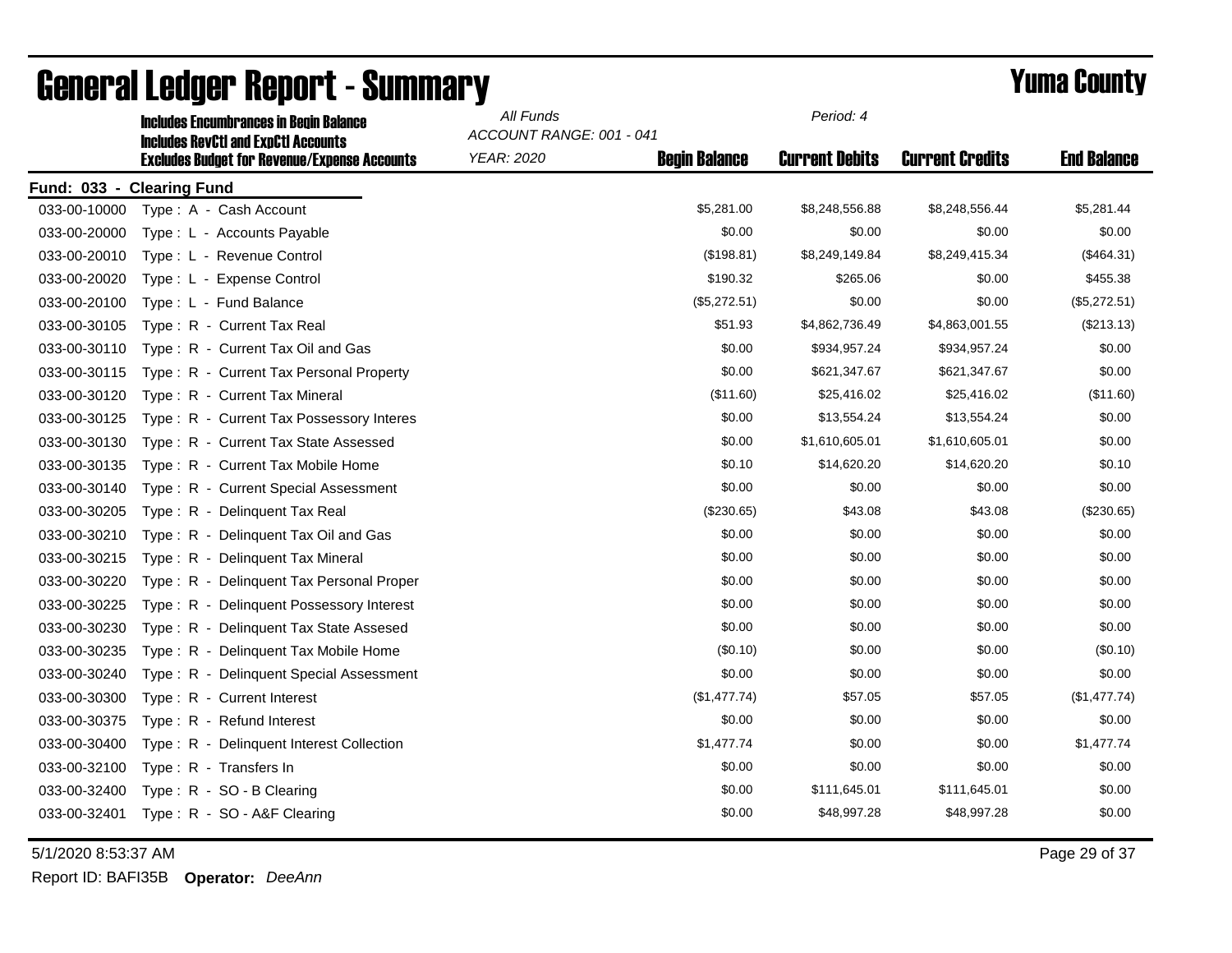|                           | <b>Includes Encumbrances in Begin Balance</b><br><b>Includes RevCtI and ExpCtI Accounts</b> |                                                     | All Funds<br>ACCOUNT RANGE: 001 - 041 |                   |                             |                      |                       | Period: 4 |                                  |                    |  |
|---------------------------|---------------------------------------------------------------------------------------------|-----------------------------------------------------|---------------------------------------|-------------------|-----------------------------|----------------------|-----------------------|-----------|----------------------------------|--------------------|--|
|                           |                                                                                             | <b>Excludes Budget for Revenue/Expense Accounts</b> |                                       | <b>YEAR: 2020</b> |                             | <b>Begin Balance</b> | <b>Current Debits</b> |           | <b>Current Credits</b>           | <b>End Balance</b> |  |
| Fund: 033 - Clearing Fund |                                                                                             |                                                     |                                       |                   |                             |                      |                       |           |                                  |                    |  |
| 033-00-35000              |                                                                                             | Type: R - Fees Collected                            |                                       |                   |                             | \$0.00               |                       | \$0.00    | \$0.00                           | \$0.00             |  |
| 033-00-37900              |                                                                                             | Type: R - Over / Short Collections                  |                                       |                   |                             | (\$8.49)             | \$5.170.55            |           | \$5,170.99                       | (\$8.93)           |  |
| 033-00-49200              |                                                                                             | Type: X - Transfer Out                              |                                       |                   |                             | \$0.00               |                       | \$0.00    | \$0.00                           | \$0.00             |  |
| 033-00-49375              |                                                                                             | Type: X - Refund Interest Paid                      |                                       |                   |                             | \$0.00               |                       | \$0.00    | \$0.00                           | \$0.00             |  |
| 033-00-49550              |                                                                                             | $Type: X - Check$ refunds                           |                                       |                   |                             | \$190.32             | \$265.06              |           | \$0.00                           | \$455.38           |  |
|                           |                                                                                             |                                                     | Fund: 033 - Clearing Fund             |                   | Totals:                     | (\$8.49)             | \$24,747,386.68       |           | \$24,747,387.12                  | (\$8.93)           |  |
|                           |                                                                                             |                                                     | <b>Total Fund Revenues:</b>           | \$265.50          | <b>Total Fund Expenses:</b> |                      | \$265.06              |           | <b>Net Revenue Over Expense:</b> | \$0.44             |  |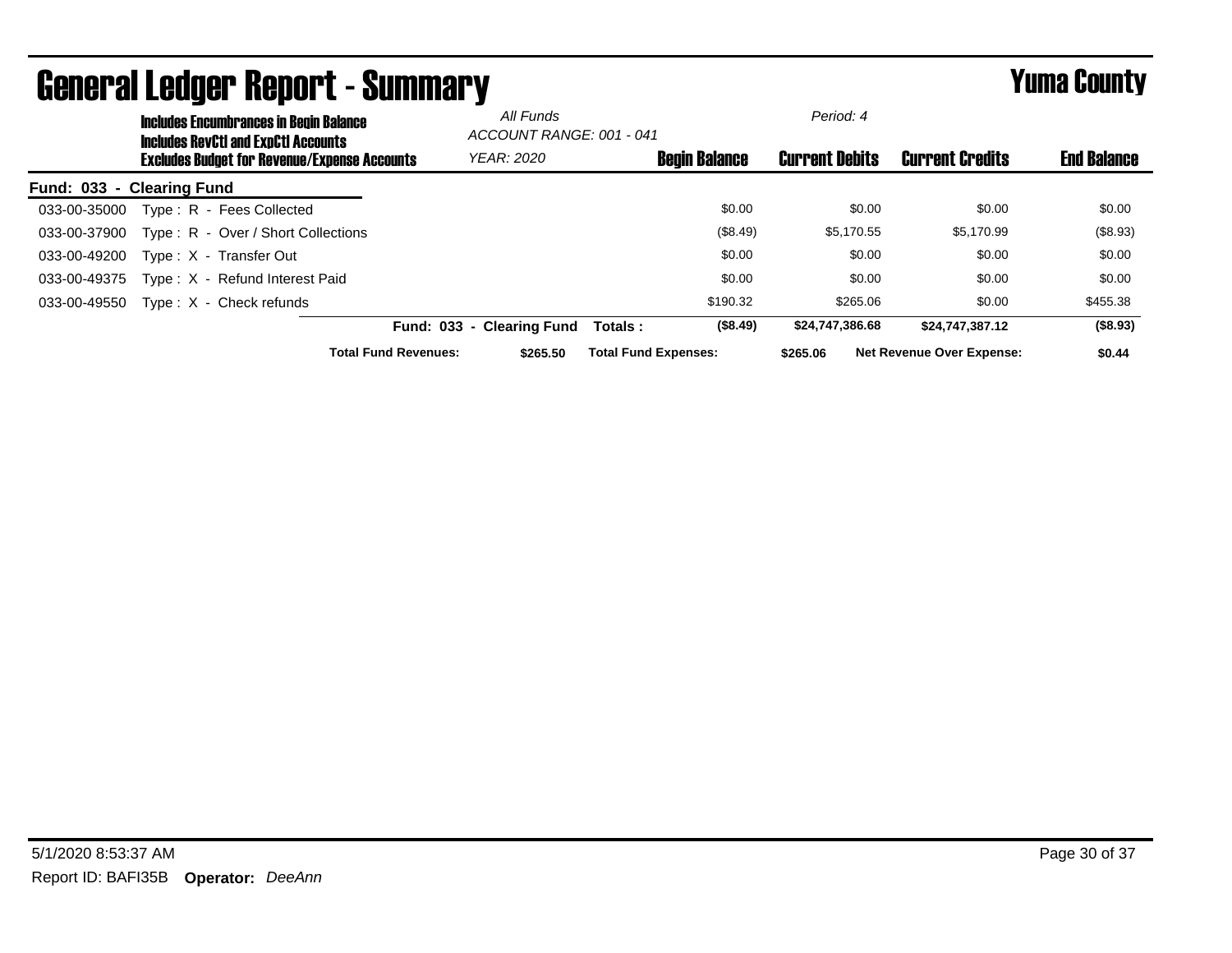|              | <b>Includes Encumbrances in Begin Balance</b><br><b>Includes RevCtI and ExpCtI Accounts</b> |                             | All Funds<br>ACCOUNT RANGE: 001 - 041 |                             | Period: 4             |                                  |                    |
|--------------|---------------------------------------------------------------------------------------------|-----------------------------|---------------------------------------|-----------------------------|-----------------------|----------------------------------|--------------------|
|              | <b>Excludes Budget for Revenue/Expense Accounts</b>                                         |                             | YEAR: 2020                            | <b>Begin Balance</b>        | <b>Current Debits</b> | <b>Current Credits</b>           | <b>End Balance</b> |
|              | Fund: 034 - Redemption Fund                                                                 |                             |                                       |                             |                       |                                  |                    |
| 034-00-10000 | Type: A - Cash Account                                                                      |                             |                                       | \$11.70                     | \$261.86              | \$261.86                         | \$11.70            |
| 034-00-20000 | Type: L - Accounts Payable                                                                  |                             |                                       | \$0.00                      | \$261.86              | \$261.86                         | \$0.00             |
| 034-00-20010 | Type: L - Revenue Control                                                                   |                             |                                       | (\$16,238.77)               | \$0.00                | \$261.86                         | (\$16,500.63)      |
| 034-00-20020 | Type: L - Expense Control                                                                   |                             |                                       | \$16,238.77                 | \$261.86              | \$0.00                           | \$16,500.63        |
| 034-00-20100 | Type: L - Fund Balance                                                                      |                             |                                       | (\$11.70)                   | \$0.00                | \$0.00                           | (\$11.70)          |
| 034-00-32100 | Type: R - Transfers In                                                                      |                             |                                       | \$0.00                      | \$0.00                | \$0.00                           | \$0.00             |
| 034-00-35000 | Type: R - Fees Collected                                                                    |                             |                                       | (\$16,238.77)               | \$0.00                | \$261.86                         | (\$16,500.63)      |
| 034-00-49401 | Type: X - Transfer Out                                                                      |                             |                                       | \$0.00                      | \$0.00                | \$0.00                           | \$0.00             |
| 034-00-49500 | Type: X - Checks Written / ACH Transfer                                                     |                             |                                       | \$16,238.77                 | \$261.86              | \$0.00                           | \$16,500.63        |
|              |                                                                                             |                             | Fund: 034 - Redemption Fund           | \$0.00<br>Totals:           | \$1,047.44            | \$1,047.44                       | \$0.00             |
|              |                                                                                             | <b>Total Fund Revenues:</b> | \$261.86                              | <b>Total Fund Expenses:</b> | \$261.86              | <b>Net Revenue Over Expense:</b> | \$0.00             |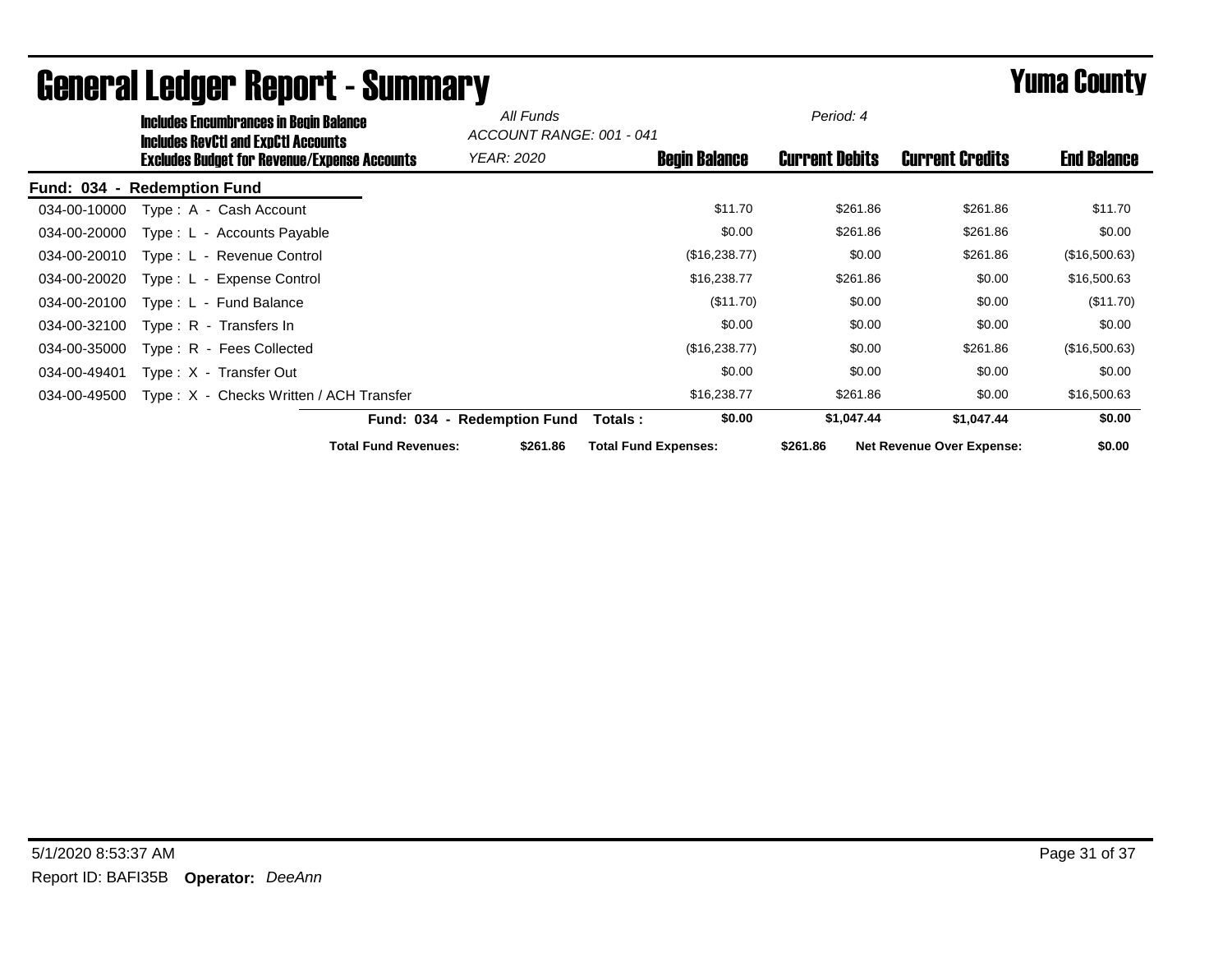|              | <b>Includes Encumbrances in Begin Balance</b><br><b>Includes RevCtI and ExpCtI Accounts</b> | All Funds<br>ACCOUNT RANGE: 001 - 041 |                      | Period: 4             |                        |                    |
|--------------|---------------------------------------------------------------------------------------------|---------------------------------------|----------------------|-----------------------|------------------------|--------------------|
|              | <b>Excludes Budget for Revenue/Expense Accounts</b>                                         | <b>YEAR: 2020</b>                     | <b>Begin Balance</b> | <b>Current Debits</b> | <b>Current Credits</b> | <b>End Balance</b> |
|              | Fund: 036 - Treasurer's Fee Fund                                                            |                                       |                      |                       |                        |                    |
| 036-00-10000 | Type: A - Cash Account                                                                      |                                       | \$180,724.73         | \$178,945.65          | \$20,202.89            | \$339,467.49       |
| 036-00-20000 | Type: L - Accounts Payable                                                                  |                                       | \$0.00               | \$0.00                | \$0.00                 | \$0.00             |
| 036-00-20010 | Type: L - Revenue Control                                                                   |                                       | (\$44, 917.87)       | \$20,932.89           | \$7,565.65             | (\$31,550.63)      |
| 036-00-20020 | Type: L - Expense Control                                                                   |                                       | (\$135,806.86)       | \$0.00                | \$172,110.00           | (\$307,916.86)     |
| 036-00-20100 | Type: L - Fund Balance                                                                      |                                       | \$0.00               | \$0.00                | \$0.00                 | \$0.00             |
| 036-00-20101 | Type: L - YUMA COUNTY ABSTRACT                                                              |                                       | \$0.00               | \$0.00                | \$0.00                 | \$0.00             |
| 036-00-20102 | Type: L - EQUITY SERVICES                                                                   |                                       | \$0.00               | \$0.00                | \$0.00                 | \$0.00             |
| 036-00-20103 | Type: L - COCRS                                                                             |                                       | \$0.00               | \$0.00                | \$0.00                 | \$0.00             |
| 036-00-20104 | Type: L - Black Knight, Inc.                                                                |                                       | \$0.00               | \$0.00                | \$0.00                 | \$0.00             |
| 036-00-20105 | Type: L - DATA TRACE                                                                        |                                       | \$0.00               | \$0.00                | \$0.00                 | \$0.00             |
| 036-00-30140 | Type: R - Current Tax Special Assessment                                                    |                                       | \$0.00               | \$0.00                | \$0.00                 | \$0.00             |
| 036-00-30240 | Type: R - Deling Tax Special Assessment                                                     |                                       | \$0.00               | \$0.00                | \$0.00                 | \$0.00             |
| 036-00-30500 | Type: R - Miscellaneous Collections                                                         |                                       | (\$11,353.39)        | \$0.00                | \$3,430.49             | (\$14,783.88)      |
| 036-00-32600 | Type: R - Fees On Taxes                                                                     |                                       | \$0.00               | \$0.00                | \$0.00                 | \$0.00             |
| 036-00-32700 | Type: R - Certification Fees                                                                |                                       | (\$22,597.14)        | \$20,202.14           | \$730.00               | (\$3,125.00)       |
| 036-00-32701 | Type: R - Administrative Fee                                                                |                                       | (\$8,331.84)         | \$0.00                | \$2,398.16             | (\$10,730.00)      |
| 036-00-32702 | Type: R - Treasurers Distraint Fee                                                          |                                       | (\$15.00)            | \$0.00                | \$0.00                 | (\$15.00)          |
| 036-00-32704 | Type: R - Yuma County Abstract                                                              |                                       | (\$646.50)           | \$710.75              | \$1,000.00             | (\$935.75)         |
| 036-00-32710 | Type: R - Equity Services, Inc.                                                             |                                       | (\$120.00)           | \$0.00                | \$0.00                 | (\$120.00)         |
| 036-00-32715 | Type: R - COCRS                                                                             |                                       | $(\$40.00)$          | \$0.00                | \$0.00                 | (\$40.00)          |
| 036-00-32720 | Type: R - Black Knight, LLC.                                                                |                                       | (\$980.00)           | \$10.00               | \$0.00                 | (\$970.00)         |
| 036-00-32721 | Type: R - DATA TRACE                                                                        |                                       | (\$550.00)           | \$10.00               | \$0.00                 | (\$540.00)         |
| 036-00-32800 | Type: R - Redemption Fees                                                                   |                                       | (\$252.00)           | \$0.00                | \$7.00                 | (\$259.00)         |
| 036-00-32802 | Type: R - \$4.00TAX LIEN CERTIFICATE FEE                                                    |                                       | (\$28.00)            | \$0.00                | \$0.00                 | (\$28.00)          |
| 036-00-32805 | Type: R - Endorsment Fees                                                                   |                                       | \$0.00               | \$0.00                | \$0.00                 | \$0.00             |
| 036-00-32810 | Type: R - Assignment Fees                                                                   |                                       | (\$4.00)             | \$0.00                | \$0.00                 | (\$4.00)           |
| 036-00-32815 | Type: R - Treasurers Deed Fees                                                              |                                       | \$0.00               | \$0.00                | \$0.00                 | \$0.00             |

5/1/2020 8:53:37 AM Page 32 of 37

Report ID: BAFI35B **Operator:** *DeeAnn*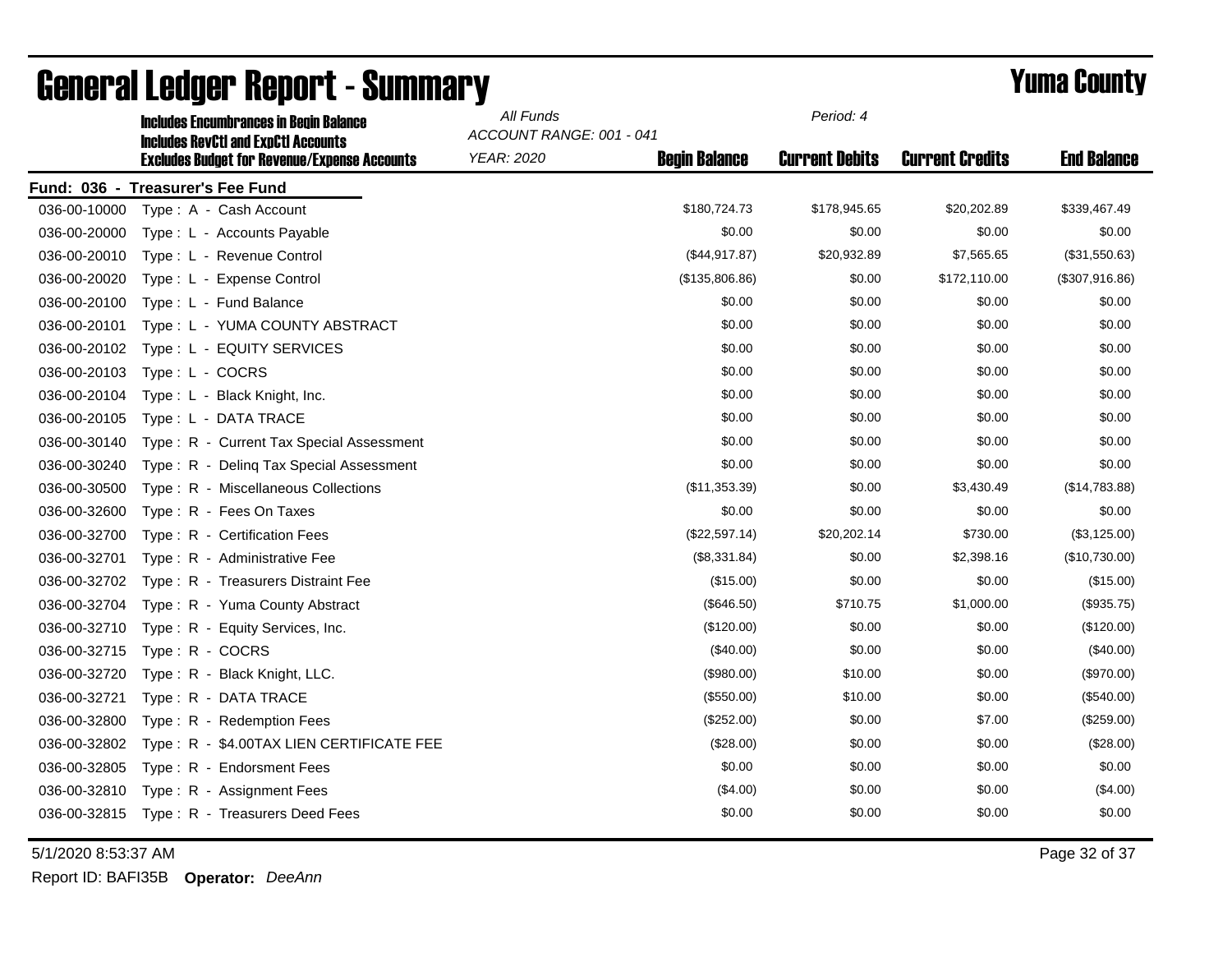|                                  |                                                                                                                                                    | <b>General Ledger Report - Summary</b> |                             |                                  |                          |                             |                       |                                  | <b>Yuma County</b> |
|----------------------------------|----------------------------------------------------------------------------------------------------------------------------------------------------|----------------------------------------|-----------------------------|----------------------------------|--------------------------|-----------------------------|-----------------------|----------------------------------|--------------------|
|                                  | <b>Includes Encumbrances in Begin Balance</b><br><b>Includes RevCtI and ExpCtI Accounts</b><br><b>Excludes Budget for Revenue/Expense Accounts</b> |                                        |                             | All Funds                        | ACCOUNT RANGE: 001 - 041 |                             |                       |                                  |                    |
|                                  |                                                                                                                                                    |                                        |                             | <b>YEAR: 2020</b>                |                          | <b>Begin Balance</b>        | <b>Current Debits</b> | <b>Current Credits</b>           | <b>End Balance</b> |
| Fund: 036 - Treasurer's Fee Fund |                                                                                                                                                    |                                        |                             |                                  |                          |                             |                       |                                  |                    |
| 036-00-49100                     |                                                                                                                                                    | Type: X - Treasurer Fees               |                             |                                  |                          | (\$135,806.86)              | \$0.00                | \$172,110.00                     | (\$307,916.86)     |
| 036-00-49401                     |                                                                                                                                                    | Type: X - Transfer Out                 |                             |                                  |                          | \$0.00                      | \$0.00                | \$0.00                           | \$0.00             |
|                                  |                                                                                                                                                    |                                        |                             | Fund: 036 - Treasurer's Fee Fund | Totals :                 | (\$180,724.73)              | \$220,811.43          | \$379.554.19                     | (\$339,467.49)     |
|                                  |                                                                                                                                                    |                                        | <b>Total Fund Revenues:</b> | (\$13,367.24)                    |                          | <b>Total Fund Expenses:</b> | (\$172,110.00)        | <b>Net Revenue Over Expense:</b> | \$158,742.76       |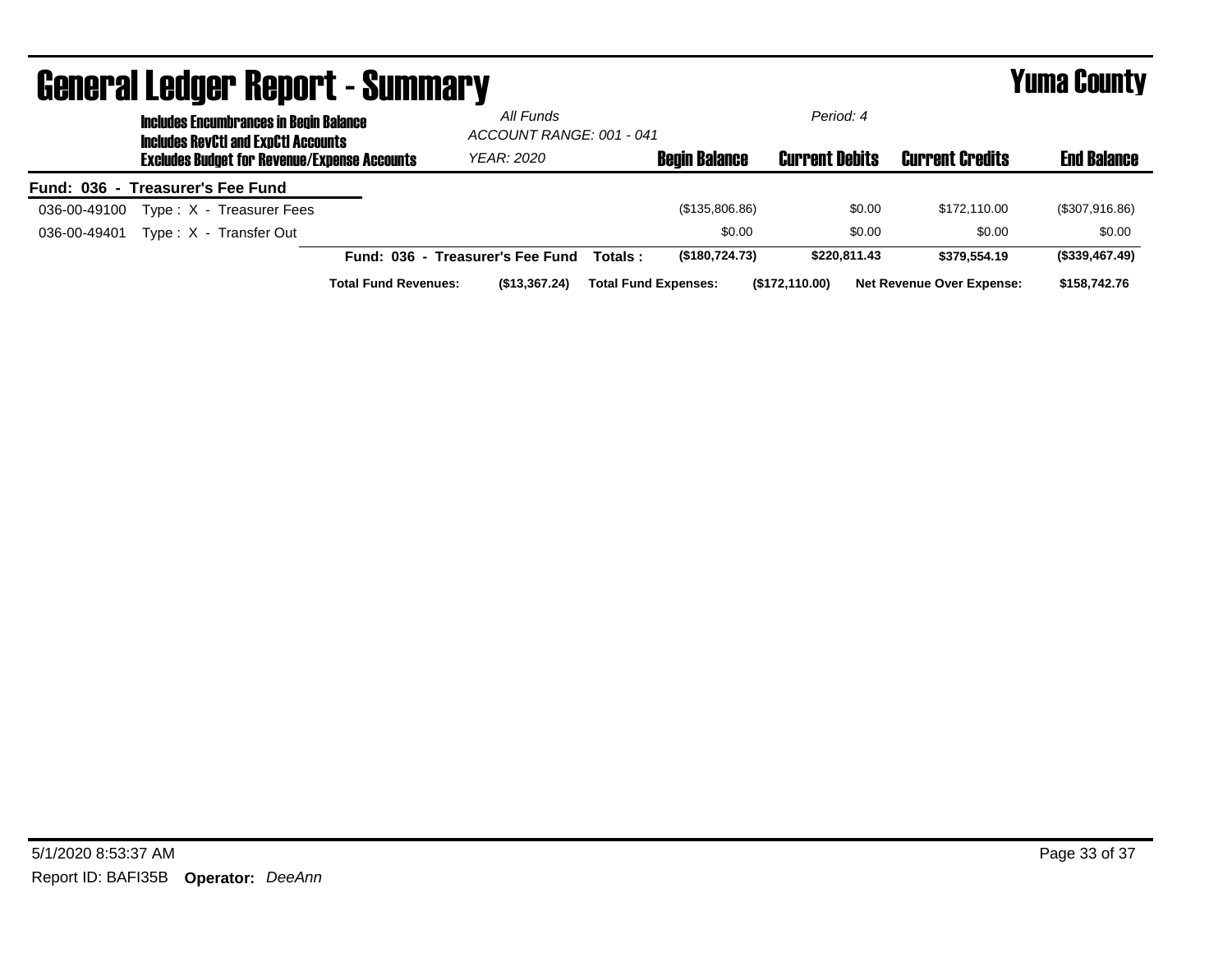|                                   | <b>Includes Encumbrances in Begin Balance</b>                                              |                                   | All Funds | ACCOUNT RANGE: 001 - 041    |                      | Period: 4             |                                  |                    |
|-----------------------------------|--------------------------------------------------------------------------------------------|-----------------------------------|-----------|-----------------------------|----------------------|-----------------------|----------------------------------|--------------------|
|                                   | <b>Includes RevCtI and ExpCtI Accounts</b><br>Excludes Budget for Revenue/Expense Accounts | <b>YEAR: 2020</b>                 |           |                             | <b>Begin Balance</b> | <b>Current Debits</b> | <b>Current Credits</b>           | <b>End Balance</b> |
| Fund: 038 - Treasurer's Deed Fund |                                                                                            |                                   |           |                             |                      |                       |                                  |                    |
| 038-00-10000                      | Type: A - Cash Account                                                                     |                                   |           |                             | \$99.45              | \$0.00                | \$99.45                          | \$0.00             |
| 038-00-20000                      | Type: L - Accounts Payable                                                                 |                                   |           |                             | \$0.00               | \$0.00                | \$0.00                           | \$0.00             |
| 038-00-20010                      | Type: L - Revenue Control                                                                  |                                   |           |                             | $(\$60.99)$          | \$0.00                | \$0.00                           | $(\$60.99)$        |
| 038-00-20020                      | Type: L - Expenditure Control                                                              |                                   |           |                             | \$650.75             | \$99.45               | \$0.00                           | \$750.20           |
| 038-00-20100                      | Type: L - Fund Balance                                                                     |                                   |           |                             | (\$689.21)           | \$0.00                | \$0.00                           | (\$689.21)         |
| 038-00-30750                      | Type: R - Treas Deed Deposits                                                              |                                   |           |                             | $(\$60.99)$          | \$0.00                | \$0.00                           | (\$60.99)          |
| 038-00-49450                      | Type: X - Treasurers Deed Expenses                                                         |                                   |           |                             | \$650.75             | \$99.45               | \$0.00                           | \$750.20           |
|                                   |                                                                                            | Fund: 038 - Treasurer's Deed Fund |           | Totals :                    | \$589.76             | \$198.90              | \$99.45                          | \$689.21           |
|                                   |                                                                                            | <b>Total Fund Revenues:</b>       | \$0.00    | <b>Total Fund Expenses:</b> |                      | \$99.45               | <b>Net Revenue Over Expense:</b> | (\$99.45)          |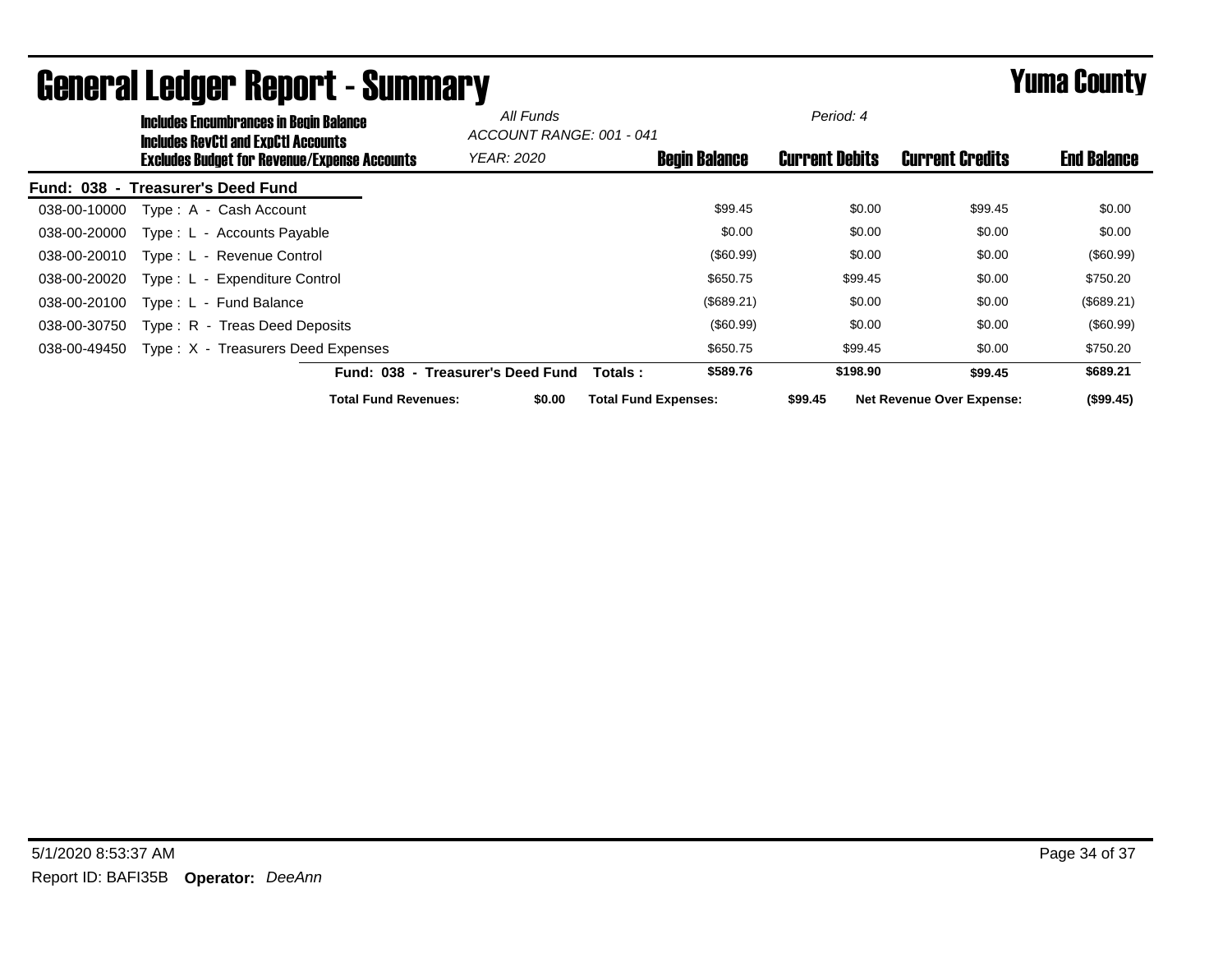|                           | <b>Includes Encumbrances in Begin Balance</b><br><b>Includes RevCtI and ExpCtI Accounts</b> | All Funds<br>ACCOUNT RANGE: 001 - 041               |                             |                           | Period: 4                   |                      |                       |                                  |                    |
|---------------------------|---------------------------------------------------------------------------------------------|-----------------------------------------------------|-----------------------------|---------------------------|-----------------------------|----------------------|-----------------------|----------------------------------|--------------------|
|                           |                                                                                             | <b>Excludes Budget for Revenue/Expense Accounts</b> |                             | <b>YEAR: 2020</b>         |                             | <b>Begin Balance</b> | <b>Current Debits</b> | <b>Current Credits</b>           | <b>End Balance</b> |
| Fund: 039 - Prepaid Taxes |                                                                                             |                                                     |                             |                           |                             |                      |                       |                                  |                    |
| 039-00-10000              |                                                                                             | Type: A - Cash Account                              |                             |                           |                             | \$360.29             | \$0.00                | \$0.00                           | \$360.29           |
| 039-00-20000              |                                                                                             | Type: L - Accounts Payable                          |                             |                           |                             | \$0.00               | \$0.00                | \$0.00                           | \$0.00             |
| 039-00-20010              |                                                                                             | Type: L - Revenue Control                           |                             |                           |                             | (\$360.29)           | \$0.00                | \$0.00                           | (\$360.29)         |
| 039-00-20020              |                                                                                             | Type: L - Expense Control                           |                             |                           |                             | \$0.00               | \$0.00                | \$0.00                           | \$0.00             |
| 039-00-20100              |                                                                                             | Type: L - Fund Balance                              |                             |                           |                             | \$0.00               | \$0.00                | \$0.00                           | \$0.00             |
| 039-00-32300              |                                                                                             | Type: R - Prepaids Collected                        |                             |                           |                             | (\$360.29)           | \$0.00                | \$0.00                           | (\$360.29)         |
|                           |                                                                                             |                                                     |                             | Fund: 039 - Prepaid Taxes | Totals :                    | (\$360.29)           | \$0.00                | \$0.00                           | (\$360.29)         |
|                           |                                                                                             |                                                     | <b>Total Fund Revenues:</b> | \$0.00                    | <b>Total Fund Expenses:</b> |                      | \$0.00                | <b>Net Revenue Over Expense:</b> | \$0.00             |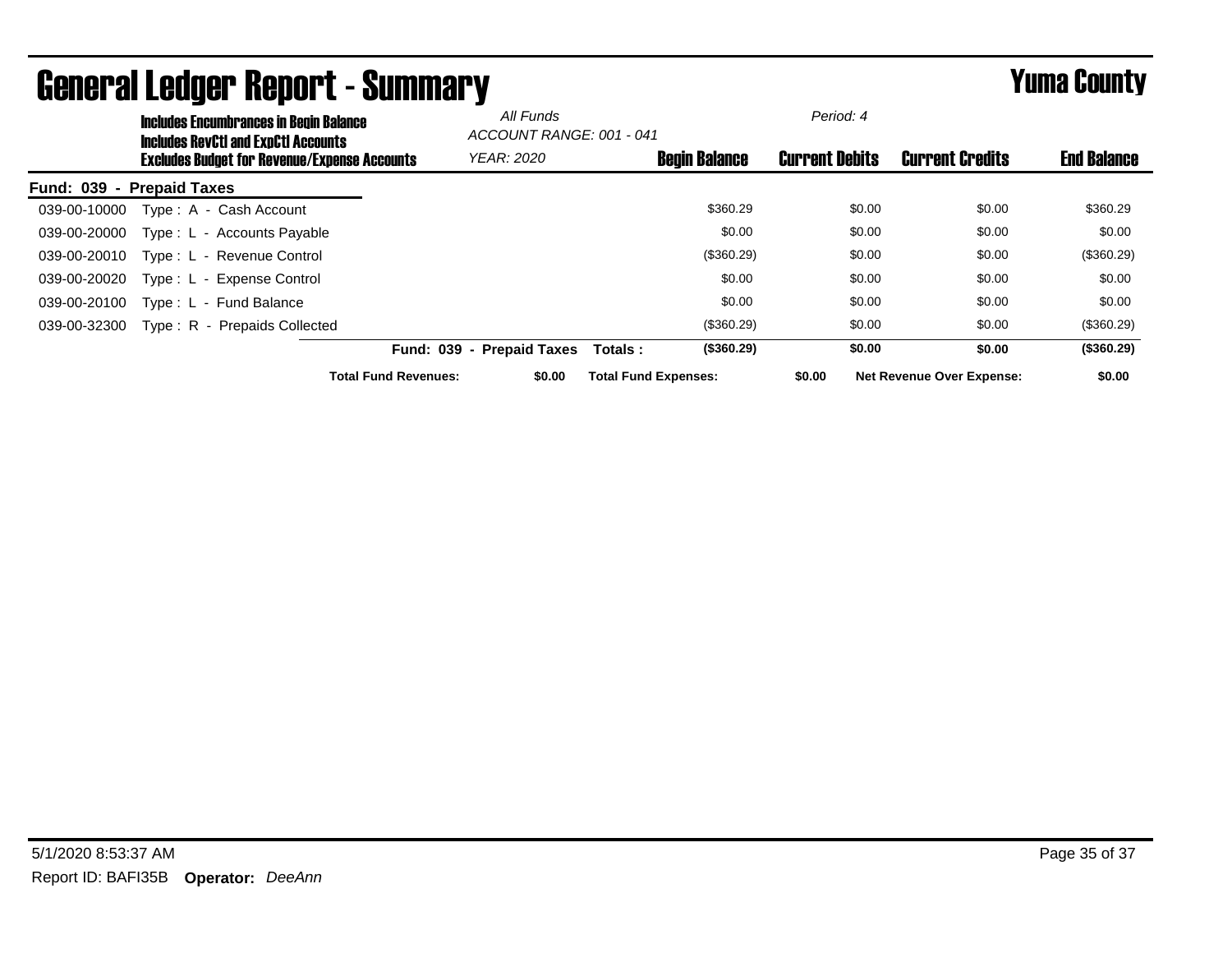|              |                        | <b>Includes Encumbrances in Begin Balance</b><br><b>Includes RevCtI and ExpCtI Accounts</b> |                             | All Funds<br>ACCOUNT RANGE: 001 - 041 |                             |                      | Period: 4             |                                  |                    |
|--------------|------------------------|---------------------------------------------------------------------------------------------|-----------------------------|---------------------------------------|-----------------------------|----------------------|-----------------------|----------------------------------|--------------------|
|              |                        | <b>Excludes Budget for Revenue/Expense Accounts</b>                                         |                             | <b>YEAR: 2020</b>                     |                             | <b>Begin Balance</b> | <b>Current Debits</b> | <b>Current Credits</b>           | <b>End Balance</b> |
| Fund: 040    | - Land Title Assurance |                                                                                             |                             |                                       |                             |                      |                       |                                  |                    |
| 040-00-10000 |                        | Type: A - Cash Account                                                                      |                             |                                       |                             | \$264.53             | \$0.00                | \$0.00                           | \$264.53           |
| 040-00-20000 |                        | Type: L - Accounts Payable                                                                  |                             |                                       |                             | \$0.00               | \$0.00                | \$0.00                           | \$0.00             |
| 040-00-20010 |                        | Type: L - Revenue Control                                                                   |                             |                                       |                             | \$0.00               | \$0.00                | \$0.00                           | \$0.00             |
| 040-00-20020 |                        | Type: L - Expense Control                                                                   |                             |                                       |                             | \$0.00               | \$0.00                | \$0.00                           | \$0.00             |
| 040-00-20100 |                        | Type: L - Fund Balance                                                                      |                             |                                       |                             | (\$264.53)           | \$0.00                | \$0.00                           | $(\$264.53)$       |
|              |                        |                                                                                             | <b>Fund: 040</b><br>$\sim$  | <b>Land Title Assurance</b>           | Totals:                     | \$0.00               | \$0.00                | \$0.00                           | \$0.00             |
|              |                        |                                                                                             | <b>Total Fund Revenues:</b> | \$0.00                                | <b>Total Fund Expenses:</b> |                      | \$0.00                | <b>Net Revenue Over Expense:</b> | \$0.00             |